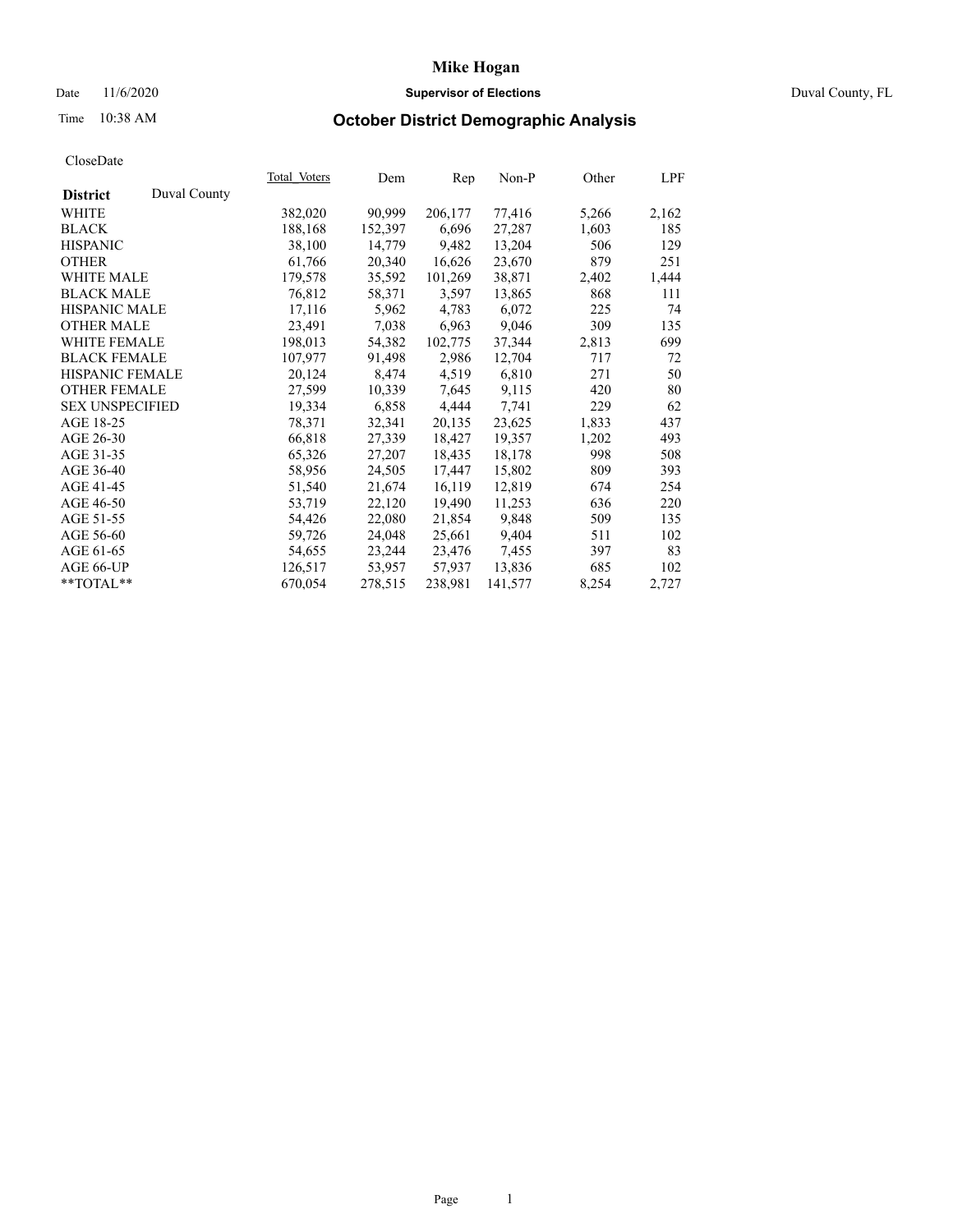## Date 11/6/2020 **Supervisor of Elections Supervisor of Elections** Duval County, FL

# Time 10:38 AM **October District Demographic Analysis**

|                        |                         | <b>Total Voters</b> | Dem    | Rep    | Non-P  | Other | LPF            |
|------------------------|-------------------------|---------------------|--------|--------|--------|-------|----------------|
| <b>District</b>        | City Council District 1 |                     |        |        |        |       |                |
| WHITE                  |                         | 21,799              | 5,383  | 11,408 | 4,608  | 285   | 115            |
| <b>BLACK</b>           |                         | 15,050              | 11,751 | 611    | 2,527  | 142   | 19             |
| <b>HISPANIC</b>        |                         | 3,496               | 1,437  | 786    | 1,221  | 44    | 8              |
| <b>OTHER</b>           |                         | 4,214               | 1,478  | 995    | 1,674  | 48    | 19             |
| WHITE MALE             |                         | 10,159              | 2,094  | 5,562  | 2,306  | 124   | 73             |
| <b>BLACK MALE</b>      |                         | 6,018               | 4,401  | 313    | 1,216  | 78    | 10             |
| <b>HISPANIC MALE</b>   |                         | 1,509               | 576    | 380    | 529    | 20    | $\overline{4}$ |
| <b>OTHER MALE</b>      |                         | 1,488               | 460    | 426    | 572    | 17    | 13             |
| WHITE FEMALE           |                         | 11,338              | 3,209  | 5,701  | 2,231  | 157   | 40             |
| <b>BLACK FEMALE</b>    |                         | 8,682               | 7,112  | 278    | 1,221  | 62    | 9              |
| HISPANIC FEMALE        |                         | 1,898               | 825    | 388    | 657    | 24    | 4              |
| <b>OTHER FEMALE</b>    |                         | 1,879               | 764    | 432    | 653    | 25    | 5              |
| <b>SEX UNSPECIFIED</b> |                         | 1,586               | 607    | 320    | 644    | 12    | 3              |
| AGE 18-25              |                         | 5,770               | 2,589  | 1,174  | 1,857  | 116   | 34             |
| AGE 26-30              |                         | 4,581               | 2,115  | 957    | 1,414  | 70    | 25             |
| AGE 31-35              |                         | 4,561               | 2,152  | 1,001  | 1,312  | 68    | 28             |
| AGE 36-40              |                         | 3,876               | 1,750  | 930    | 1,117  | 61    | 18             |
| AGE 41-45              |                         | 3,360               | 1,562  | 903    | 838    | 43    | 14             |
| AGE 46-50              |                         | 3,429               | 1,587  | 1,048  | 742    | 37    | 15             |
| AGE 51-55              |                         | 3,585               | 1,604  | 1,263  | 672    | 37    | 9              |
| AGE 56-60              |                         | 3,924               | 1,729  | 1,505  | 645    | 38    | 7              |
| AGE 61-65              |                         | 3,562               | 1,588  | 1,417  | 531    | 23    | 3              |
| AGE 66-UP              |                         | 7,911               | 3,373  | 3,602  | 902    | 26    | 8              |
| **TOTAL**              |                         | 44,559              | 20,049 | 13,800 | 10,030 | 519   | 161            |
|                        |                         |                     |        |        |        |       |                |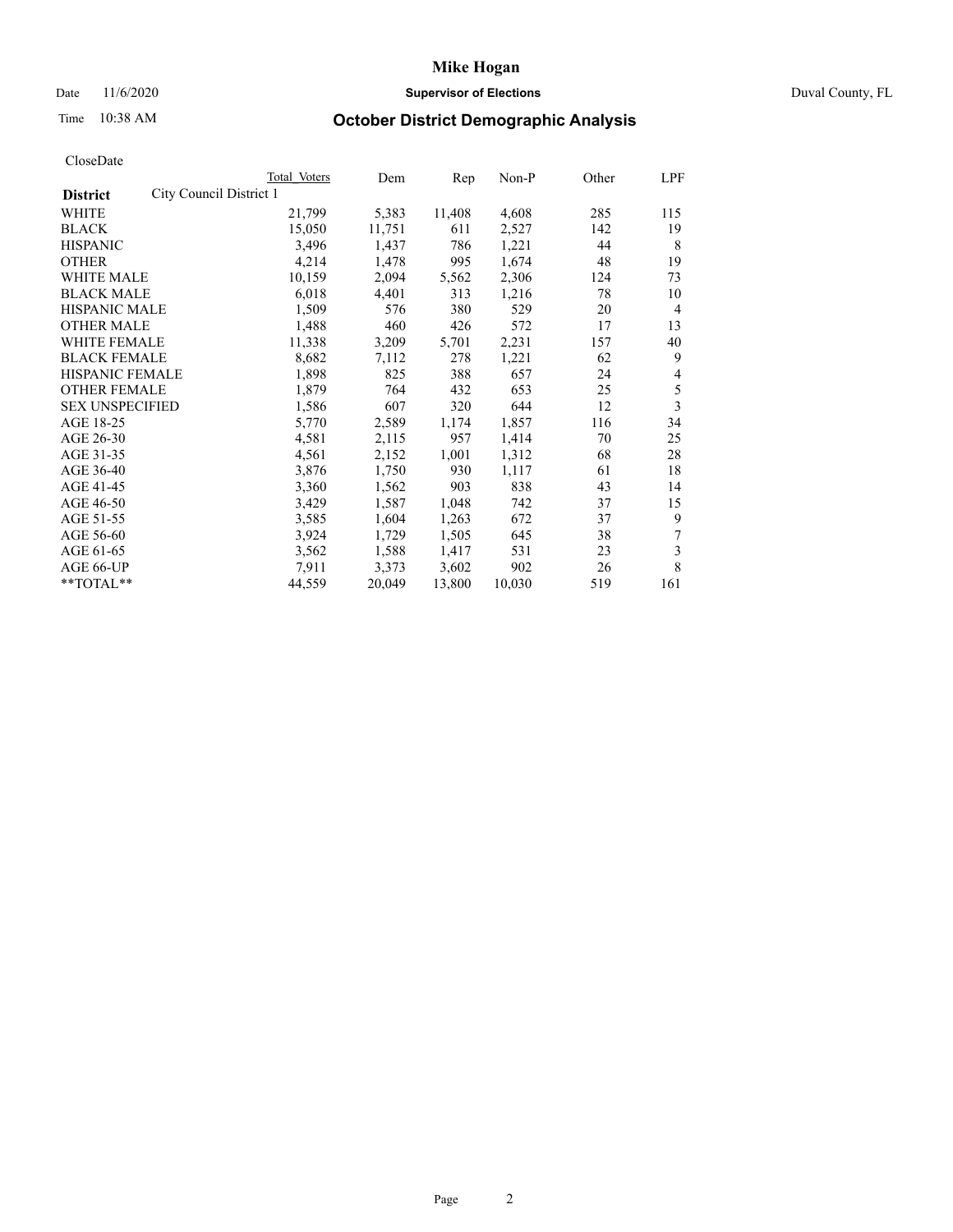## Date 11/6/2020 **Supervisor of Elections Supervisor of Elections** Duval County, FL

# Time 10:38 AM **October District Demographic Analysis**

|                                            | Total Voters | Dem    | Rep    | Non-P  | Other | LPF            |
|--------------------------------------------|--------------|--------|--------|--------|-------|----------------|
| City Council District 2<br><b>District</b> |              |        |        |        |       |                |
| WHITE                                      | 34,385       | 6,467  | 20,932 | 6,389  | 427   | 170            |
| <b>BLACK</b>                               | 9,717        | 7,479  | 449    | 1,658  | 118   | 13             |
| <b>HISPANIC</b>                            | 3,034        | 1,087  | 865    | 1,046  | 31    | 5              |
| <b>OTHER</b>                               | 4,832        | 1,318  | 1,652  | 1,780  | 63    | 19             |
| WHITE MALE                                 | 16,487       | 2,583  | 10,318 | 3,278  | 200   | 108            |
| <b>BLACK MALE</b>                          | 4,291        | 3,035  | 260    | 925    | 59    | 12             |
| <b>HISPANIC MALE</b>                       | 1,413        | 442    | 451    | 502    | 15    | 3              |
| <b>OTHER MALE</b>                          | 1,927        | 493    | 690    | 712    | 20    | 12             |
| WHITE FEMALE                               | 17,514       | 3,818  | 10,396 | 3,014  | 224   | 62             |
| <b>BLACK FEMALE</b>                        | 5,287        | 4,345  | 188    | 695    | 58    | 1              |
| HISPANIC FEMALE                            | 1,557        | 622    | 398    | 520    | 15    | $\overline{c}$ |
| <b>OTHER FEMALE</b>                        | 2,184        | 681    | 760    | 703    | 35    | 5              |
| <b>SEX UNSPECIFIED</b>                     | 1,308        | 332    | 437    | 524    | 13    | $\overline{2}$ |
| AGE 18-25                                  | 5,776        | 1,904  | 2,037  | 1,656  | 150   | 29             |
| AGE 26-30                                  | 4,647        | 1,536  | 1,646  | 1,345  | 87    | 33             |
| AGE 31-35                                  | 5,117        | 1,518  | 1,976  | 1,501  | 81    | 41             |
| AGE 36-40                                  | 4,852        | 1,528  | 1,862  | 1,366  | 54    | 42             |
| AGE 41-45                                  | 4,319        | 1,402  | 1,754  | 1,096  | 50    | 17             |
| AGE 46-50                                  | 4,490        | 1,507  | 2,031  | 883    | 50    | 19             |
| AGE 51-55                                  | 4,628        | 1,427  | 2,339  | 808    | 46    | 8              |
| AGE 56-60                                  | 4,818        | 1,418  | 2,647  | 701    | 46    | 6              |
| AGE 61-65                                  | 4,175        | 1,291  | 2,334  | 516    | 30    | 4              |
| AGE 66-UP                                  | 9,146        | 2,820  | 5,272  | 1,001  | 45    | 8              |
| **TOTAL**                                  | 51,968       | 16,351 | 23,898 | 10,873 | 639   | 207            |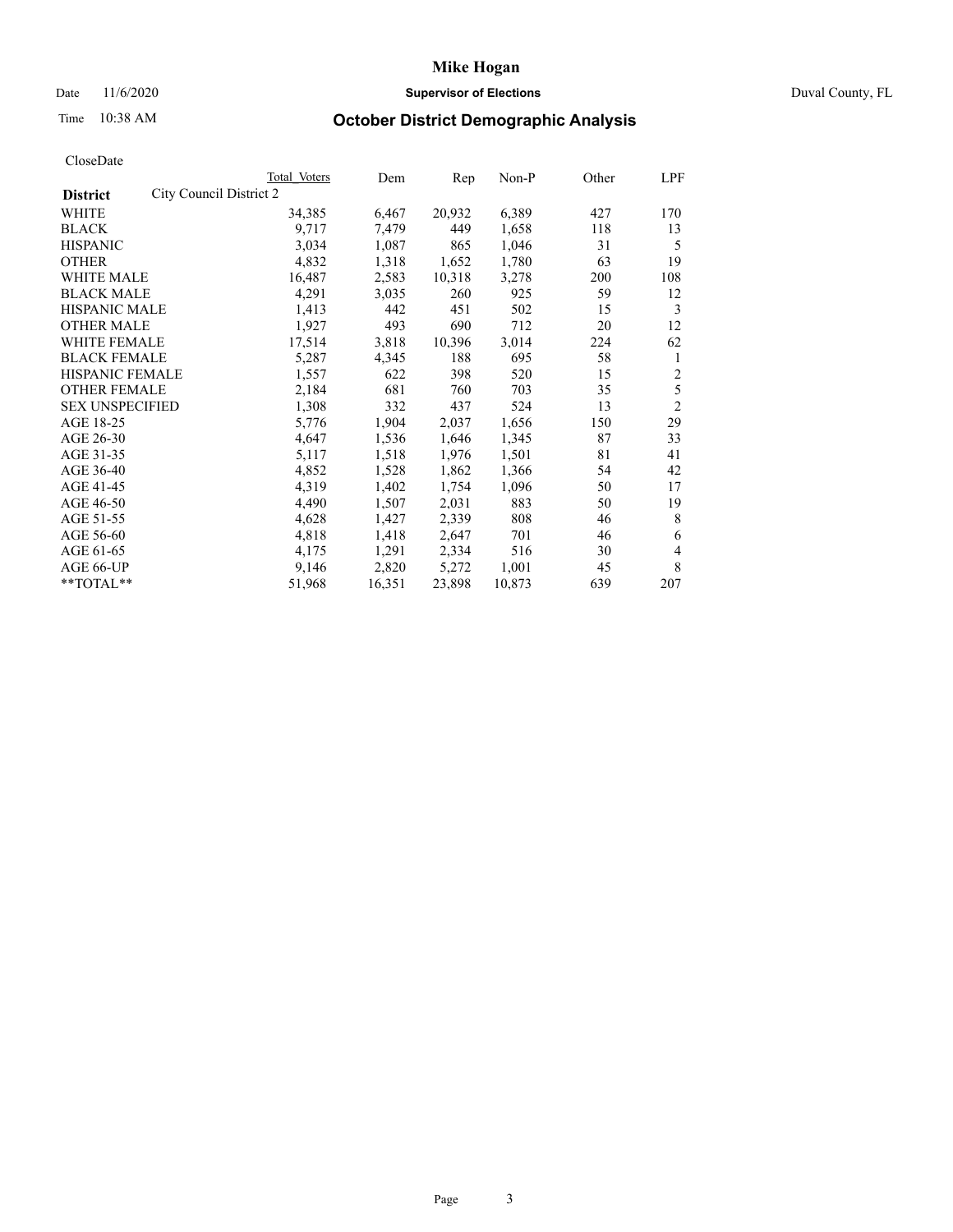### Date 11/6/2020 **Supervisor of Elections Supervisor of Elections** Duval County, FL

# Time 10:38 AM **October District Demographic Analysis**

| Total Voters | Dem                     | Rep    | Non-P  | Other | LPF            |
|--------------|-------------------------|--------|--------|-------|----------------|
|              |                         |        |        |       |                |
| 36,639       | 7,794                   | 20,164 | 7,993  | 480   | 208            |
| 4,883        | 3,620                   | 273    | 938    | 46    | 6              |
| 3,291        | 1,131                   | 992    | 1,108  | 53    | 7              |
| 6,744        | 1,860                   | 2,223  | 2,560  | 78    | 23             |
| 17,257       | 2,875                   | 10,059 | 3,957  | 215   | 151            |
| 2,292        | 1,570                   | 166    | 522    | 30    | 4              |
| 1,450        | 428                     | 465    | 524    | 28    | 5              |
| 2,704        | 703                     | 911    | 1,048  | 30    | 12             |
| 18,950       | 4,826                   | 9,903  | 3,910  | 257   | 54             |
| 2,517        | 1,999                   | 103    | 397    | 16    | $\overline{2}$ |
| 1,765        | 681                     | 510    | 549    | 24    | 1              |
| 3,153        | 950                     | 1,084  | 1,072  | 39    | 8              |
| 1,468        | 373                     | 451    | 619    | 18    | 7              |
| 5,848        | 1,813                   | 2,030  | 1,810  | 155   | 40             |
| 4,859        | 1,411                   | 1,849  | 1,475  | 80    | 44             |
| 4,732        | 1,341                   | 1,772  | 1,521  | 58    | 40             |
| 4,777        | 1,301                   | 1,910  | 1,462  | 69    | 35             |
| 4,184        | 1,205                   | 1,689  | 1,222  | 42    | 26             |
| 4,287        | 1,144                   | 2,037  | 1,034  | 54    | 18             |
| 4,272        | 1,109                   | 2,201  | 905    | 40    | 17             |
| 4,644        | 1,157                   | 2,509  | 923    | 46    | 9              |
| 4,186        | 1,188                   | 2,196  | 747    | 46    | 9              |
| 9,768        | 2,736                   | 5,459  | 1,500  | 67    | 6              |
| 51,557       | 14,405                  | 23,652 | 12,599 | 657   | 244            |
|              | City Council District 3 |        |        |       |                |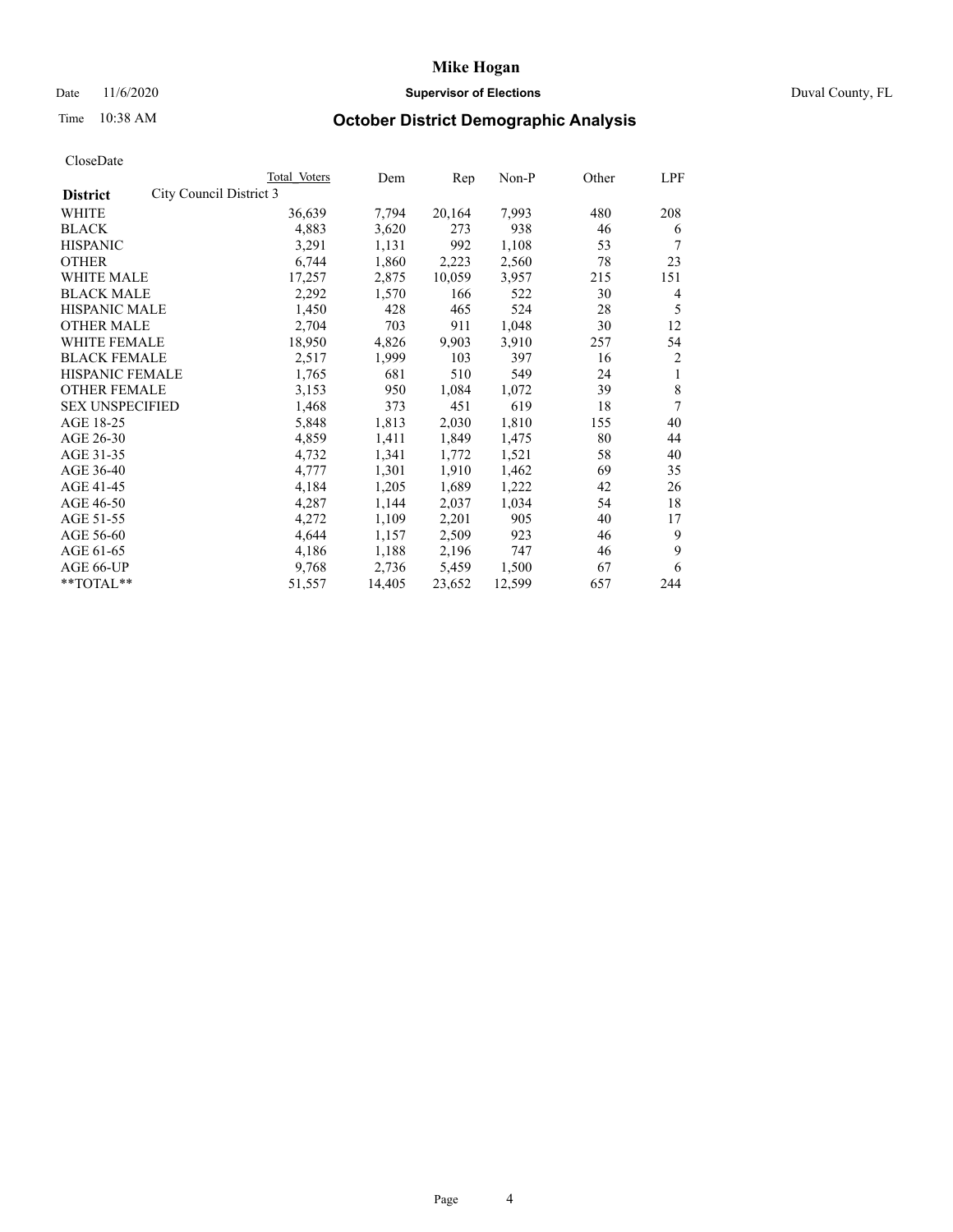## Date 11/6/2020 **Supervisor of Elections** Duval County, FL

## Time 10:38 AM **October District Demographic Analysis**

|                                            | Total Voters | Dem    | Rep    | Non-P  | Other | LPF |
|--------------------------------------------|--------------|--------|--------|--------|-------|-----|
| City Council District 4<br><b>District</b> |              |        |        |        |       |     |
| WHITE                                      | 27,523       | 6,825  | 13,963 | 6,112  | 439   | 184 |
| <b>BLACK</b>                               | 8,063        | 6,167  | 345    | 1,445  | 96    | 10  |
| <b>HISPANIC</b>                            | 4,183        | 1,651  | 957    | 1,503  | 59    | 13  |
| <b>OTHER</b>                               | 5,740        | 1,852  | 1,471  | 2,331  | 66    | 20  |
| WHITE MALE                                 | 12,924       | 2,674  | 6,858  | 3,057  | 214   | 121 |
| <b>BLACK MALE</b>                          | 3,272        | 2,299  | 180    | 736    | 50    | 7   |
| <b>HISPANIC MALE</b>                       | 1,835        | 654    | 488    | 664    | 24    | 5   |
| <b>OTHER MALE</b>                          | 2,259        | 666    | 611    | 941    | 30    | 11  |
| WHITE FEMALE                               | 14,237       | 4,064  | 6,949  | 2,942  | 221   | 61  |
| <b>BLACK FEMALE</b>                        | 4,646        | 3,761  | 160    | 678    | 44    | 3   |
| HISPANIC FEMALE                            | 2,246        | 957    | 447    | 800    | 34    | 8   |
| <b>OTHER FEMALE</b>                        | 2,555        | 942    | 684    | 894    | 29    | 6   |
| <b>SEX UNSPECIFIED</b>                     | 1,535        | 478    | 359    | 679    | 14    | 5   |
| AGE 18-25                                  | 5,631        | 2,146  | 1,430  | 1,873  | 148   | 34  |
| AGE 26-30                                  | 5,332        | 1,966  | 1,494  | 1,723  | 108   | 41  |
| AGE 31-35                                  | 4,670        | 1,707  | 1,364  | 1,474  | 88    | 37  |
| AGE 36-40                                  | 4,005        | 1,457  | 1,218  | 1,216  | 81    | 33  |
| AGE 41-45                                  | 3,357        | 1,252  | 1,044  | 984    | 51    | 26  |
| AGE 46-50                                  | 3,446        | 1,218  | 1,299  | 860    | 47    | 22  |
| AGE 51-55                                  | 3,493        | 1,209  | 1,490  | 754    | 31    | 9   |
| AGE 56-60                                  | 3,995        | 1,346  | 1,793  | 809    | 38    | 9   |
| AGE 61-65                                  | 3,580        | 1,210  | 1,693  | 640    | 28    | 9   |
| AGE 66-UP                                  | 8,000        | 2,984  | 3,911  | 1,058  | 40    | 7   |
| **TOTAL**                                  | 45,509       | 16,495 | 16,736 | 11,391 | 660   | 227 |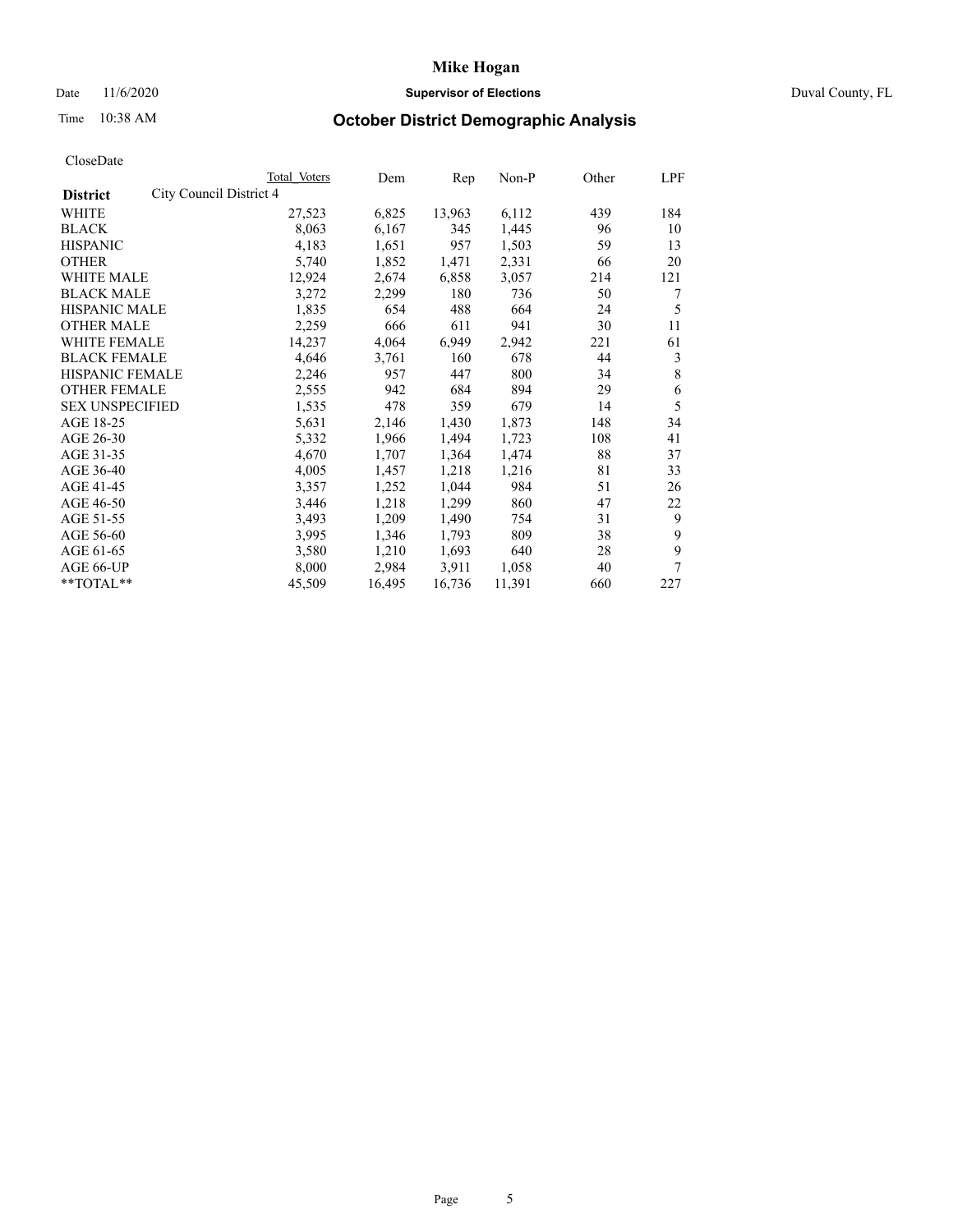## Date 11/6/2020 **Supervisor of Elections Supervisor of Elections** Duval County, FL

# Time 10:38 AM **October District Demographic Analysis**

| Total Voters            | Dem    | Rep    | Non-P | Other | LPF |
|-------------------------|--------|--------|-------|-------|-----|
| City Council District 5 |        |        |       |       |     |
| 28,964                  | 8,373  | 14,695 | 5,417 | 320   | 159 |
| 7,120                   | 5,507  | 289    | 1,251 | 65    | 8   |
| 2,778                   | 1,111  | 675    | 953   | 32    | 7   |
| 3,828                   | 1,177  | 1,108  | 1,476 | 51    | 16  |
| 13,337                  | 3,315  | 7,048  | 2,725 | 141   | 108 |
| 2,956                   | 2,124  | 154    | 639   | 34    | 5   |
| 1,257                   | 474    | 341    | 428   | 10    | 4   |
| 1,469                   | 403    | 496    | 548   | 15    | 7   |
| 15,275                  | 4,953  | 7,503  | 2,593 | 178   | 48  |
| 4,046                   | 3,296  | 132    | 585   | 30    | 3   |
| 1,440                   | 606    | 314    | 496   | 21    | 3   |
| 1,627                   | 582    | 462    | 551   | 26    | 6   |
| 1,282                   | 415    | 317    | 531   | 13    | 6   |
| 4,294                   | 1,681  | 1,240  | 1,242 | 107   | 24  |
| 4,112                   | 1,522  | 1,191  | 1,287 | 72    | 40  |
| 4,184                   | 1,675  | 1,275  | 1,138 | 60    | 36  |
| 3,587                   | 1,363  | 1,137  | 1,026 | 33    | 28  |
| 2,957                   | 1,069  | 1,016  | 819   | 36    | 17  |
| 3,257                   | 1,182  | 1,259  | 774   | 28    | 14  |
| 3,269                   | 1,143  | 1,457  | 638   | 20    | 11  |
| 3,815                   | 1,396  | 1,738  | 629   | 43    | 9   |
| 3,748                   | 1,469  | 1,737  | 510   | 29    | 3   |
| 9,467                   | 3,668  | 4,717  | 1,034 | 40    | 8   |
| 42,690                  | 16,168 | 16,767 | 9,097 | 468   | 190 |
|                         |        |        |       |       |     |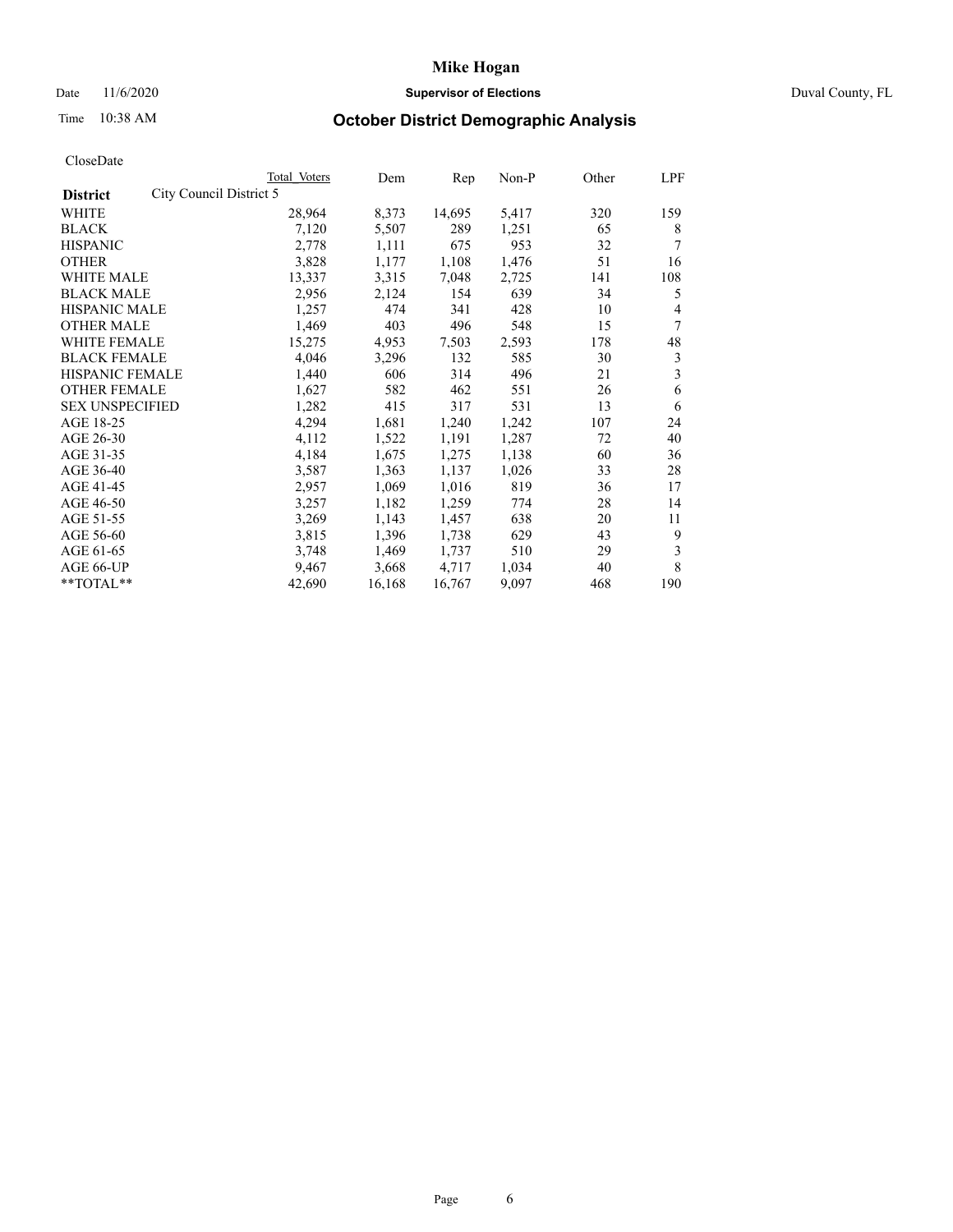## Date 11/6/2020 **Supervisor of Elections Supervisor of Elections** Duval County, FL

# Time 10:38 AM **October District Demographic Analysis**

|                        |                         | Total Voters | Dem    | Rep    | $Non-P$ | Other | LPF            |
|------------------------|-------------------------|--------------|--------|--------|---------|-------|----------------|
| <b>District</b>        | City Council District 6 |              |        |        |         |       |                |
| WHITE                  |                         | 42,483       | 9,230  | 24,772 | 7,808   | 450   | 223            |
| <b>BLACK</b>           |                         | 3,856        | 2,856  | 223    | 721     | 51    | 5              |
| <b>HISPANIC</b>        |                         | 3,092        | 1,029  | 1,003  | 1,009   | 42    | 9              |
| <b>OTHER</b>           |                         | 4,749        | 1,319  | 1,609  | 1,728   | 70    | 23             |
| WHITE MALE             |                         | 20,059       | 3,560  | 12,127 | 4,031   | 196   | 145            |
| <b>BLACK MALE</b>      |                         | 1,751        | 1,199  | 135    | 385     | 31    | 1              |
| <b>HISPANIC MALE</b>   |                         | 1,398        | 416    | 491    | 463     | 21    | 7              |
| <b>OTHER MALE</b>      |                         | 1,903        | 480    | 682    | 704     | 26    | 11             |
| WHITE FEMALE           |                         | 22,036       | 5,590  | 12,426 | 3,692   | 252   | 76             |
| <b>BLACK FEMALE</b>    |                         | 2,054        | 1,624  | 84     | 322     | 20    | $\overline{4}$ |
| HISPANIC FEMALE        |                         | 1,635        | 597    | 499    | 517     | 20    | $\overline{c}$ |
| <b>OTHER FEMALE</b>    |                         | 2,165        | 709    | 736    | 680     | 31    | 9              |
| <b>SEX UNSPECIFIED</b> |                         | 1,179        | 259    | 427    | 472     | 16    | 5              |
| AGE 18-25              |                         | 5,684        | 1,513  | 2,357  | 1,649   | 135   | 30             |
| AGE 26-30              |                         | 4,201        | 1,118  | 1,764  | 1,198   | 81    | 40             |
| AGE 31-35              |                         | 4,521        | 1,241  | 1,912  | 1,256   | 58    | 54             |
| AGE 36-40              |                         | 4,367        | 1,119  | 1,910  | 1,227   | 72    | 39             |
| AGE 41-45              |                         | 3,924        | 1,020  | 1,743  | 1,086   | 50    | 25             |
| AGE 46-50              |                         | 4,261        | 1,057  | 2,174  | 960     | 44    | 26             |
| AGE 51-55              |                         | 4,564        | 1,036  | 2,554  | 909     | 50    | 15             |
| AGE 56-60              |                         | 5,096        | 1,238  | 2,993  | 830     | 29    | 6              |
| AGE 61-65              |                         | 4,901        | 1,364  | 2,799  | 697     | 28    | 13             |
| AGE 66-UP              |                         | 12,661       | 3,728  | 7,401  | 1,454   | 66    | 12             |
| **TOTAL**              |                         | 54,180       | 14,434 | 27,607 | 11,266  | 613   | 260            |
|                        |                         |              |        |        |         |       |                |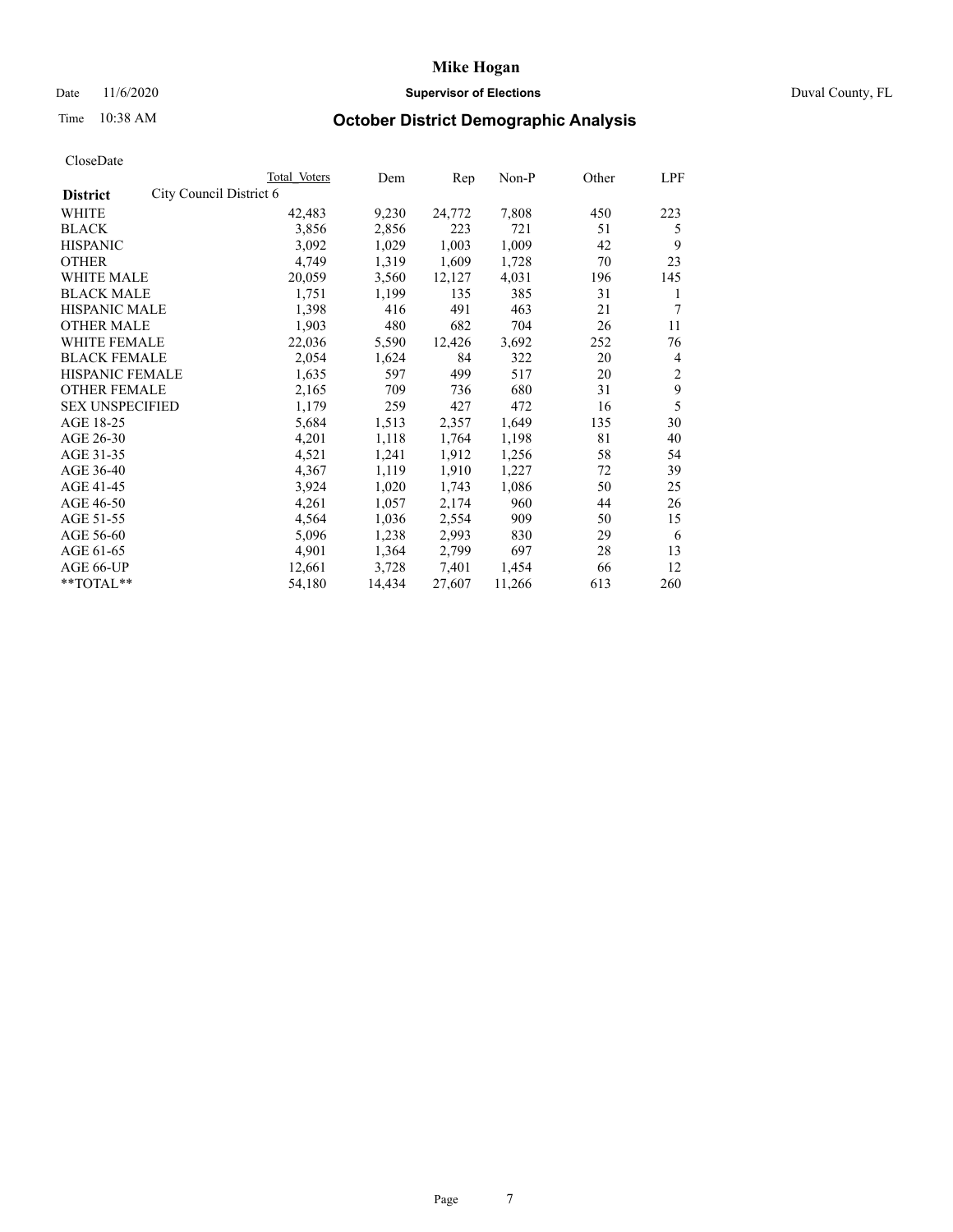## Date 11/6/2020 **Supervisor of Elections Supervisor of Elections** Duval County, FL

# Time 10:38 AM **October District Demographic Analysis**

|                                            | Total Voters | Dem    | Rep   | Non-P | Other | LPF            |
|--------------------------------------------|--------------|--------|-------|-------|-------|----------------|
| City Council District 7<br><b>District</b> |              |        |       |       |       |                |
| WHITE                                      | 13,455       | 3,603  | 6,406 | 3,092 | 259   | 95             |
| <b>BLACK</b>                               | 26,365       | 22,204 | 810   | 3,176 | 159   | 16             |
| <b>HISPANIC</b>                            | 1,590        | 705    | 294   | 559   | 23    | 9              |
| <b>OTHER</b>                               | 3,307        | 1,493  | 491   | 1,245 | 59    | 19             |
| WHITE MALE                                 | 6,644        | 1,522  | 3,327 | 1,606 | 125   | 64             |
| <b>BLACK MALE</b>                          | 10,817       | 8,646  | 444   | 1,627 | 89    | 11             |
| <b>HISPANIC MALE</b>                       | 738          | 293    | 159   | 270   | 10    | 6              |
| <b>OTHER MALE</b>                          | 1,166        | 502    | 196   | 438   | 23    | 7              |
| WHITE FEMALE                               | 6,617        | 2,029  | 2,994 | 1,430 | 133   | 31             |
| <b>BLACK FEMALE</b>                        | 15,070       | 13,196 | 355   | 1,448 | 67    | $\overline{4}$ |
| <b>HISPANIC FEMALE</b>                     | 819          | 397    | 131   | 275   | 13    | 3              |
| <b>OTHER FEMALE</b>                        | 1,405        | 728    | 219   | 423   | 25    | 10             |
| <b>SEX UNSPECIFIED</b>                     | 1,440        | 692    | 176   | 554   | 15    | 3              |
| AGE 18-25                                  | 5,402        | 3,023  | 676   | 1,584 | 89    | 30             |
| AGE 26-30                                  | 4,403        | 2,501  | 689   | 1,135 | 55    | 23             |
| AGE 31-35                                  | 4,404        | 2,584  | 678   | 1,048 | 66    | 28             |
| AGE 36-40                                  | 4,171        | 2,554  | 678   | 873   | 50    | 16             |
| AGE 41-45                                  | 3,677        | 2,241  | 616   | 762   | 45    | 13             |
| AGE 46-50                                  | 3,914        | 2,325  | 847   | 687   | 46    | 9              |
| AGE 51-55                                  | 3,827        | 2,448  | 806   | 531   | 38    | 4              |
| AGE 56-60                                  | 3,916        | 2,507  | 859   | 501   | 41    | $\,8\,$        |
| AGE 61-65                                  | 3,682        | 2,575  | 681   | 393   | 29    | 4              |
| AGE 66-UP                                  | 7,321        | 5,247  | 1,471 | 558   | 41    | 4              |
| **TOTAL**                                  | 44,717       | 28,005 | 8,001 | 8,072 | 500   | 139            |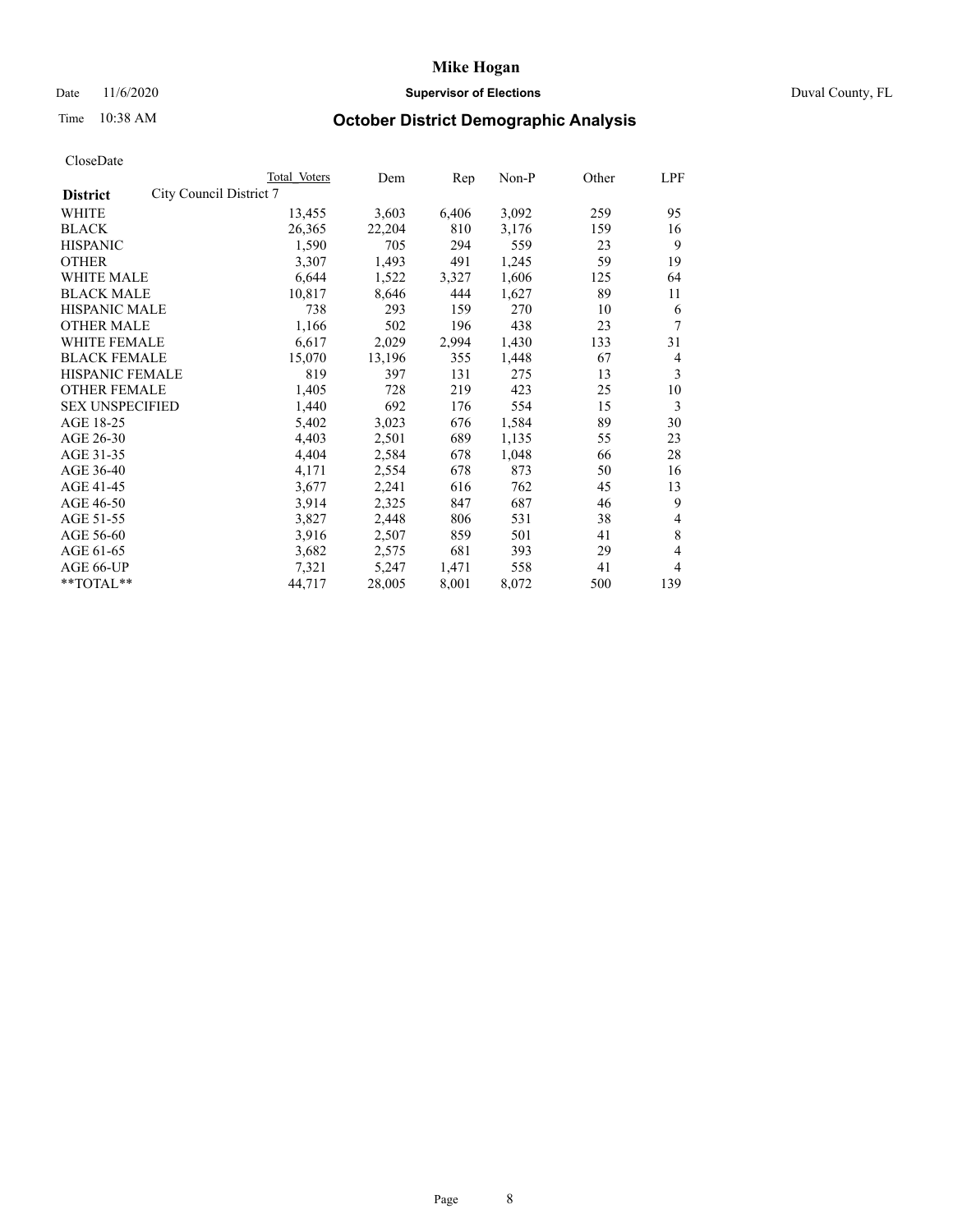## Date 11/6/2020 **Supervisor of Elections** Duval County, FL

# Time 10:38 AM **October District Demographic Analysis**

|                                            | Total Voters | Dem    | Rep   | Non-P | Other | LPF            |
|--------------------------------------------|--------------|--------|-------|-------|-------|----------------|
| City Council District 8<br><b>District</b> |              |        |       |       |       |                |
| WHITE                                      | 11,478       | 2,377  | 6,867 | 2,057 | 126   | 51             |
| <b>BLACK</b>                               | 29,755       | 25,569 | 750   | 3,257 | 155   | 24             |
| <b>HISPANIC</b>                            | 874          | 353    | 201   | 303   | 13    | 4              |
| <b>OTHER</b>                               | 2,681        | 1,189  | 356   | 1,105 | 22    | 9              |
| WHITE MALE                                 | 5,340        | 949    | 3,330 | 970   | 58    | 33             |
| <b>BLACK MALE</b>                          | 11,881       | 9,747  | 401   | 1,629 | 91    | 13             |
| <b>HISPANIC MALE</b>                       | 402          | 145    | 113   | 137   | 5     | 2              |
| <b>OTHER MALE</b>                          | 898          | 377    | 147   | 364   | 6     | $\overline{4}$ |
| WHITE FEMALE                               | 5,987        | 1,401  | 3,457 | 1,043 | 68    | 18             |
| <b>BLACK FEMALE</b>                        | 17,354       | 15,412 | 339   | 1,529 | 63    | 11             |
| HISPANIC FEMALE                            | 452          | 200    | 82    | 160   | 8     | 2              |
| <b>OTHER FEMALE</b>                        | 1,042        | 562    | 149   | 319   | 9     | 3              |
| <b>SEX UNSPECIFIED</b>                     | 1,432        | 695    | 156   | 571   | 8     | $\overline{2}$ |
| AGE 18-25                                  | 5,702        | 3,359  | 670   | 1,587 | 67    | 19             |
| AGE 26-30                                  | 4,018        | 2,424  | 567   | 969   | 36    | 22             |
| AGE 31-35                                  | 3,981        | 2,524  | 571   | 840   | 32    | 14             |
| AGE 36-40                                  | 3,819        | 2,483  | 589   | 713   | 25    | 9              |
| AGE 41-45                                  | 3,383        | 2,294  | 517   | 526   | 40    | 6              |
| AGE 46-50                                  | 3,612        | 2,450  | 644   | 485   | 29    | 4              |
| AGE 51-55                                  | 3,745        | 2,479  | 815   | 415   | 29    | 7              |
| AGE 56-60                                  | 4,152        | 2,768  | 935   | 421   | 27    | 1              |
| AGE 61-65                                  | 3,991        | 2,764  | 892   | 322   | 10    | 3              |
| AGE 66-UP                                  | 8,385        | 5,943  | 1,974 | 444   | 21    | 3              |
| **TOTAL**                                  | 44,788       | 29,488 | 8,174 | 6,722 | 316   | 88             |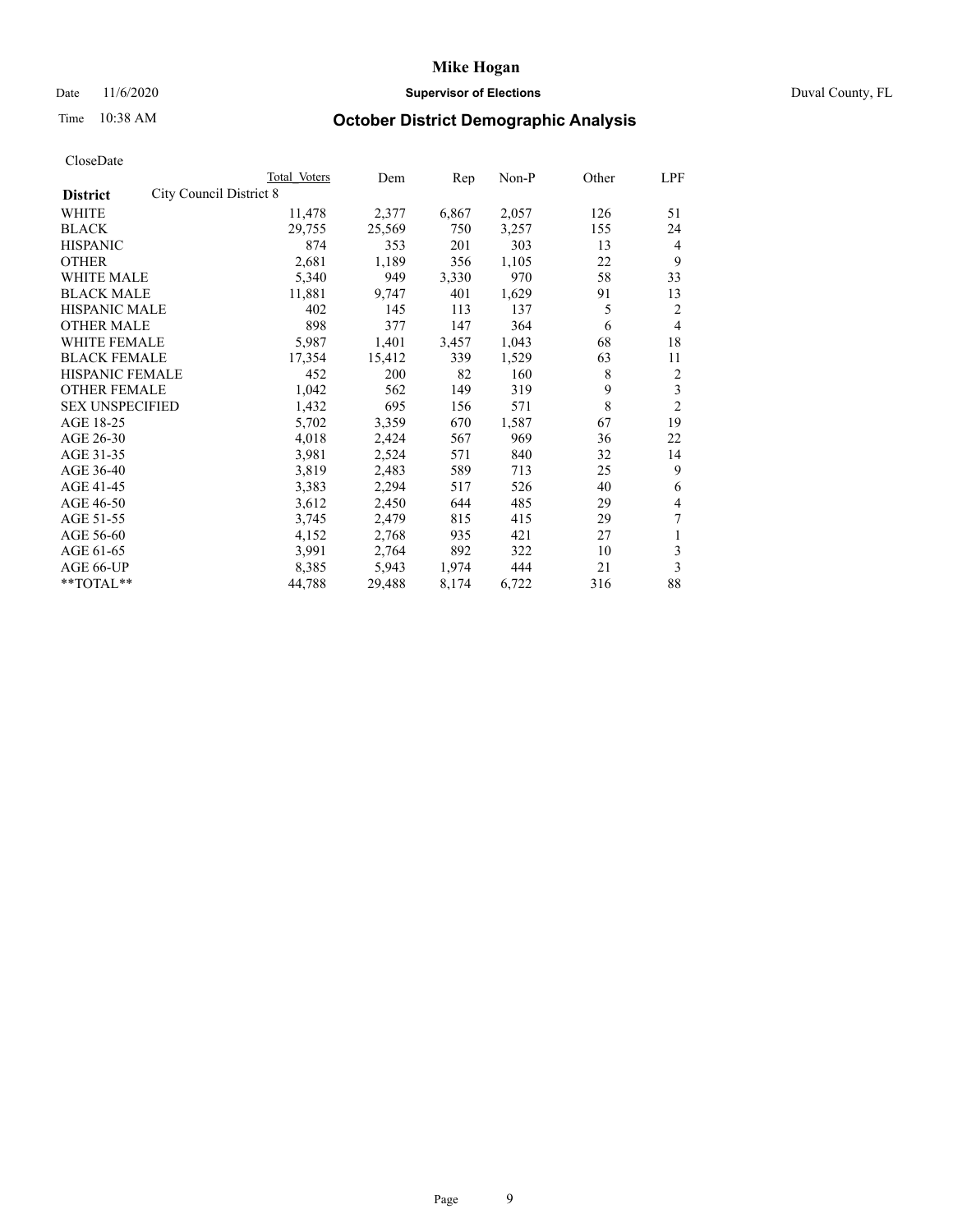## Date 11/6/2020 **Supervisor of Elections Supervisor of Elections** Duval County, FL

# Time 10:38 AM **October District Demographic Analysis**

|                        | Total Voters            | Dem        | Rep   | Non-P | Other | LPF |
|------------------------|-------------------------|------------|-------|-------|-------|-----|
| <b>District</b>        | City Council District 9 |            |       |       |       |     |
| WHITE                  | 12,158                  | 3,585      | 5,475 | 2,778 | 219   | 101 |
| <b>BLACK</b>           | 22,993                  | 18,956     | 721   | 3,134 | 160   | 22  |
| <b>HISPANIC</b>        | 1,884                   | 784        | 307   | 755   | 32    | 6   |
| <b>OTHER</b>           | 3,327                   | 1,314      | 615   | 1,337 | 49    | 12  |
| WHITE MALE             | 5,604                   | 1,415      | 2,714 | 1,296 | 111   | 68  |
| <b>BLACK MALE</b>      | 8,942                   | 7,014      | 330   | 1,500 | 84    | 14  |
| <b>HISPANIC MALE</b>   |                         | 809<br>305 | 163   | 322   | 16    | 3   |
| <b>OTHER MALE</b>      | 1,159                   | 429        | 245   | 463   | 16    | 6   |
| WHITE FEMALE           | 6,387                   | 2,118      | 2,705 | 1,427 | 105   | 32  |
| <b>BLACK FEMALE</b>    | 13,583                  | 11,578     | 374   | 1,549 | 74    | 8   |
| HISPANIC FEMALE        | 1,018                   | 455        | 138   | 409   | 13    | 3   |
| <b>OTHER FEMALE</b>    | 1,495                   | 674        | 301   | 495   | 22    | 3   |
| <b>SEX UNSPECIFIED</b> | 1,365                   | 651        | 148   | 543   | 19    | 4   |
| AGE 18-25              | 5,160                   | 2,835      | 565   | 1,644 | 96    | 20  |
| AGE 26-30              | 4,545                   | 2,635      | 567   | 1,241 | 70    | 32  |
| AGE 31-35              | 4,331                   | 2,625      | 494   | 1,105 | 79    | 28  |
| AGE 36-40              | 3,688                   | 2,235      | 520   | 865   | 50    | 18  |
| AGE 41-45              | 3,098                   | 1,887      | 496   | 661   | 41    | 13  |
| AGE 46-50              | 3,110                   | 1,938      | 541   | 591   | 32    | 8   |
| AGE 51-55              | 3,144                   | 1,942      | 661   | 511   | 26    | 4   |
| AGE 56-60              | 3,479                   | 2,208      | 803   | 434   | 26    | 8   |
| AGE 61-65              | 3,155                   | 2,030      | 733   | 375   | 13    | 4   |
| AGE 66-UP              | 6,652                   | 4,304      | 1,738 | 577   | 27    | 6   |
| **TOTAL**              | 40,362                  | 24,639     | 7,118 | 8,004 | 460   | 141 |
|                        |                         |            |       |       |       |     |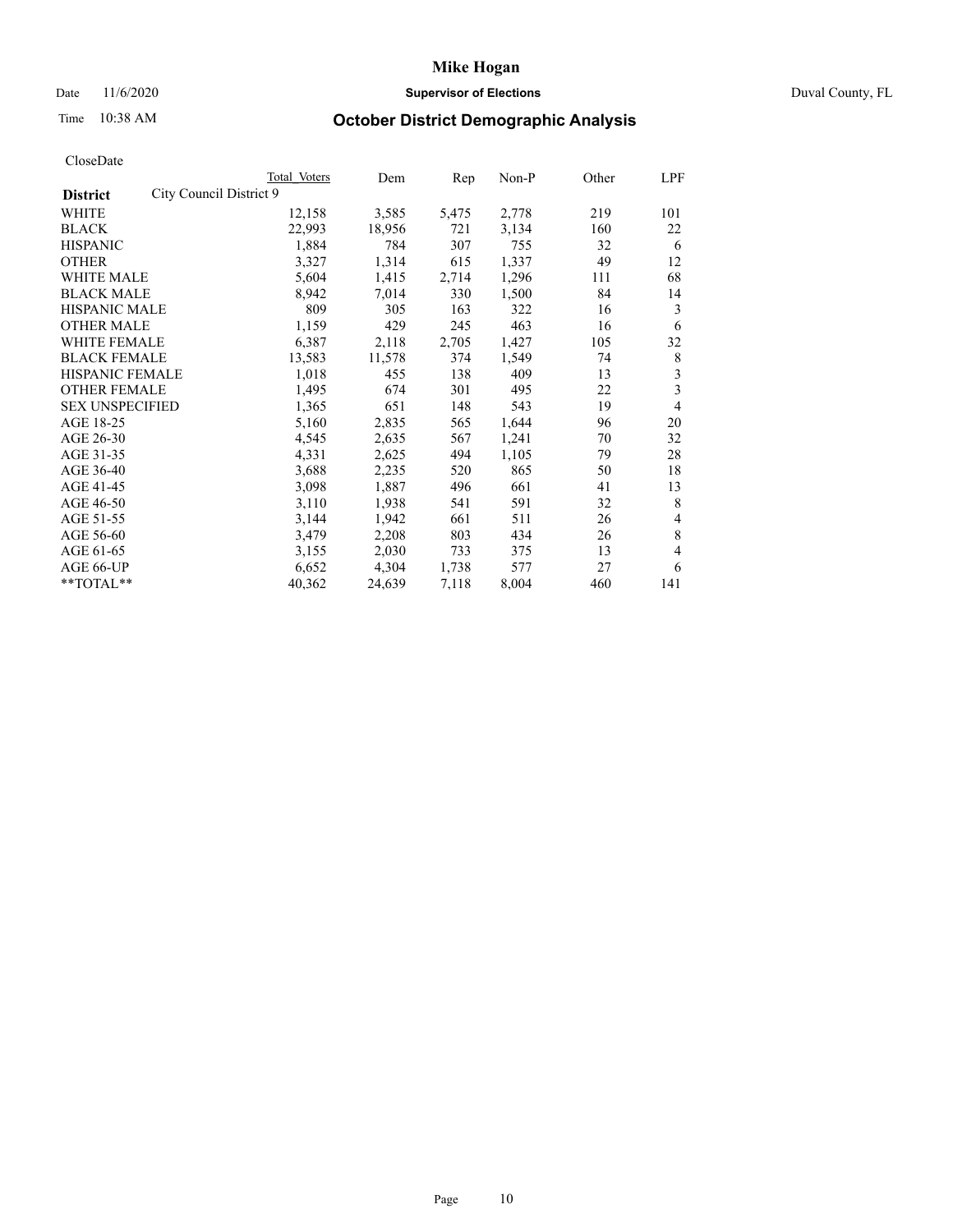## Date 11/6/2020 **Supervisor of Elections** Duval County, FL

# Time 10:38 AM **October District Demographic Analysis**

|                                             | Total Voters | Dem    | Rep   | Non-P | Other | LPF            |
|---------------------------------------------|--------------|--------|-------|-------|-------|----------------|
| City Council District 10<br><b>District</b> |              |        |       |       |       |                |
| WHITE                                       | 12,449       | 2,933  | 6,605 | 2,646 | 194   | 71             |
| <b>BLACK</b>                                | 26,835       | 22,674 | 746   | 3,221 | 181   | 13             |
| <b>HISPANIC</b>                             | 2,091        | 919    | 385   | 755   | 26    | 6              |
| <b>OTHER</b>                                | 3,569        | 1,386  | 796   | 1,342 | 35    | 10             |
| WHITE MALE                                  | 5,755        | 1,159  | 3,201 | 1,254 | 88    | 53             |
| <b>BLACK MALE</b>                           | 10,622       | 8,515  | 399   | 1,605 | 95    | 8              |
| <b>HISPANIC MALE</b>                        | 940          | 354    | 205   | 363   | 13    | 5              |
| <b>OTHER MALE</b>                           | 1,326        | 466    | 339   | 505   | 11    | 5              |
| <b>WHITE FEMALE</b>                         | 6,531        | 1,733  | 3,331 | 1,345 | 104   | 18             |
| <b>BLACK FEMALE</b>                         | 15,748       | 13,789 | 338   | 1,534 | 82    | 5              |
| <b>HISPANIC FEMALE</b>                      | 1,097        | 538    | 174   | 371   | 13    | 1              |
| <b>OTHER FEMALE</b>                         | 1,545        | 668    | 372   | 486   | 16    | 3              |
| <b>SEX UNSPECIFIED</b>                      | 1,380        | 690    | 173   | 501   | 14    | $\overline{2}$ |
| AGE 18-25                                   | 5,434        | 2,984  | 648   | 1,685 | 99    | 18             |
| AGE 26-30                                   | 4,309        | 2,447  | 612   | 1,172 | 58    | 20             |
| AGE 31-35                                   | 4,124        | 2,457  | 601   | 997   | 48    | 21             |
| AGE 36-40                                   | 3,718        | 2,305  | 545   | 818   | 43    | 7              |
| AGE 41-45                                   | 3,427        | 2,147  | 579   | 657   | 39    | 5              |
| AGE 46-50                                   | 3,636        | 2,277  | 708   | 599   | 42    | 10             |
| AGE 51-55                                   | 3,507        | 2,238  | 731   | 506   | 24    | 8              |
| AGE 56-60                                   | 4,036        | 2,535  | 943   | 531   | 23    | 4              |
| AGE 61-65                                   | 3,705        | 2,319  | 958   | 401   | 26    | 1              |
| AGE 66-UP                                   | 9,048        | 6,203  | 2,207 | 598   | 34    | 6              |
| $*$ TOTAL $*$                               | 44,944       | 27,912 | 8,532 | 7,964 | 436   | 100            |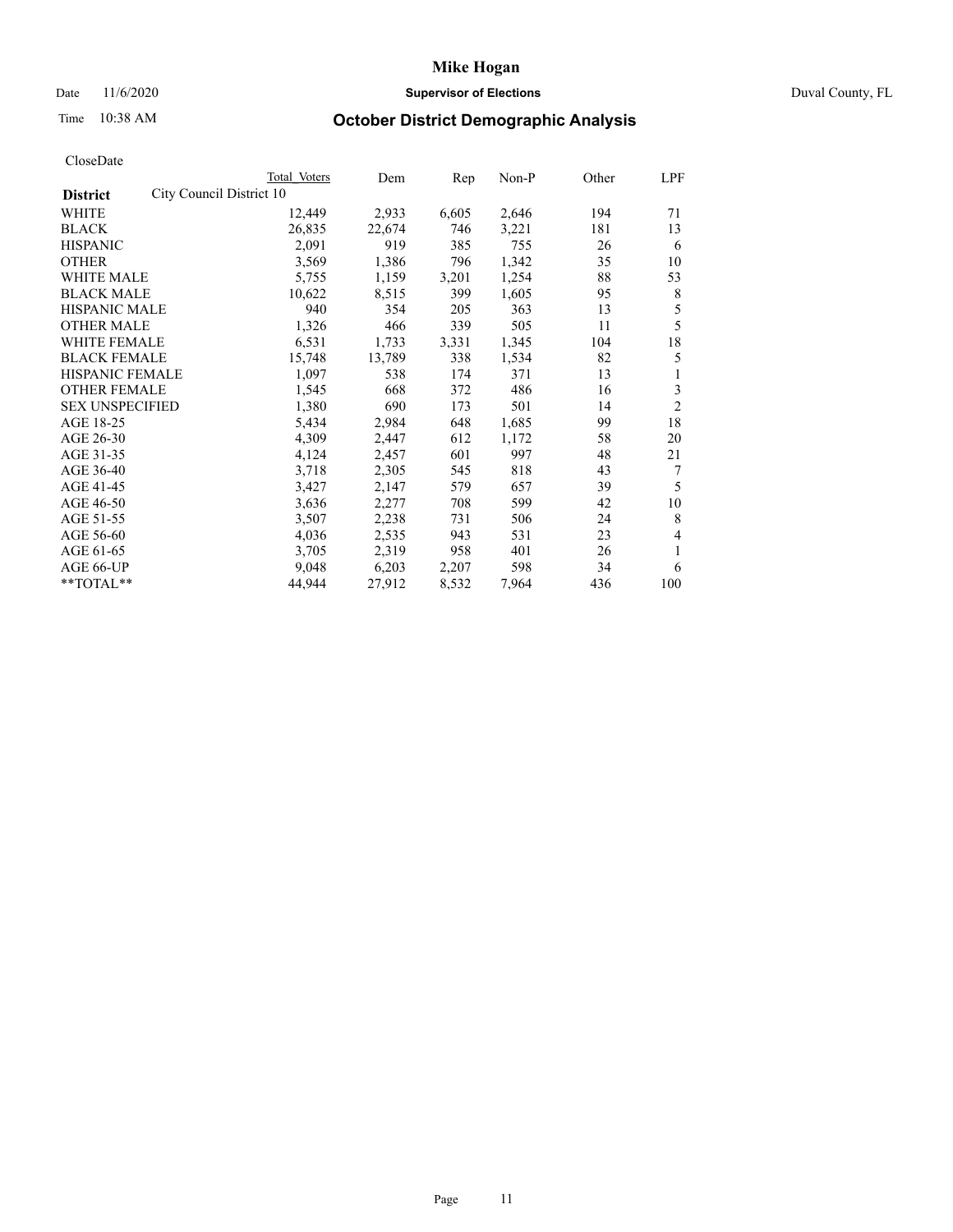## Date 11/6/2020 **Supervisor of Elections Supervisor of Elections** Duval County, FL

# Time 10:38 AM **October District Demographic Analysis**

|                                             | Total Voters | Dem    | Rep    | $Non-P$ | Other | LPF |
|---------------------------------------------|--------------|--------|--------|---------|-------|-----|
| City Council District 11<br><b>District</b> |              |        |        |         |       |     |
| WHITE                                       | 37,171       | 8,897  | 19,179 | 8,205   | 686   | 204 |
| <b>BLACK</b>                                | 8,889        | 6,476  | 395    | 1,833   | 166   | 19  |
| <b>HISPANIC</b>                             | 4,522        | 1,716  | 1,153  | 1,580   | 50    | 23  |
| <b>OTHER</b>                                | 7,633        | 2,597  | 1,864  | 3,027   | 117   | 28  |
| WHITE MALE                                  | 17,022       | 3,426  | 9,143  | 4,034   | 284   | 135 |
| <b>BLACK MALE</b>                           | 3,653        | 2,399  | 206    | 962     | 79    | 7   |
| <b>HISPANIC MALE</b>                        | 2,011        | 685    | 548    | 740     | 22    | 16  |
| <b>OTHER MALE</b>                           | 3,075        | 931    | 804    | 1,279   | 40    | 21  |
| WHITE FEMALE                                | 19,749       | 5,378  | 9,872  | 4,043   | 390   | 66  |
| <b>BLACK FEMALE</b>                         | 5,104        | 3,984  | 182    | 841     | 85    | 12  |
| HISPANIC FEMALE                             | 2,433        | 992    | 589    | 819     | 27    | 6   |
| <b>OTHER FEMALE</b>                         | 3,565        | 1,390  | 860    | 1,248   | 61    | 6   |
| <b>SEX UNSPECIFIED</b>                      | 1,603        | 501    | 387    | 679     | 31    | 5   |
| AGE 18-25                                   | 8,174        | 3,072  | 2,427  | 2,353   | 264   | 58  |
| AGE 26-30                                   | 7,460        | 2,739  | 2,265  | 2,216   | 181   | 59  |
| AGE 31-35                                   | 6,083        | 2,187  | 1,856  | 1,871   | 117   | 52  |
| AGE 36-40                                   | 5,026        | 1,744  | 1,596  | 1,576   | 75    | 35  |
| AGE 41-45                                   | 4,480        | 1,576  | 1,531  | 1,288   | 62    | 23  |
| AGE 46-50                                   | 4,604        | 1,441  | 1,827  | 1,243   | 74    | 19  |
| AGE 51-55                                   | 4,397        | 1,384  | 1,938  | 1,016   | 53    | 6   |
| AGE 56-60                                   | 4,431        | 1,322  | 2,133  | 926     | 45    | 5   |
| AGE 61-65                                   | 3,731        | 1,154  | 1,847  | 677     | 47    | 6   |
| AGE 66-UP                                   | 9,829        | 3,067  | 5,171  | 1,479   | 101   | 11  |
| **TOTAL**                                   | 58,215       | 19,686 | 22,591 | 14,645  | 1,019 | 274 |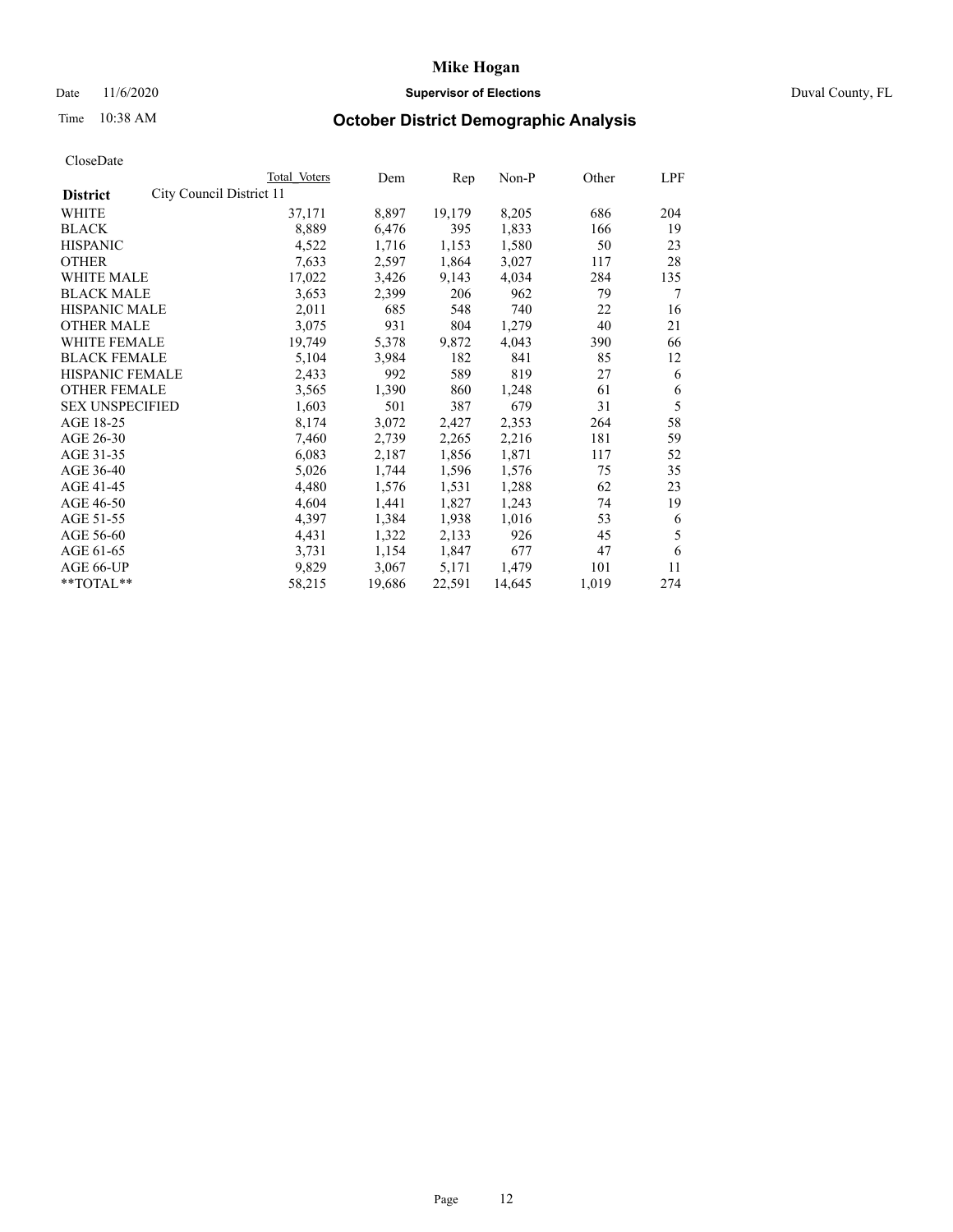## Date 11/6/2020 **Supervisor of Elections Supervisor of Elections** Duval County, FL

# Time 10:38 AM **October District Demographic Analysis**

|                                             | Total Voters | Dem    | Rep    | Non-P | Other | LPF            |
|---------------------------------------------|--------------|--------|--------|-------|-------|----------------|
| City Council District 12<br><b>District</b> |              |        |        |       |       |                |
| WHITE                                       | 26,490       | 4,553  | 16,827 | 4,668 | 307   | 135            |
| <b>BLACK</b>                                | 14,236       | 11,289 | 565    | 2,232 | 139   | 11             |
| <b>HISPANIC</b>                             | 2,766        | 1,047  | 681    | 1,004 | 28    | 6              |
| <b>OTHER</b>                                | 3,893        | 1,189  | 1,233  | 1,399 | 64    | 8              |
| WHITE MALE                                  | 12,459       | 1,793  | 8,196  | 2,243 | 148   | 79             |
| <b>BLACK MALE</b>                           | 5,933        | 4,401  | 322    | 1,132 | 72    | 6              |
| <b>HISPANIC MALE</b>                        | 1,307        | 463    | 365    | 465   | 11    | 3              |
| <b>OTHER MALE</b>                           | 1,400        | 385    | 502    | 488   | 21    | 4              |
| WHITE FEMALE                                | 13,690       | 2,707  | 8,423  | 2,348 | 157   | 55             |
| <b>BLACK FEMALE</b>                         | 8,044        | 6,701  | 231    | 1,040 | 67    | 5              |
| HISPANIC FEMALE                             | 1,404        | 560    | 306    | 518   | 17    | 3              |
| <b>OTHER FEMALE</b>                         | 1,803        | 615    | 574    | 580   | 32    | $\overline{c}$ |
| <b>SEX UNSPECIFIED</b>                      | 1,343        | 453    | 387    | 487   | 13    | 3              |
| AGE 18-25                                   | 5,698        | 2,131  | 1,727  | 1,690 | 128   | 22             |
| AGE 26-30                                   | 4,270        | 1,511  | 1,391  | 1,248 | 88    | 32             |
| AGE 31-35                                   | 4,327        | 1,619  | 1,462  | 1,166 | 57    | 23             |
| AGE 36-40                                   | 4,110        | 1,617  | 1,442  | 981   | 52    | 18             |
| AGE 41-45                                   | 3,909        | 1,626  | 1,364  | 859   | 41    | 19             |
| AGE 46-50                                   | 4,159        | 1,667  | 1,674  | 749   | 54    | 15             |
| AGE 51-55                                   | 4,353        | 1,781  | 1,829  | 699   | 33    | 11             |
| AGE 56-60                                   | 4,690        | 1,788  | 2,228  | 645   | 22    | 7              |
| AGE 61-65                                   | 3,918        | 1,492  | 1,919  | 480   | 19    | 8              |
| AGE 66-UP                                   | 7,951        | 2,846  | 4,270  | 786   | 44    | 5              |
| **TOTAL**                                   | 47,385       | 18,078 | 19,306 | 9,303 | 538   | 160            |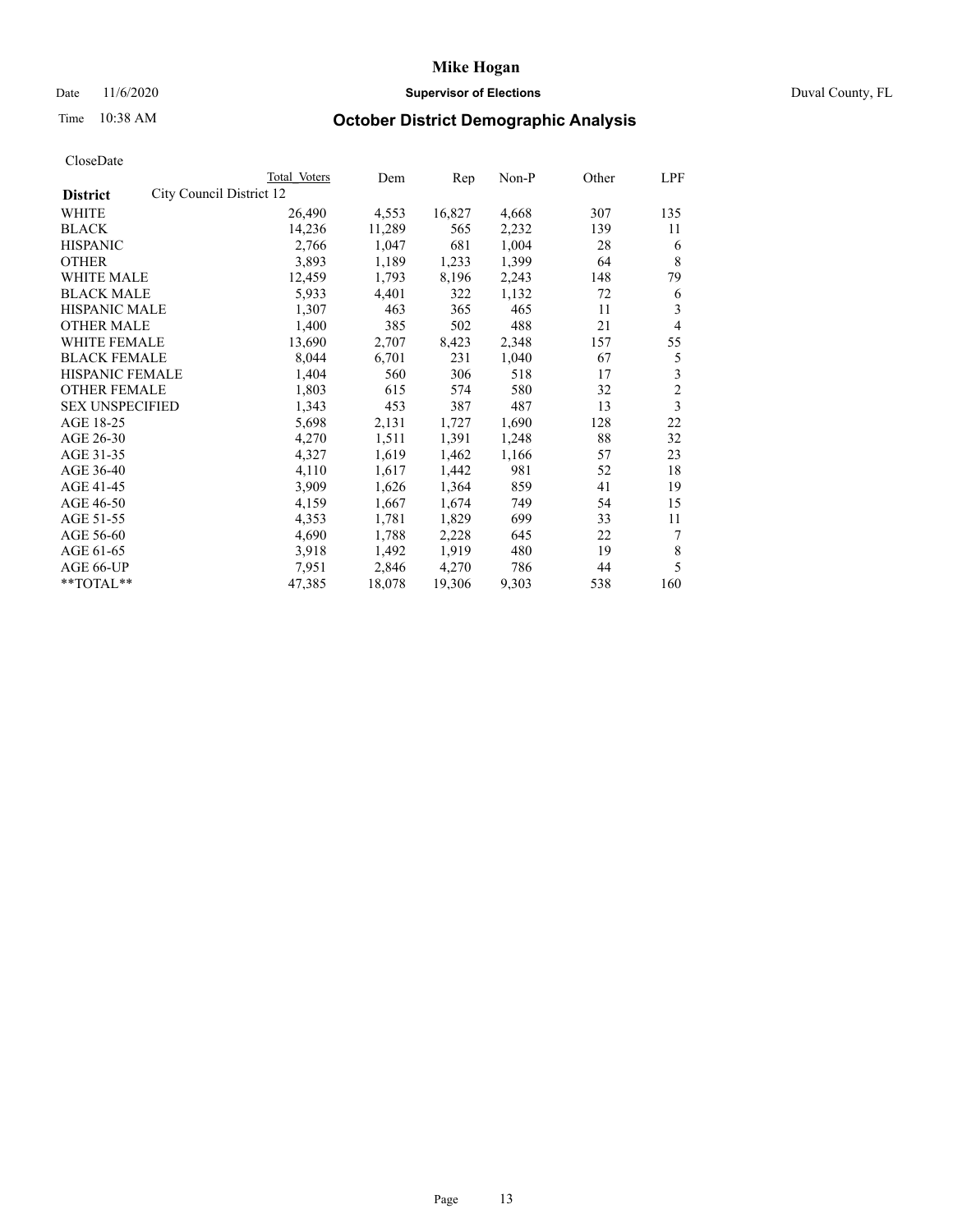## Date 11/6/2020 **Supervisor of Elections Supervisor of Elections** Duval County, FL

# Time 10:38 AM **October District Demographic Analysis**

| Total Voters | Dem                      | Rep    | Non-P  | Other | LPF |
|--------------|--------------------------|--------|--------|-------|-----|
|              |                          |        |        |       |     |
| 42,418       | 10,515                   | 21,895 | 9,212  | 565   | 231 |
| 2,674        | 1,935                    | 161    | 532    | 38    | 8   |
| 1,663        | 604                      | 522    | 498    | 27    | 12  |
| 3,200        | 856                      | 1,090  | 1,169  | 60    | 25  |
| 20,399       | 4,050                    | 11,083 | 4,843  | 267   | 156 |
| 1,179        | 757                      | 91     | 304    | 22    | 5   |
| 755          | 222                      | 270    | 246    | 12    | 5   |
| 1,170        | 282                      | 433    | 423    | 21    | 11  |
| 21,589       | 6,360                    | 10,609 | 4,252  | 294   | 74  |
| 1,448        | 1,144                    | 68     | 218    | 16    | 2   |
| 875          | 369                      | 241    | 244    | 15    | 6   |
| 1,373        | 422                      | 498    | 419    | 24    | 10  |
| 1,164        | 304                      | 375    | 459    | 19    | 7   |
| 5,024        | 1,435                    | 1,875  | 1,531  | 140   | 43  |
| 4,787        | 1,285                    | 1,902  | 1,458  | 95    | 47  |
| 4,762        | 1,331                    | 1,831  | 1,471  | 83    | 46  |
| 4,442        | 1,183                    | 1,801  | 1,347  | 67    | 44  |
| 3,713        | 975                      | 1,601  | 1,059  | 56    | 22  |
| 3,882        | 973                      | 1,898  | 936    | 49    | 26  |
| 3,841        | 902                      | 2,131  | 754    | 38    | 16  |
| 4,594        | 1,128                    | 2,603  | 794    | 56    | 13  |
| 4,283        | 1,285                    | 2,295  | 659    | 35    | 9   |
| 10,627       | 3,413                    | 5,731  | 1,402  | 71    | 10  |
| 49,955       | 13,910                   | 23,668 | 11,411 | 690   | 276 |
|              | City Council District 13 |        |        |       |     |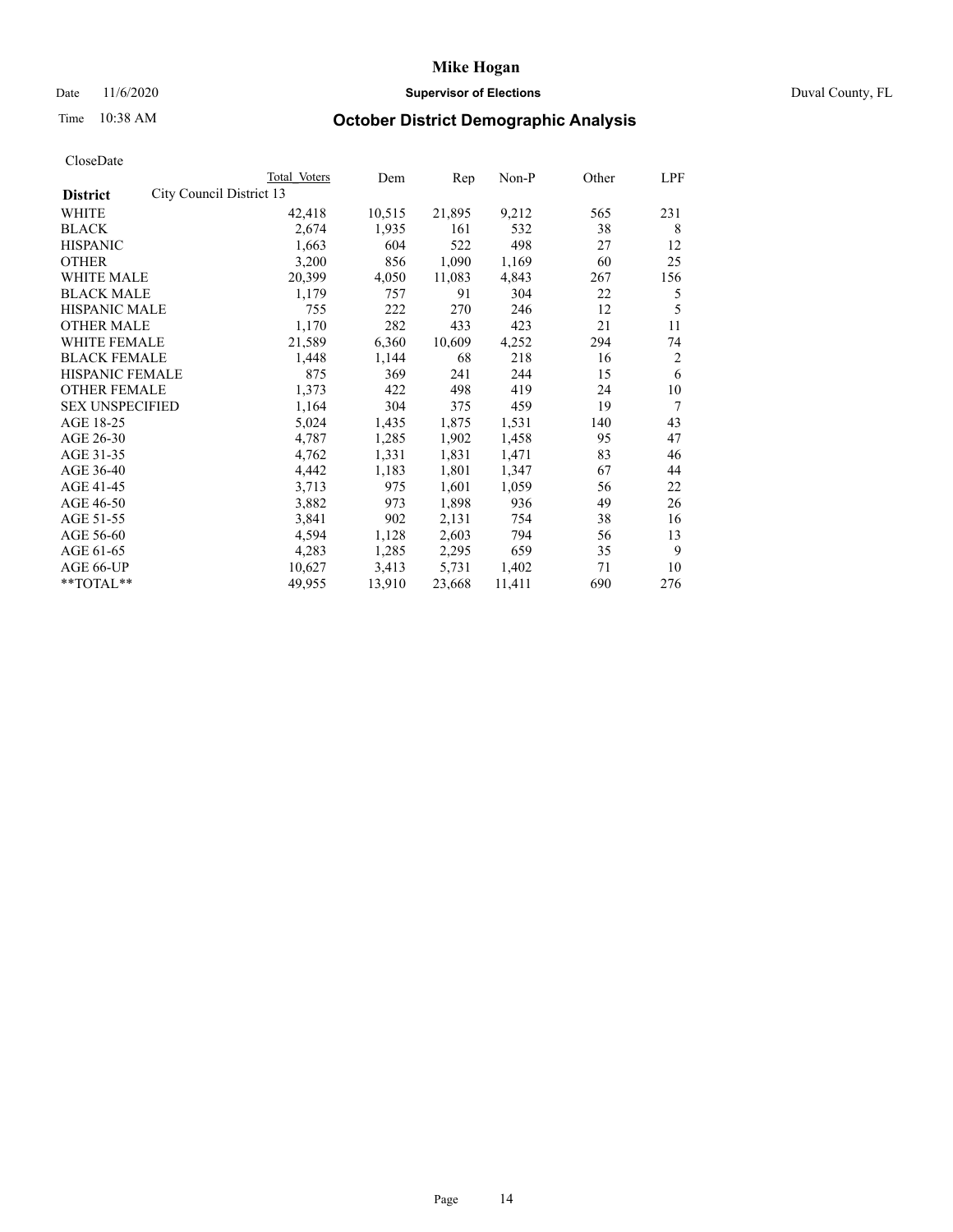## Date 11/6/2020 **Supervisor of Elections Supervisor of Elections** Duval County, FL

# Time 10:38 AM **October District Demographic Analysis**

| Total Voters | Dem                      | Rep    | Non-P  | Other | LPF |
|--------------|--------------------------|--------|--------|-------|-----|
|              |                          |        |        |       |     |
| 34,608       | 10,464                   | 16,989 | 6,431  | 509   | 215 |
| 7,732        | 5,914                    | 358    | 1,362  | 87    | 11  |
| 2,836        | 1,205                    | 661    | 910    | 46    | 14  |
| 4,049        | 1,312                    | 1,123  | 1,497  | 97    | 20  |
| 16,132       | 4,177                    | 8,303  | 3,271  | 231   | 150 |
| 3,205        | 2,264                    | 196    | 683    | 54    | 8   |
| 1,292        | 505                      | 344    | 419    | 18    | 6   |
| 1,547        | 461                      | 481    | 561    | 33    | 11  |
| 18,113       | 6,196                    | 8,506  | 3,074  | 273   | 64  |
| 4,394        | 3,557                    | 154    | 647    | 33    | 3   |
| 1,485        | 675                      | 302    | 475    | 27    | 6   |
| 1,808        | 652                      | 514    | 592    | 46    | 4   |
| 1,249        | 408                      | 331    | 478    | 24    | 8   |
| 4,774        | 1,856                    | 1,279  | 1,464  | 139   | 36  |
| 5,294        | 2,129                    | 1,533  | 1,476  | 121   | 35  |
| 5,529        | 2,246                    | 1,642  | 1,478  | 103   | 60  |
| 4,518        | 1,866                    | 1,309  | 1,215  | 77    | 51  |
| 3,752        | 1,418                    | 1,266  | 962    | 78    | 28  |
| 3,632        | 1,354                    | 1,503  | 710    | 50    | 15  |
| 3,801        | 1,378                    | 1,639  | 730    | 44    | 10  |
| 4,136        | 1,508                    | 1,972  | 615    | 31    | 10  |
| 4,038        | 1,515                    | 1,975  | 507    | 34    | 7   |
| 9,751        | 3,625                    | 5,013  | 1,043  | 62    | 8   |
| 49,225       | 18,895                   | 19,131 | 10,200 | 739   | 260 |
|              | City Council District 14 |        |        |       |     |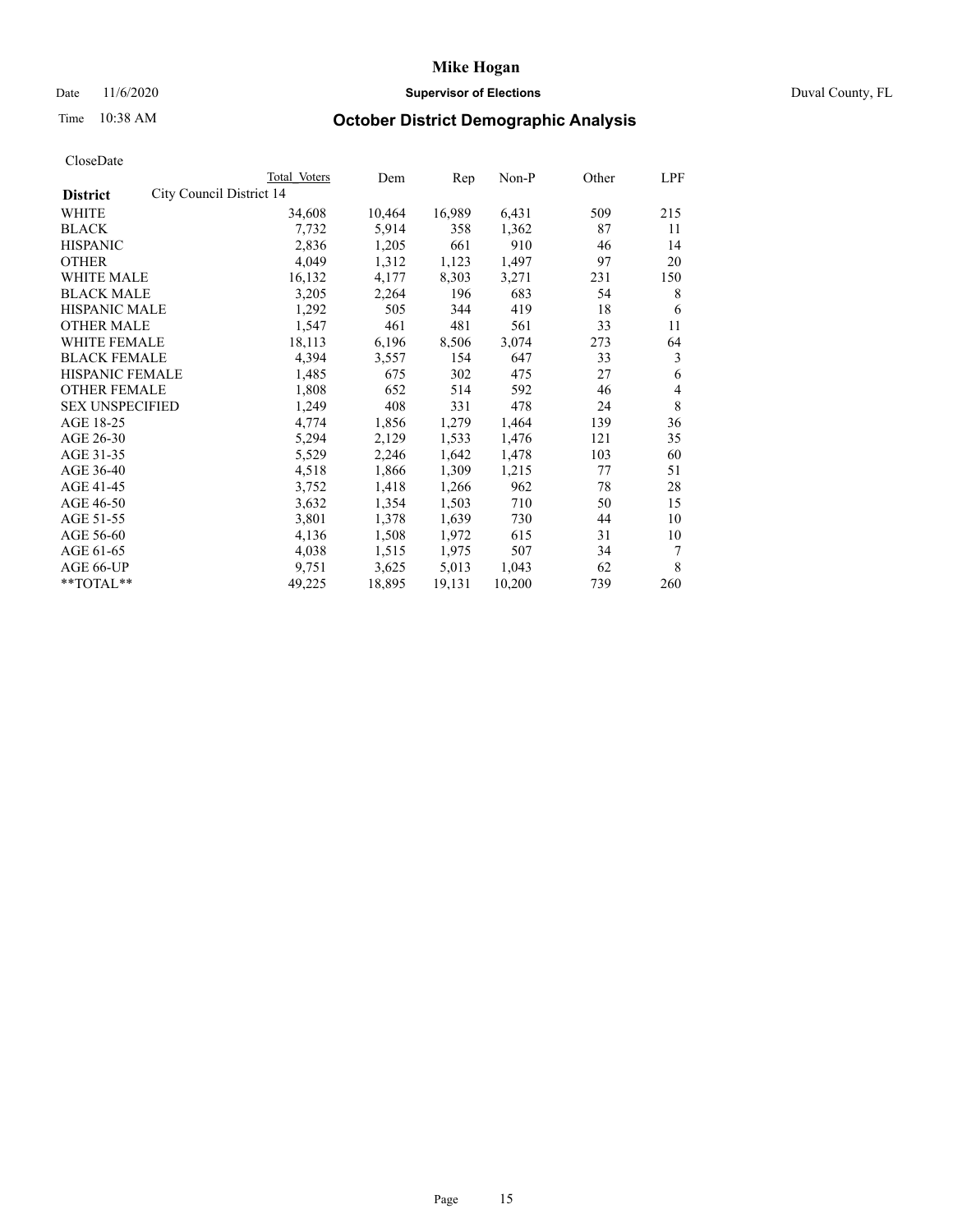## Date 11/6/2020 **Supervisor of Elections** Duval County, FL

# Time 10:38 AM **October District Demographic Analysis**

|                        |               | Total Voters | Dem      | Rep              | Non-P    | Other | LPF      |
|------------------------|---------------|--------------|----------|------------------|----------|-------|----------|
| <b>District</b>        | Isle of Palms |              |          |                  |          |       |          |
| WHITE                  |               | 970          | 119      | 692              | 153      | 5     |          |
| <b>BLACK</b>           |               | 0            | 0        | $\theta$         | $\theta$ | 0     | $\theta$ |
| <b>HISPANIC</b>        |               | 18           | 4        | 7                | 5        | 2     | $\theta$ |
| <b>OTHER</b>           |               | 47           | 5        | 27               | 14       |       | $\theta$ |
| <b>WHITE MALE</b>      |               | 499          | 44       | 372              | 83       | 0     | 0        |
| <b>BLACK MALE</b>      |               | 0            | $\theta$ | $\boldsymbol{0}$ | $\Omega$ | 0     | $\Omega$ |
| <b>HISPANIC MALE</b>   |               | 7            | 0        | 4                | 2        |       | 0        |
| <b>OTHER MALE</b>      |               | 14           |          | 7                | 6        | 0     | 0        |
| WHITE FEMALE           |               | 467          | 75       | 316              | 70       | 5     |          |
| <b>BLACK FEMALE</b>    |               | $\theta$     | $\Omega$ | $\theta$         | 0        |       | $\Omega$ |
| <b>HISPANIC FEMALE</b> |               | 11           | 4        | 3                |          |       | $\Omega$ |
| <b>OTHER FEMALE</b>    |               | 21           | 4        | 12               |          |       | $\Omega$ |
| <b>SEX UNSPECIFIED</b> |               | 16           | $\Omega$ | 12               |          |       | $\theta$ |
| AGE 18-25              |               | 104          | 12       | 66               | 25       |       | 0        |
| AGE 26-30              |               | 47           | 3        | 33               | 11       | 0     | $\Omega$ |
| AGE 31-35              |               | 58           | 6        | 37               | 14       |       | 0        |
| AGE 36-40              |               | 89           | 8        | 56               | 22       | 2     |          |
| AGE 41-45              |               | 117          | 11       | 78               | 27       |       | 0        |
| AGE 46-50              |               | 110          | 12       | 79               | 18       |       | $\theta$ |
| AGE 51-55              |               | 98           | 10       | 71               | 17       | 0     | $\theta$ |
| AGE 56-60              |               | 124          | 15       | 91               | 17       |       | 0        |
| AGE 61-65              |               | 68           | 8        | 52               | 8        |       | 0        |
| AGE 66-UP              |               | 220          | 43       | 163              | 13       |       | 0        |
| **TOTAL**              |               | 1,035        | 128      | 726              | 172      | 8     |          |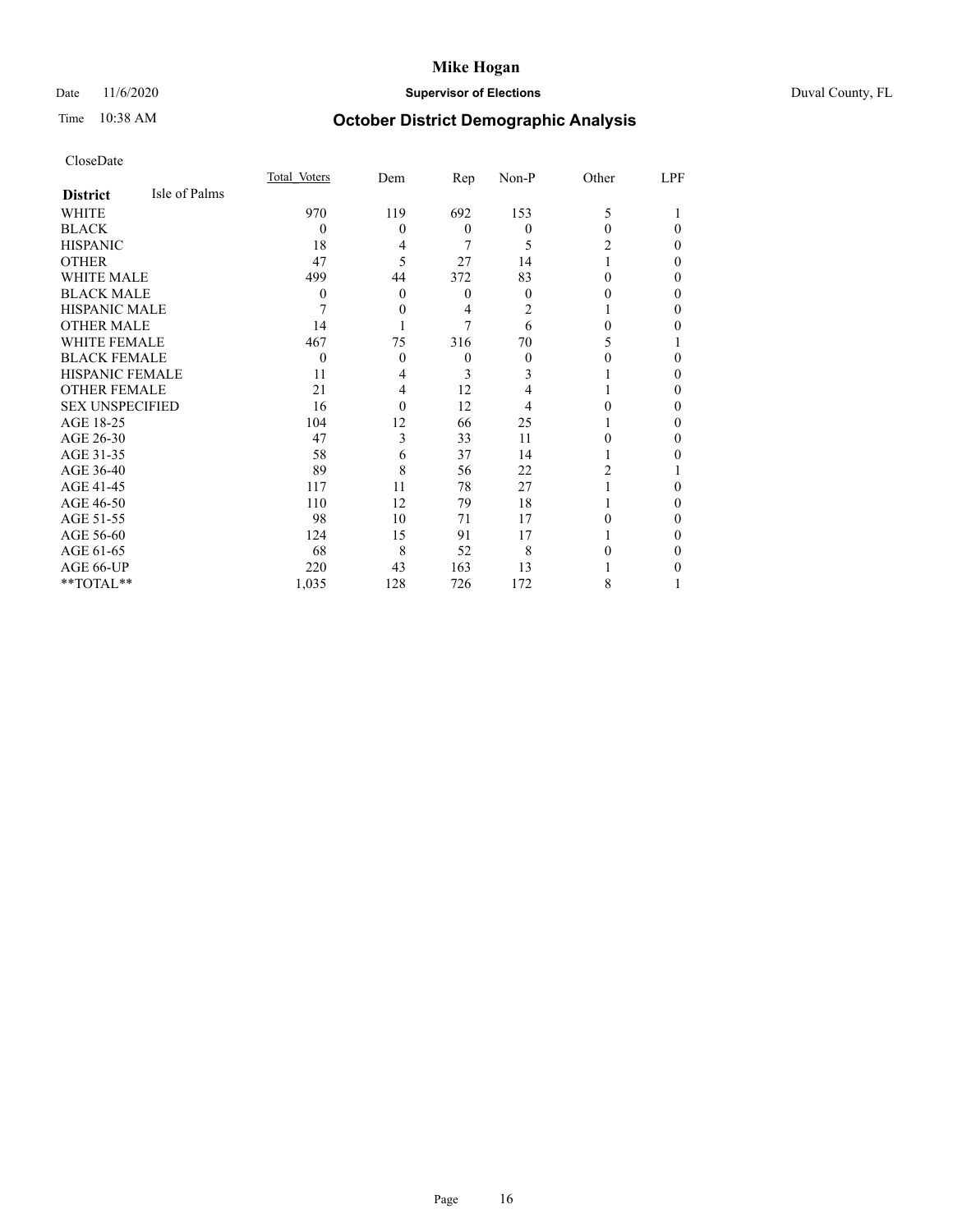## Date 11/6/2020 **Supervisor of Elections Supervisor of Elections** Duval County, FL

# Time 10:38 AM **October District Demographic Analysis**

|                        |                 | Total Voters | Dem   | Rep   | Non-P | Other          | LPF            |
|------------------------|-----------------|--------------|-------|-------|-------|----------------|----------------|
| <b>District</b>        | Bartram Springs |              |       |       |       |                |                |
| WHITE                  |                 | 2,117        | 418   | 1,171 | 481   | 28             | 19             |
| <b>BLACK</b>           |                 | 540          | 404   | 33    | 98    | 5              | $\theta$       |
| <b>HISPANIC</b>        |                 | 271          | 101   | 72    | 96    | $\theta$       | 2              |
| <b>OTHER</b>           |                 | 487          | 158   | 140   | 179   | 9              | 1              |
| WHITE MALE             |                 | 1,004        | 149   | 584   | 244   | 13             | 14             |
| <b>BLACK MALE</b>      |                 | 239          | 162   | 23    | 49    | 5              | $\mathbf{0}$   |
| HISPANIC MALE          |                 | 128          | 39    | 34    | 53    | 0              | 2              |
| <b>OTHER MALE</b>      |                 | 204          | 60    | 64    | 78    | $\overline{2}$ | $\mathbf{0}$   |
| <b>WHITE FEMALE</b>    |                 | 1,094        | 266   | 577   | 231   | 15             | 5              |
| <b>BLACK FEMALE</b>    |                 | 298          | 239   | 10    | 49    | $\theta$       | $\mathbf{0}$   |
| <b>HISPANIC FEMALE</b> |                 | 138          | 59    | 37    | 42    | $\Omega$       | $\mathbf{0}$   |
| <b>OTHER FEMALE</b>    |                 | 226          | 81    | 65    | 73    | 6              | 1              |
| <b>SEX UNSPECIFIED</b> |                 | 84           | 26    | 22    | 35    | 1              | $\mathbf{0}$   |
| AGE 18-25              |                 | 393          | 144   | 120   | 117   | 10             | $\overline{c}$ |
| AGE 26-30              |                 | 244          | 71    | 90    | 74    | 7              | $\overline{c}$ |
| AGE 31-35              |                 | 355          | 109   | 124   | 114   | 4              | 4              |
| AGE 36-40              |                 | 393          | 99    | 167   | 120   | 4              | 3              |
| AGE 41-45              |                 | 444          | 126   | 175   | 128   | 7              | 8              |
| AGE 46-50              |                 | 398          | 125   | 175   | 95    | $\overline{2}$ | 1              |
| AGE 51-55              |                 | 308          | 99    | 147   | 61    | $\mathbf{0}$   | 1              |
| AGE 56-60              |                 | 287          | 102   | 136   | 46    | 2              | 1              |
| AGE 61-65              |                 | 207          | 75    | 101   | 28    | 3              | $\theta$       |
| AGE 66-UP              |                 | 386          | 131   | 181   | 71    | 3              | $\theta$       |
| **TOTAL**              |                 | 3,415        | 1,081 | 1,416 | 854   | 42             | 22             |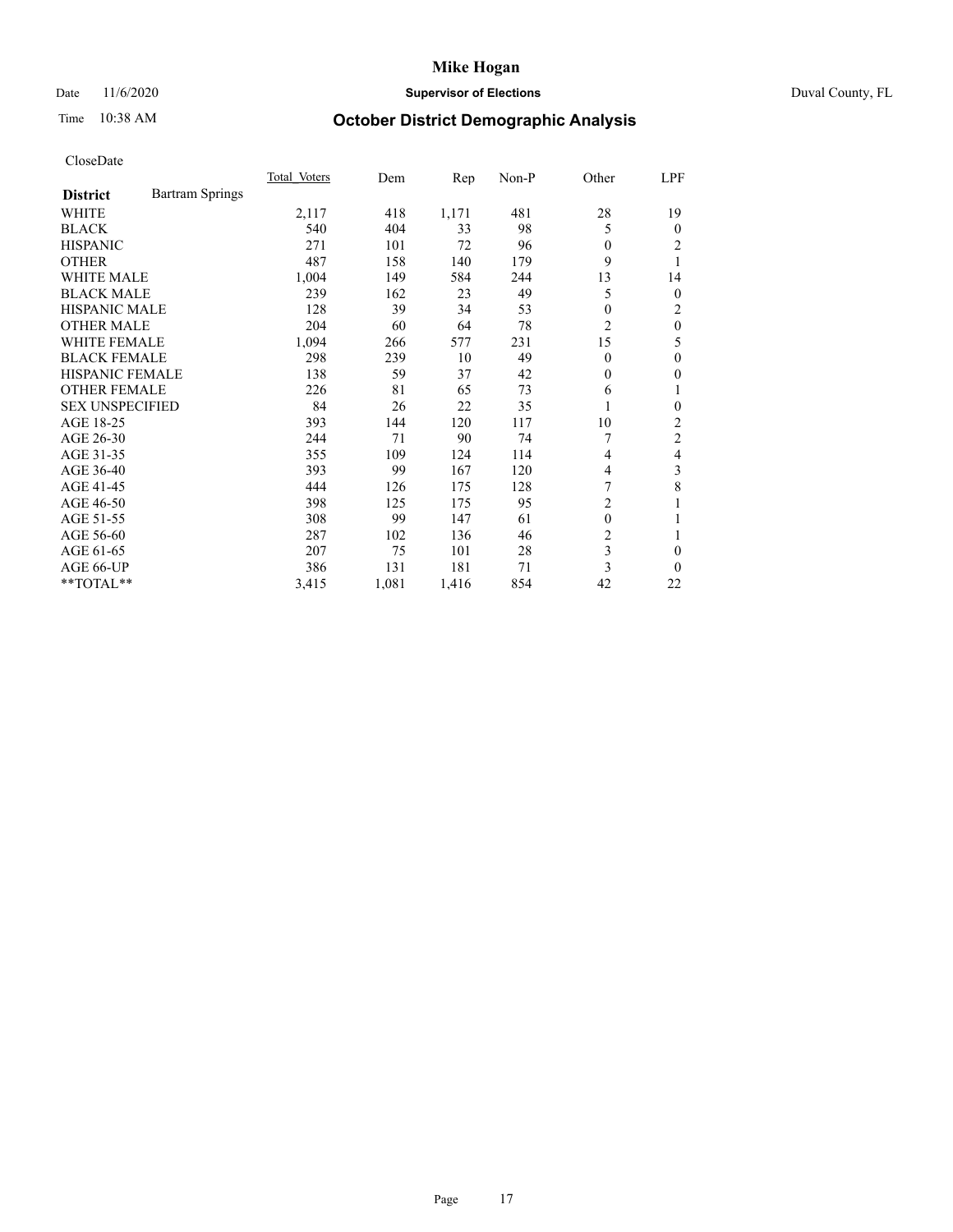## Date 11/6/2020 **Supervisor of Elections** Duval County, FL

# Time 10:38 AM **October District Demographic Analysis**

|                        |                 | Total Voters | Dem | Rep | Non-P | Other          | LPF            |
|------------------------|-----------------|--------------|-----|-----|-------|----------------|----------------|
| <b>District</b>        | Wynnfield Lakes |              |     |     |       |                |                |
| WHITE                  |                 | 538          | 115 | 293 | 117   | $\overline{7}$ | 6              |
| <b>BLACK</b>           |                 | 141          | 103 | 7   | 30    |                | $\Omega$       |
| <b>HISPANIC</b>        |                 | 88           | 22  | 33  | 30    | 3              | $\Omega$       |
| <b>OTHER</b>           |                 | 273          | 84  | 80  | 107   |                |                |
| WHITE MALE             |                 | 242          | 40  | 131 | 65    |                | 5              |
| <b>BLACK MALE</b>      |                 | 68           | 46  | 6   | 15    |                | $\Omega$       |
| HISPANIC MALE          |                 | 45           | 7   | 19  | 16    | 3              | 0              |
| <b>OTHER MALE</b>      |                 | 122          | 34  | 36  | 51    | $\mathbf{0}$   |                |
| <b>WHITE FEMALE</b>    |                 | 290          | 75  | 157 | 51    | 6              |                |
| <b>BLACK FEMALE</b>    |                 | 71           | 55  | 1   | 15    | $\theta$       | $\Omega$       |
| <b>HISPANIC FEMALE</b> |                 | 40           | 14  | 12  | 14    | $\theta$       | $\Omega$       |
| <b>OTHER FEMALE</b>    |                 | 125          | 39  | 41  | 44    | 1              | $\Omega$       |
| <b>SEX UNSPECIFIED</b> |                 | 37           | 14  | 10  | 13    | $\mathbf{0}$   | $\Omega$       |
| AGE 18-25              |                 | 154          | 48  | 50  | 53    | 3              | $\theta$       |
| AGE 26-30              |                 | 97           | 28  | 38  | 28    | $\overline{2}$ |                |
| AGE 31-35              |                 | 127          | 39  | 45  | 39    | $\overline{c}$ | 2              |
| AGE 36-40              |                 | 137          | 30  | 53  | 49    | 3              | $\mathfrak{2}$ |
| AGE 41-45              |                 | 122          | 35  | 57  | 29    |                | $\theta$       |
| AGE 46-50              |                 | 106          | 36  | 47  | 22    | 1              | $\Omega$       |
| AGE 51-55              |                 | 72           | 31  | 27  | 12    | $\theta$       | 2              |
| AGE 56-60              |                 | 60           | 19  | 24  | 17    | $\theta$       | $\theta$       |
| AGE 61-65              |                 | 51           | 17  | 19  | 15    | $\theta$       | $\Omega$       |
| AGE 66-UP              |                 | 114          | 41  | 53  | 20    | $\theta$       | 0              |
| **TOTAL**              |                 | 1,040        | 324 | 413 | 284   | 12             | 7              |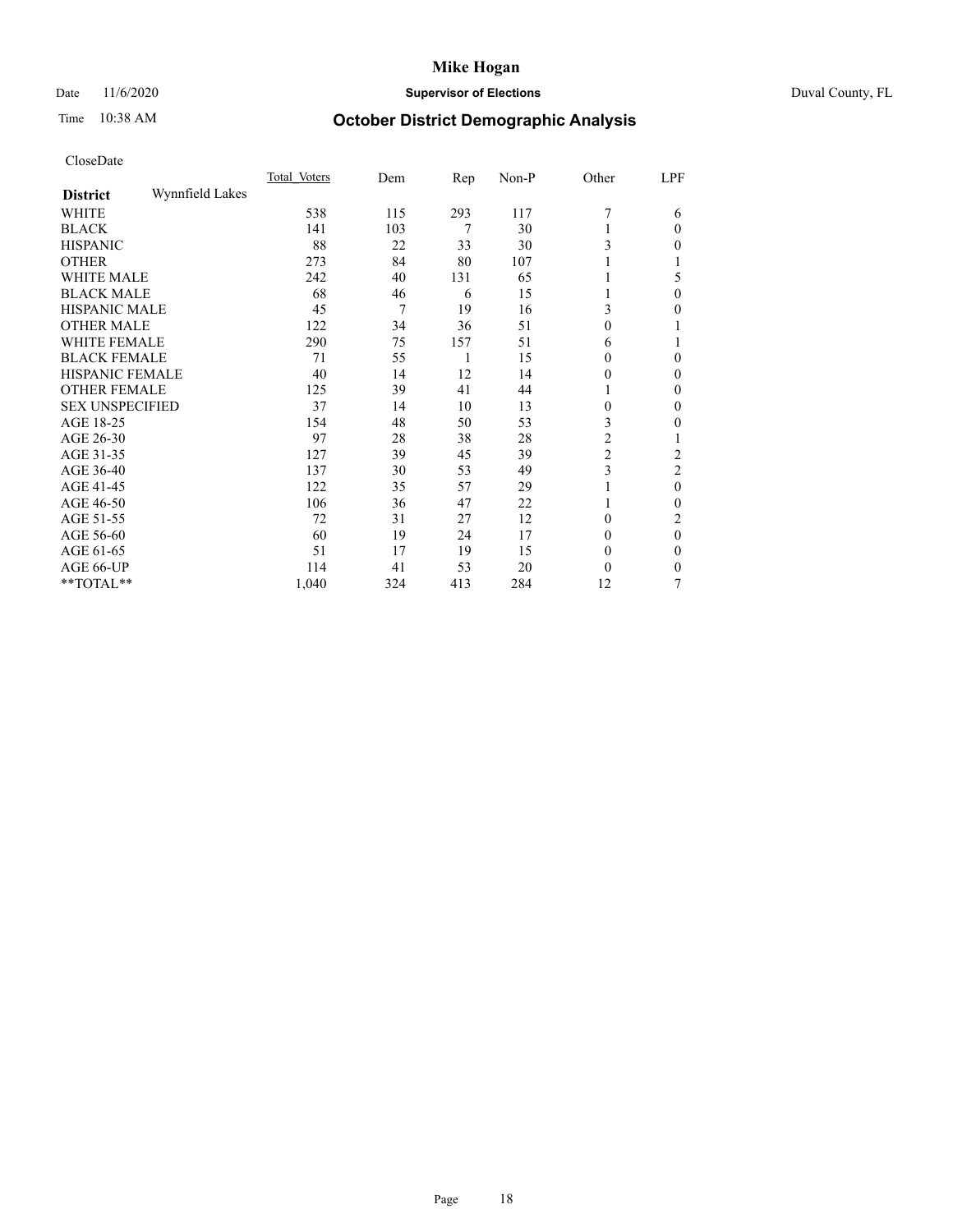## Date 11/6/2020 **Supervisor of Elections** Duval County, FL

# Time 10:38 AM **October District Demographic Analysis**

|                        |                  | Total Voters   | Dem            | Rep            | Non-P    | Other | LPF    |
|------------------------|------------------|----------------|----------------|----------------|----------|-------|--------|
| <b>District</b>        | Harbour Waterway |                |                |                |          |       |        |
| WHITE                  |                  | 260            | 45             | 182            | 32       |       | $_{0}$ |
| <b>BLACK</b>           |                  | 5              | 4              |                | $\theta$ | 0     | 0      |
| <b>HISPANIC</b>        |                  | 11             |                | 8              | 2        | 0     | 0      |
| <b>OTHER</b>           |                  | 15             | 6              | 5              | 4        |       | 0      |
| WHITE MALE             |                  | 122            | 13             | 93             | 16       |       | 0      |
| <b>BLACK MALE</b>      |                  | $\overline{c}$ | $\overline{c}$ | $\Omega$       | 0        |       | 0      |
| <b>HISPANIC MALE</b>   |                  | 2              | 0              | 2              |          |       | 0      |
| <b>OTHER MALE</b>      |                  |                | 4              | $\overline{c}$ |          |       | 0      |
| WHITE FEMALE           |                  | 136            | 30             | 89             | 16       |       | 0      |
| <b>BLACK FEMALE</b>    |                  | 3              | 2              | 1              | $\theta$ | 0     | 0      |
| <b>HISPANIC FEMALE</b> |                  | 9              |                | 6              | 2        |       | 0      |
| <b>OTHER FEMALE</b>    |                  |                |                | 3              | 3        | 0     | 0      |
| <b>SEX UNSPECIFIED</b> |                  |                | 3              | $\Omega$       | 0        |       | 0      |
| AGE 18-25              |                  | 23             |                | 12             | 6        |       | 0      |
| AGE 26-30              |                  | 16             |                | 7              | 2        |       | 0      |
| AGE 31-35              |                  | 12             |                | 7              | 4        |       | 0      |
| AGE 36-40              |                  | 15             | 3              | 10             | 2        |       | 0      |
| AGE 41-45              |                  | 18             | 6              | 9              | 3        |       |        |
| AGE 46-50              |                  | 27             |                | 14             | 6        | 0     | 0      |
| AGE 51-55              |                  | 29             | 8              | 19             | 2        |       | 0      |
| AGE 56-60              |                  | 38             | 4              | 30             | 4        |       | 0      |
| AGE 61-65              |                  | 37             | 6              | 28             | 3        |       | 0      |
| AGE 66-UP              |                  | 76             | 10             | 60             | 6        |       | 0      |
| **TOTAL**              |                  | 291            | 56             | 196            | 38       |       | 0      |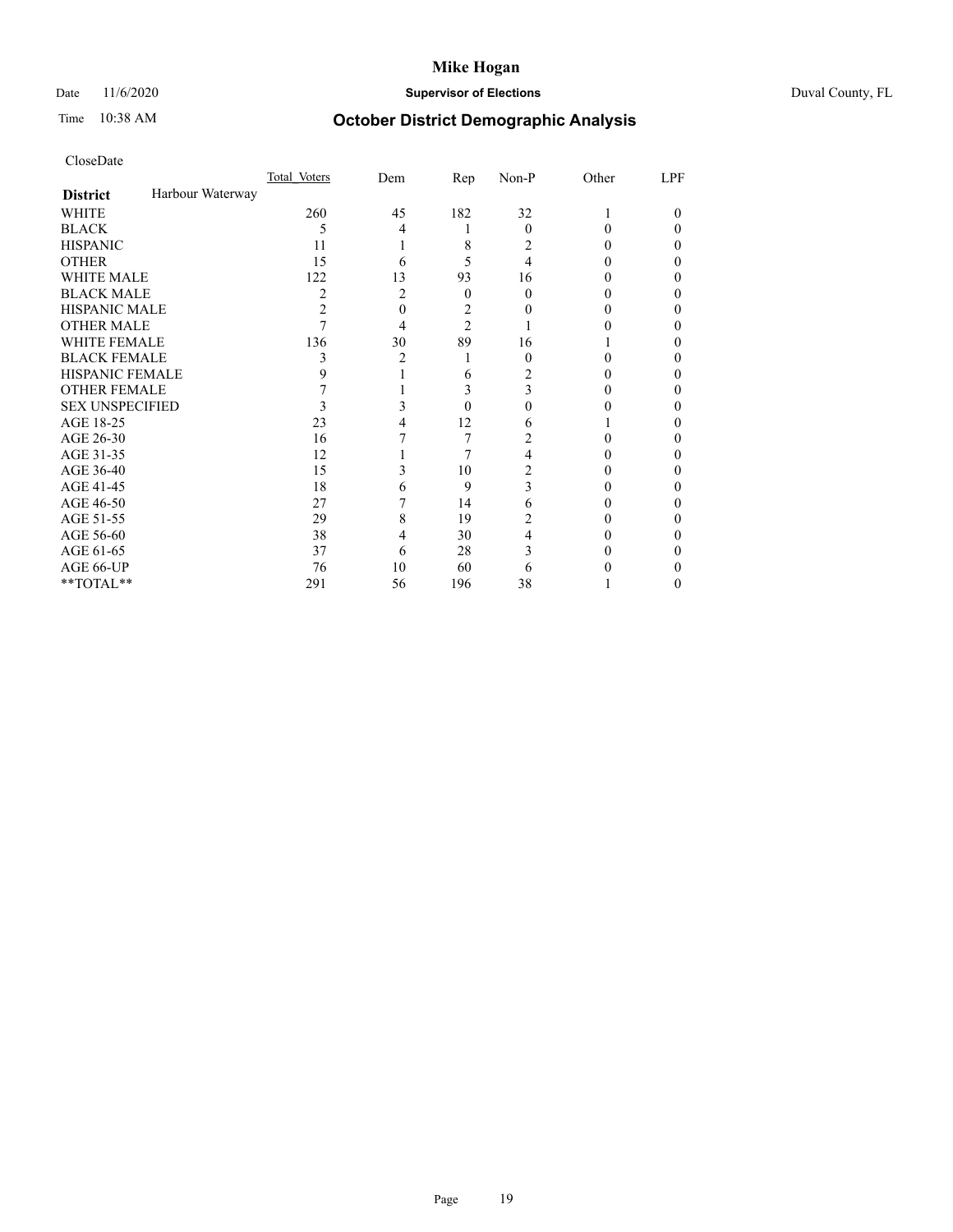## Date 11/6/2020 **Supervisor of Elections** Duval County, FL

# Time 10:38 AM **October District Demographic Analysis**

|                        |               | Total Voters | Dem            | Rep            | Non-P | Other          | LPF |
|------------------------|---------------|--------------|----------------|----------------|-------|----------------|-----|
| <b>District</b>        | Principle One |              |                |                |       |                |     |
| WHITE                  |               | 287          | 56             | 130            | 93    | 7              |     |
| <b>BLACK</b>           |               | 88           | 58             | $\overline{4}$ | 26    | $\Omega$       | 0   |
| <b>HISPANIC</b>        |               | 48           | 18             | 14             | 16    | 0              | 0   |
| <b>OTHER</b>           |               | 68           | 23             | 13             | 31    |                | 0   |
| <b>WHITE MALE</b>      |               | 144          | 20             | 61             | 57    | 5              |     |
| <b>BLACK MALE</b>      |               | 39           | 19             | 3              | 17    | 0              | 0   |
| <b>HISPANIC MALE</b>   |               | 15           | 6              | 4              | 5     | $_{0}$         | 0   |
| <b>OTHER MALE</b>      |               | 34           | 12             | 8              | 13    | 1              | 0   |
| <b>WHITE FEMALE</b>    |               | 140          | 36             | 69             | 33    | $\overline{c}$ | 0   |
| <b>BLACK FEMALE</b>    |               | 48           | 38             | 1              | 9     | $\theta$       | 0   |
| HISPANIC FEMALE        |               | 32           | 12             | 9              | 11    | 0              | 0   |
| <b>OTHER FEMALE</b>    |               | 28           | 10             | $\overline{4}$ | 14    | $\theta$       | 0   |
| <b>SEX UNSPECIFIED</b> |               | 11           | $\overline{2}$ | $\overline{2}$ | 7     | 0              | 0   |
| AGE 18-25              |               | 63           | 23             | 15             | 23    | 2              | 0   |
| AGE 26-30              |               | 67           | 17             | 22             | 27    | $\theta$       |     |
| AGE 31-35              |               | 81           | 29             | 20             | 29    | 3              | 0   |
| AGE 36-40              |               | 35           | 10             | 11             | 13    |                | 0   |
| AGE 41-45              |               | 38           | 11             | 16             | 11    | 0              | 0   |
| AGE 46-50              |               | 40           | 17             | 12             | 10    | 1              | 0   |
| AGE 51-55              |               | 31           | 13             | 5              | 13    | 0              | 0   |
| AGE 56-60              |               | 34           | 11             | 11             | 11    |                | 0   |
| AGE 61-65              |               | 32           | 8              | 15             | 9     | 0              | 0   |
| AGE 66-UP              |               | 70           | 16             | 34             | 20    | 0              | 0   |
| **TOTAL**              |               | 491          | 155            | 161            | 166   | 8              |     |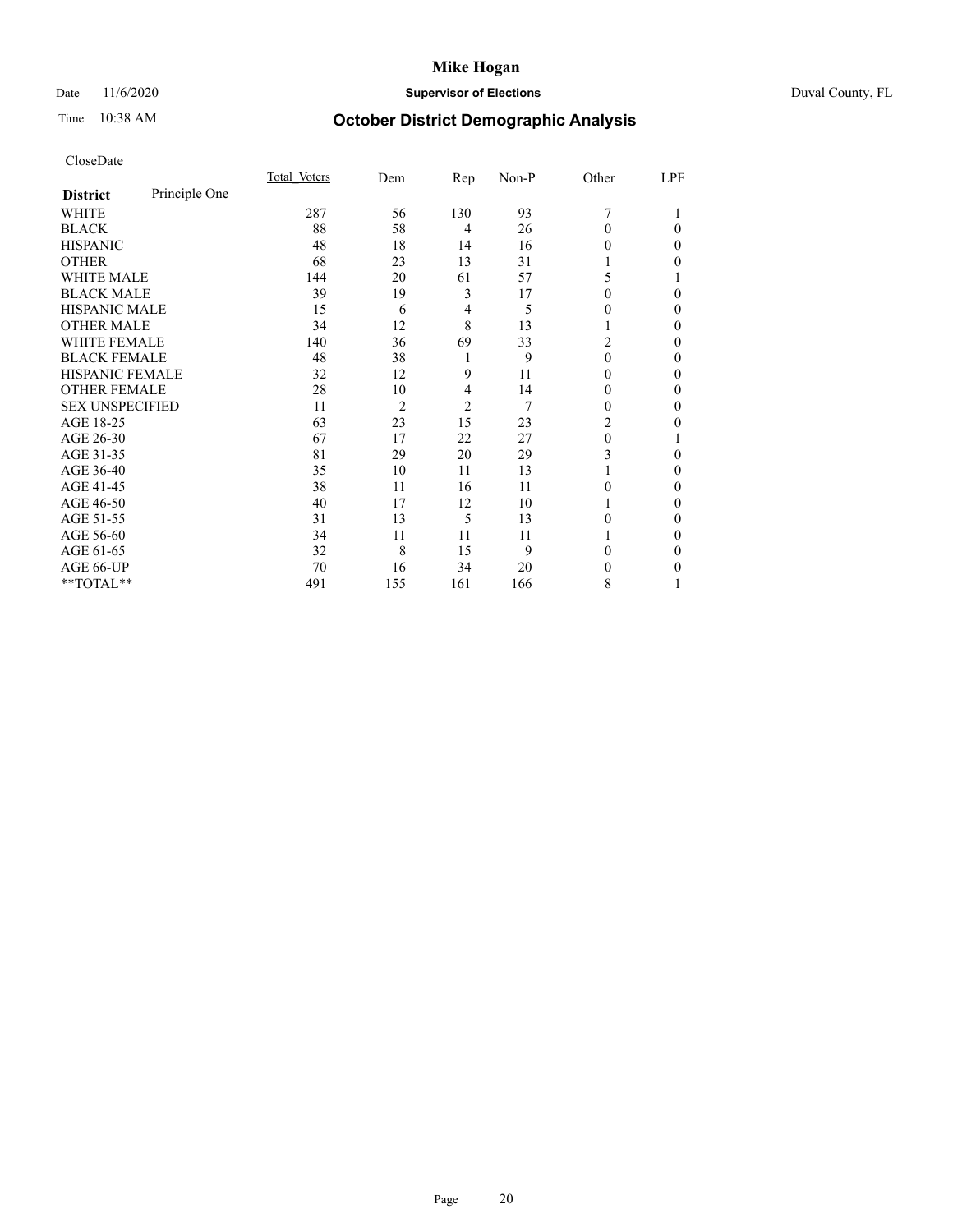## Date 11/6/2020 **Supervisor of Elections** Duval County, FL

# Time 10:38 AM **October District Demographic Analysis**

|                        |          | Total Voters | Dem            | Rep            | Non-P | Other    | LPF      |
|------------------------|----------|--------------|----------------|----------------|-------|----------|----------|
| <b>District</b>        | Tolomato |              |                |                |       |          |          |
| WHITE                  |          | 1,672        | 369            | 951            | 310   | 37       | 5        |
| <b>BLACK</b>           |          | 87           | 56             | 8              | 20    | 3        | $\theta$ |
| <b>HISPANIC</b>        |          | 92           | 31             | 38             | 23    | $\theta$ | $\Omega$ |
| <b>OTHER</b>           |          | 106          | 30             | 36             | 39    | $\theta$ |          |
| <b>WHITE MALE</b>      |          | 797          | 141            | 476            | 158   | 20       | 2        |
| <b>BLACK MALE</b>      |          | 46           | 28             | $\overline{4}$ | 12    | 2        | $\theta$ |
| <b>HISPANIC MALE</b>   |          | 44           | 14             | 18             | 12    | $\theta$ | 0        |
| <b>OTHER MALE</b>      |          | 41           | 14             | 10             | 16    | $\theta$ | 1        |
| WHITE FEMALE           |          | 866          | 227            | 469            | 150   | 17       | 3        |
| <b>BLACK FEMALE</b>    |          | 41           | 28             | $\overline{4}$ | 8     | 1        | $\theta$ |
| <b>HISPANIC FEMALE</b> |          | 47           | 17             | 20             | 10    | $\Omega$ | 0        |
| <b>OTHER FEMALE</b>    |          | 50           | 15             | 21             | 14    | $\Omega$ | $\Omega$ |
| <b>SEX UNSPECIFIED</b> |          | 25           | $\overline{2}$ | 11             | 12    | $\theta$ | 0        |
| AGE 18-25              |          | 134          | 45             | 47             | 36    | 5        |          |
| AGE 26-30              |          | 78           | 16             | 36             | 24    |          |          |
| AGE 31-35              |          | 130          | 36             | 55             | 37    | 0        | 2        |
| AGE 36-40              |          | 137          | 34             | 61             | 41    |          | $\theta$ |
| AGE 41-45              |          | 115          | 30             | 51             | 33    |          | 0        |
| AGE 46-50              |          | 114          | 34             | 47             | 26    |          | 0        |
| AGE 51-55              |          | 185          | 33             | 99             | 47    | 5        |          |
| AGE 56-60              |          | 208          | 47             | 125            | 32    | 3        |          |
| AGE 61-65              |          | 216          | 57             | 126            | 33    | $\theta$ | $\theta$ |
| AGE 66-UP              |          | 640          | 154            | 386            | 83    | 17       | $\Omega$ |
| **TOTAL**              |          | 1,957        | 486            | 1,033          | 392   | 40       | 6        |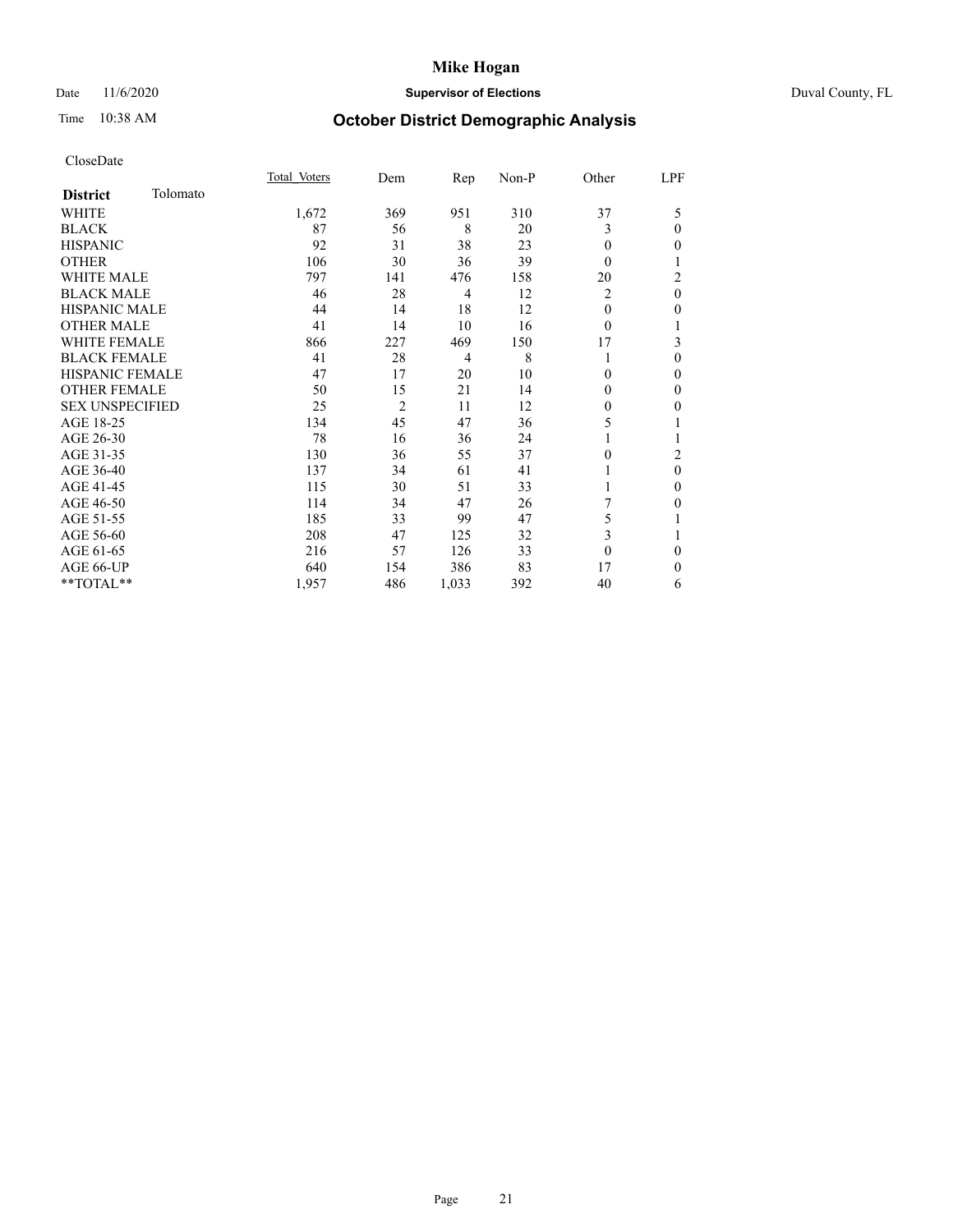## Date 11/6/2020 **Supervisor of Elections** Duval County, FL

# Time 10:38 AM **October District Demographic Analysis**

|                        |             | Total Voters | Dem | Rep            | Non-P | Other          | LPF            |
|------------------------|-------------|--------------|-----|----------------|-------|----------------|----------------|
| <b>District</b>        | Bainebridge |              |     |                |       |                |                |
| WHITE                  |             | 329          | 54  | 164            | 103   | 4              | 4              |
| <b>BLACK</b>           |             | 469          | 369 | 11             | 83    | 6              | $\Omega$       |
| <b>HISPANIC</b>        |             | 55           | 19  | 16             | 20    | 0              | 0              |
| <b>OTHER</b>           |             | 73           | 33  | 12             | 24    | $\overline{2}$ | $\overline{2}$ |
| WHITE MALE             |             | 160          | 21  | 86             | 46    | 3              | 4              |
| <b>BLACK MALE</b>      |             | 201          | 153 | 6              | 38    | 4              | $\mathbf{0}$   |
| <b>HISPANIC MALE</b>   |             | 20           | 8   | 8              | 4     | 0              | 0              |
| <b>OTHER MALE</b>      |             | 21           | 10  | $\overline{2}$ | 7     |                |                |
| <b>WHITE FEMALE</b>    |             | 166          | 33  | 76             | 56    |                | 0              |
| <b>BLACK FEMALE</b>    |             | 262          | 212 | 5              | 43    | 2              | 0              |
| <b>HISPANIC FEMALE</b> |             | 34           | 11  | 8              | 15    | 0              | 0              |
| <b>OTHER FEMALE</b>    |             | 33           | 15  | 8              | 8     |                |                |
| <b>SEX UNSPECIFIED</b> |             | 29           | 12  | 4              | 13    | $\theta$       | 0              |
| AGE 18-25              |             | 99           | 53  | 14             | 32    | 0              | 0              |
| AGE 26-30              |             | 107          | 39  | 25             | 38    | 4              |                |
| AGE 31-35              |             | 133          | 54  | 35             | 42    | 0              | 2              |
| AGE 36-40              |             | 137          | 71  | 27             | 36    | 2              |                |
| AGE 41-45              |             | 109          | 62  | 19             | 24    | 2              | 2              |
| AGE 46-50              |             | 84           | 53  | 18             | 12    | 1              | $\theta$       |
| AGE 51-55              |             | 88           | 49  | 18             | 20    |                | 0              |
| AGE 56-60              |             | 58           | 32  | 13             | 13    | 0              | 0              |
| AGE 61-65              |             | 42           | 22  | 14             | 6     | 0              | 0              |
| AGE 66-UP              |             | 69           | 40  | 20             | 7     | 2              | 0              |
| **TOTAL**              |             | 926          | 475 | 203            | 230   | 12             | 6              |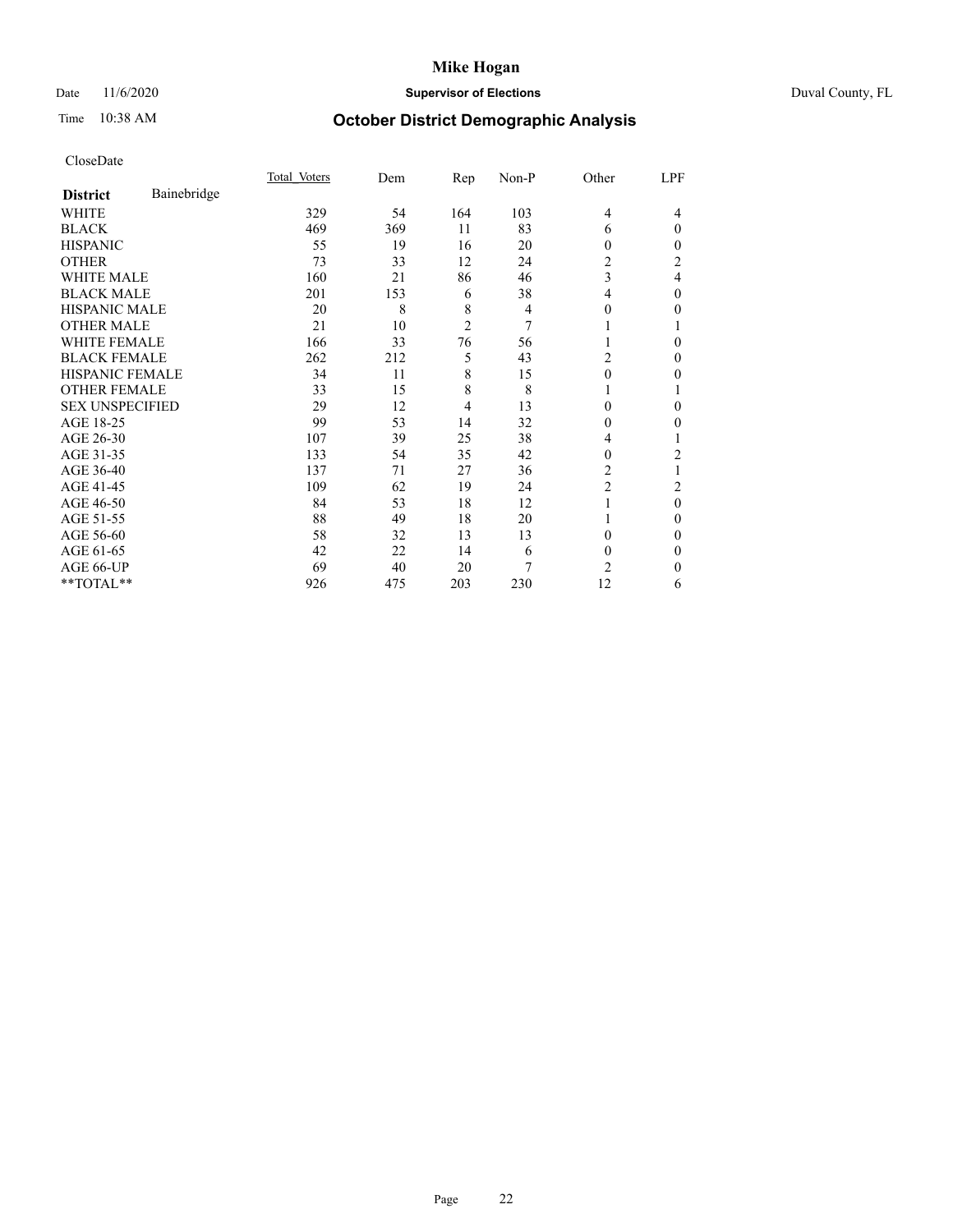## Date 11/6/2020 **Supervisor of Elections Supervisor of Elections** Duval County, FL

# Time 10:38 AM **October District Demographic Analysis**

|                                             | Total Voters | Dem     | Rep     | Non-P  | Other | LPF   |
|---------------------------------------------|--------------|---------|---------|--------|-------|-------|
| Congressional District 4<br><b>District</b> |              |         |         |        |       |       |
| WHITE                                       | 280,273      | 65,794  | 153,603 | 55,610 | 3,704 | 1,562 |
| <b>BLACK</b>                                | 44,147       | 33,201  | 2,111   | 8,202  | 568   | 65    |
| <b>HISPANIC</b>                             | 21,960       | 8,032   | 6,192   | 7,365  | 289   | 82    |
| <b>OTHER</b>                                | 36,920       | 10,968  | 11,246  | 14,000 | 547   | 159   |
| WHITE MALE                                  | 132,023      | 25,684  | 75,332  | 28,288 | 1,685 | 1,034 |
| <b>BLACK MALE</b>                           | 19,174       | 13,235  | 1,199   | 4,399  | 304   | 37    |
| <b>HISPANIC MALE</b>                        | 9,957        | 3,257   | 3,062   | 3,459  | 130   | 49    |
| <b>OTHER MALE</b>                           | 14,536       | 3,941   | 4,681   | 5,632  | 195   | 87    |
| <b>WHITE FEMALE</b>                         | 145,219      | 39,439  | 76,786  | 26,498 | 1,984 | 512   |
| <b>BLACK FEMALE</b>                         | 24,295       | 19,485  | 886     | 3,638  | 259   | 27    |
| HISPANIC FEMALE                             | 11,551       | 4,607   | 3,022   | 3,740  | 153   | 29    |
| <b>OTHER FEMALE</b>                         | 16,603       | 5,657   | 5,161   | 5,469  | 266   | 50    |
| <b>SEX UNSPECIFIED</b>                      | 9,938        | 2,690   | 3,023   | 4,050  | 132   | 43    |
| AGE 18-25                                   | 42,843       | 13,933  | 14,865  | 12,611 | 1,141 | 293   |
| AGE 26-30                                   | 37,647       | 12,029  | 13,455  | 11,069 | 770   | 324   |
| AGE 31-35                                   | 37,044       | 11,765  | 13,488  | 10,844 | 597   | 350   |
| AGE 36-40                                   | 33,660       | 10,347  | 12,771  | 9,759  | 504   | 279   |
| AGE 41-45                                   | 29,070       | 9,003   | 11,567  | 7,939  | 378   | 183   |
| AGE 46-50                                   | 30,560       | 9,050   | 13,997  | 6,991  | 366   | 156   |
| AGE 51-55                                   | 30,972       | 8,738   | 15,728  | 6,106  | 309   | 91    |
| AGE 56-60                                   | 33,818       | 9,433   | 18,151  | 5,842  | 327   | 65    |
| AGE 61-65                                   | 31,115       | 9,468   | 16,675  | 4,653  | 259   | 60    |
| AGE 66-UP                                   | 76,571       | 24,229  | 42,455  | 9,363  | 457   | 67    |
| **TOTAL**                                   | 383,300      | 117,995 | 173,152 | 85,177 | 5,108 | 1,868 |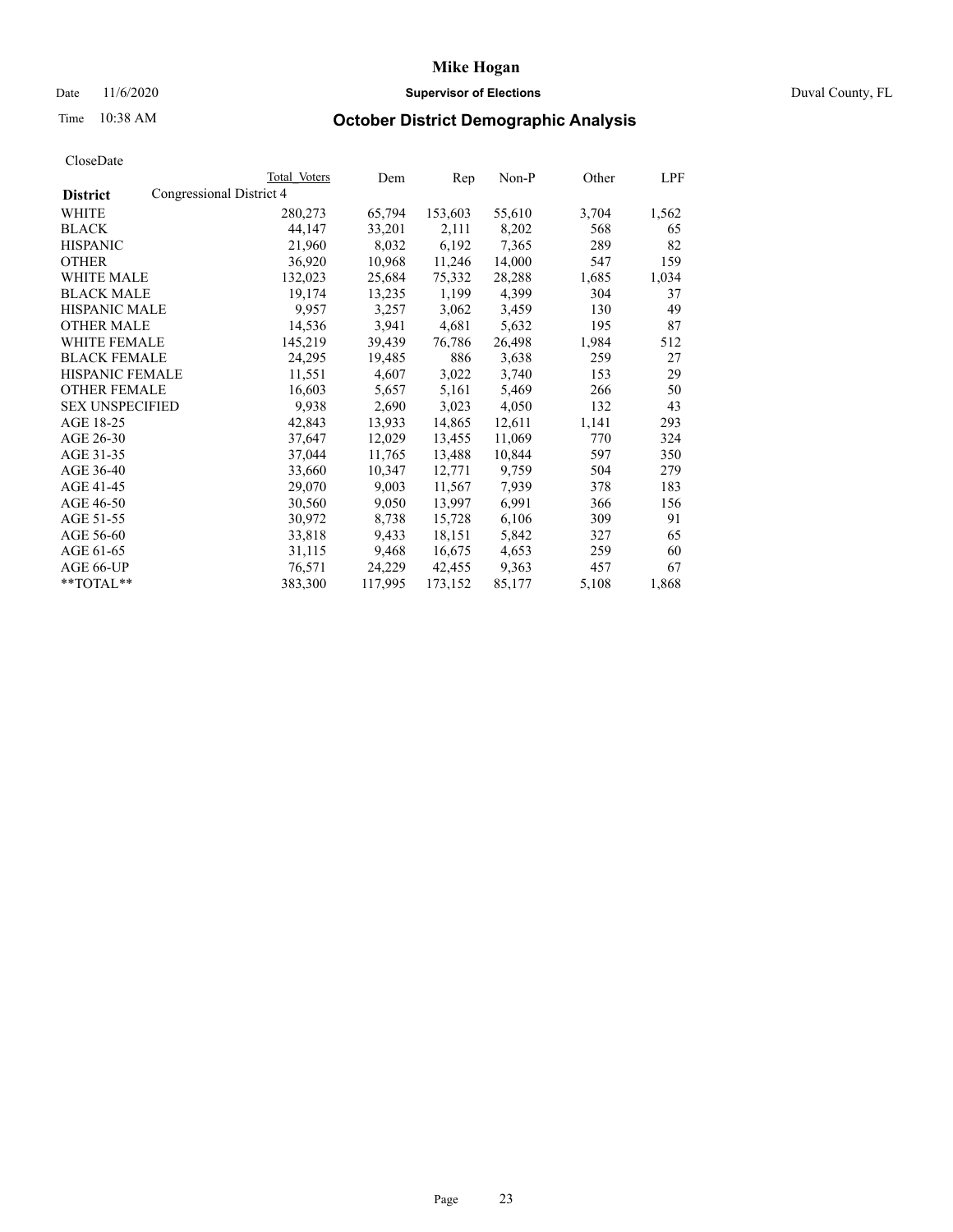## Date 11/6/2020 **Supervisor of Elections Supervisor of Elections** Duval County, FL

# Time 10:38 AM **October District Demographic Analysis**

|                        |                          | Total Voters | Dem     | Rep    | $Non-P$ | Other | LPF |
|------------------------|--------------------------|--------------|---------|--------|---------|-------|-----|
| <b>District</b>        | Congressional District 5 |              |         |        |         |       |     |
| WHITE                  |                          | 101,747      | 25,205  | 52,574 | 21,806  | 1,562 | 600 |
| <b>BLACK</b>           |                          | 144,021      | 119,196 | 4,585  | 19,085  | 1,035 | 120 |
| <b>HISPANIC</b>        |                          | 16,140       | 6,747   | 3,290  | 5,839   | 217   | 47  |
| <b>OTHER</b>           |                          | 24,846       | 9,372   | 5,380  | 9,670   | 332   | 92  |
| WHITE MALE             |                          | 47,555       | 9,908   | 25,937 | 10,583  | 717   | 410 |
| <b>BLACK MALE</b>      |                          | 57,638       | 45,136  | 2,398  | 9,466   | 564   | 74  |
| <b>HISPANIC MALE</b>   |                          | 7,159        | 2,705   | 1,721  | 2,613   | 95    | 25  |
| <b>OTHER MALE</b>      |                          | 8,955        | 3,097   | 2,282  | 3,414   | 114   | 48  |
| <b>WHITE FEMALE</b>    |                          | 52,794       | 14,943  | 25,989 | 10,846  | 829   | 187 |
| <b>BLACK FEMALE</b>    |                          | 83,682       | 72,013  | 2,100  | 9,066   | 458   | 45  |
| HISPANIC FEMALE        |                          | 8,573        | 3,867   | 1,497  | 3,070   | 118   | 21  |
| <b>OTHER FEMALE</b>    |                          | 10,996       | 4,682   | 2,484  | 3,646   | 154   | 30  |
| <b>SEX UNSPECIFIED</b> |                          | 9,396        | 4,168   | 1,421  | 3,691   | 97    | 19  |
| AGE 18-25              |                          | 35,528       | 18,408  | 5,270  | 11,014  | 692   | 144 |
| AGE 26-30              |                          | 29,171       | 15,310  | 4,972  | 8,288   | 432   | 169 |
| AGE 31-35              |                          | 28,282       | 15,442  | 4,947  | 7,334   | 401   | 158 |
| AGE 36-40              |                          | 25,296       | 14,158  | 4,676  | 6,043   | 305   | 114 |
| AGE 41-45              |                          | 22,470       | 12,671  | 4,552  | 4,880   | 296   | 71  |
| AGE 46-50              |                          | 23,159       | 13,070  | 5,493  | 4,262   | 270   | 64  |
| AGE 51-55              |                          | 23,454       | 13,342  | 6,126  | 3,742   | 200   | 44  |
| AGE 56-60              |                          | 25,908       | 14,615  | 7,510  | 3,562   | 184   | 37  |
| AGE 61-65              |                          | 23,540       | 13,776  | 6,801  | 2,802   | 138   | 23  |
| AGE 66-UP              |                          | 49.946       | 29,728  | 15,482 | 4,473   | 228   | 35  |
| **TOTAL**              |                          | 286,754      | 160,520 | 65,829 | 56,400  | 3,146 | 859 |
|                        |                          |              |         |        |         |       |     |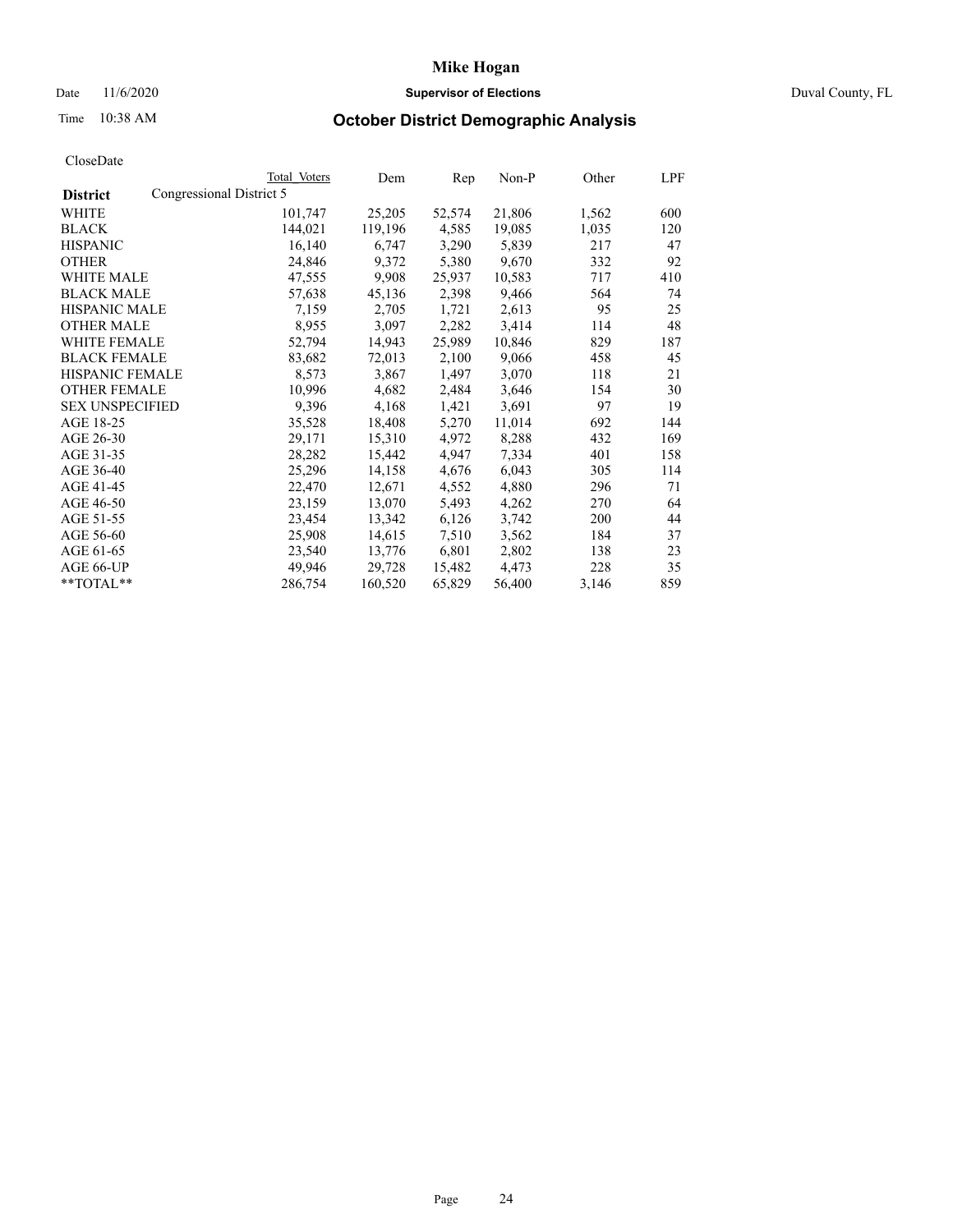## Date 11/6/2020 **Supervisor of Elections Supervisor of Elections** Duval County, FL

# Time 10:38 AM **October District Demographic Analysis**

|                                 | <b>Total Voters</b> | Dem     | Rep     | $Non-P$ | Other | LPF   |
|---------------------------------|---------------------|---------|---------|---------|-------|-------|
| Duval County<br><b>District</b> |                     |         |         |         |       |       |
| WHITE                           | 347,971             | 82,215  | 188,725 | 70,241  | 4,818 | 1,972 |
| <b>BLACK</b>                    | 186,486             | 151,111 | 6,600   | 27,004  | 1,590 | 181   |
| <b>HISPANIC</b>                 | 37,136              | 14,428  | 9,146   | 12,950  | 487   | 125   |
| <b>OTHER</b>                    | 59,599              | 19,746  | 15,880  | 22,908  | 835   | 230   |
| <b>WHITE MALE</b>               | 163,266             | 32,182  | 92,495  | 35,085  | 2,190 | 1,314 |
| <b>BLACK MALE</b>               | 76,073              | 57,865  | 3,545   | 13,696  | 858   | 109   |
| <b>HISPANIC MALE</b>            | 16,696              | 5,840   | 4,617   | 5,947   | 219   | 73    |
| <b>OTHER MALE</b>               | 22,699              | 6,843   | 6,667   | 8,769   | 293   | 127   |
| <b>WHITE FEMALE</b>             | 180,609             | 49,092  | 94,250  | 34,047  | 2,580 | 640   |
| <b>BLACK FEMALE</b>             | 107,066             | 90,740  | 2,944   | 12,598  | 714   | 70    |
| HISPANIC FEMALE                 | 19,594              | 8,248   | 4,356   | 6,685   | 258   | 47    |
| <b>OTHER FEMALE</b>             | 26,694              | 10,045  | 7,309   | 8,866   | 403   | 71    |
| <b>SEX UNSPECIFIED</b>          | 18,488              | 6,644   | 4,168   | 7,404   | 215   | 57    |
| AGE 18-25                       | 74,639              | 31,279  | 18,673  | 22,556  | 1,730 | 401   |
| AGE 26-30                       | 63,191              | 26,372  | 16,913  | 18,316  | 1,126 | 464   |
| AGE 31-35                       | 61,704              | 26,222  | 17,000  | 17,074  | 935   | 473   |
| AGE 36-40                       | 55,643              | 23,635  | 16,070  | 14,820  | 757   | 361   |
| AGE 41-45                       | 48,749              | 20,914  | 14,931  | 12,039  | 632   | 233   |
| AGE 46-50                       | 50,807              | 21,399  | 18,050  | 10,557  | 605   | 196   |
| AGE 51-55                       | 51,395              | 21,360  | 20,157  | 9,280   | 479   | 119   |
| AGE 56-60                       | 56,100              | 23,138  | 23,611  | 8,797   | 463   | 91    |
| AGE 61-65                       | 51,181              | 22,160  | 21,613  | 6,955   | 375   | 78    |
| AGE 66-UP                       | 117,783             | 51,021  | 53,333  | 12,709  | 628   | 92    |
| **TOTAL**                       | 631,192             | 267,500 | 220,351 | 133,103 | 7,730 | 2,508 |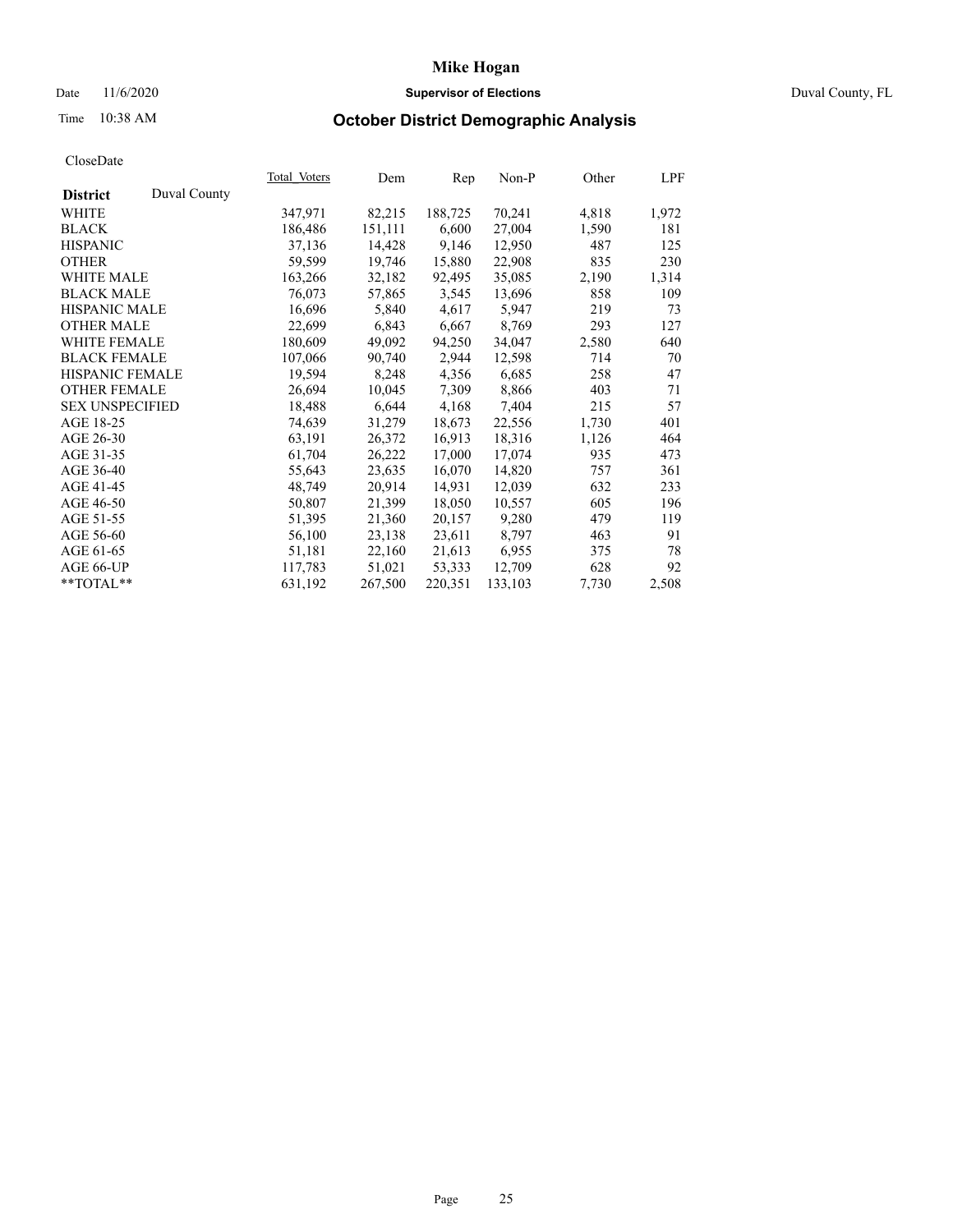## Date 11/6/2020 **Supervisor of Elections** Duval County, FL

# Time 10:38 AM **October District Demographic Analysis**

|                        |                | <b>Total Voters</b> | Dem   | Rep   | Non-P | Other          | LPF            |
|------------------------|----------------|---------------------|-------|-------|-------|----------------|----------------|
| <b>District</b>        | Atlantic Beach |                     |       |       |       |                |                |
| WHITE                  |                | 9,788               | 2,803 | 4,724 | 2,100 | 115            | 46             |
| <b>BLACK</b>           |                | 846                 | 644   | 43    | 154   | 3              | 2              |
| <b>HISPANIC</b>        |                | 315                 | 139   | 91    | 83    | $\overline{c}$ | $\theta$       |
| <b>OTHER</b>           |                | 676                 | 197   | 233   | 229   | 11             | 6              |
| <b>WHITE MALE</b>      |                | 4,624               | 1,066 | 2,380 | 1,098 | 47             | 33             |
| <b>BLACK MALE</b>      |                | 368                 | 252   | 27    | 87    |                | 1              |
| <b>HISPANIC MALE</b>   |                | 140                 | 48    | 46    | 46    | $\theta$       | 0              |
| <b>OTHER MALE</b>      |                | 229                 | 56    | 85    | 85    | $\overline{c}$ | 1              |
| <b>WHITE FEMALE</b>    |                | 5,079               | 1,703 | 2,314 | 982   | 67             | 13             |
| <b>BLACK FEMALE</b>    |                | 463                 | 383   | 15    | 62    | $\overline{c}$ | 1              |
| HISPANIC FEMALE        |                | 170                 | 90    | 42    | 36    | $\overline{2}$ | 0              |
| <b>OTHER FEMALE</b>    |                | 293                 | 99    | 109   | 77    | 5              | 3              |
| <b>SEX UNSPECIFIED</b> |                | 258                 | 86    | 73    | 92    | 5              | $\overline{2}$ |
| AGE 18-25              |                | 1,143               | 382   | 401   | 322   | 29             | 9              |
| AGE 26-30              |                | 875                 | 277   | 314   | 257   | 20             | 7              |
| AGE 31-35              |                | 937                 | 322   | 295   | 294   | 21             | 5              |
| AGE 36-40              |                | 905                 | 264   | 316   | 305   | 10             | 10             |
| AGE 41-45              |                | 768                 | 247   | 290   | 220   | 6              | 5              |
| AGE 46-50              |                | 861                 | 254   | 367   | 226   | 7              | 7              |
| AGE 51-55              |                | 909                 | 254   | 464   | 179   | 7              | 5              |
| AGE 56-60              |                | 1,142               | 321   | 613   | 196   | 9              | 3              |
| AGE 61-65              |                | 1,059               | 395   | 512   | 144   | $\overline{7}$ |                |
| AGE 66-UP              |                | 3,026               | 1,067 | 1,519 | 423   | 15             | $\overline{2}$ |
| **TOTAL**              |                | 11,625              | 3,783 | 5,091 | 2,566 | 131            | 54             |
|                        |                |                     |       |       |       |                |                |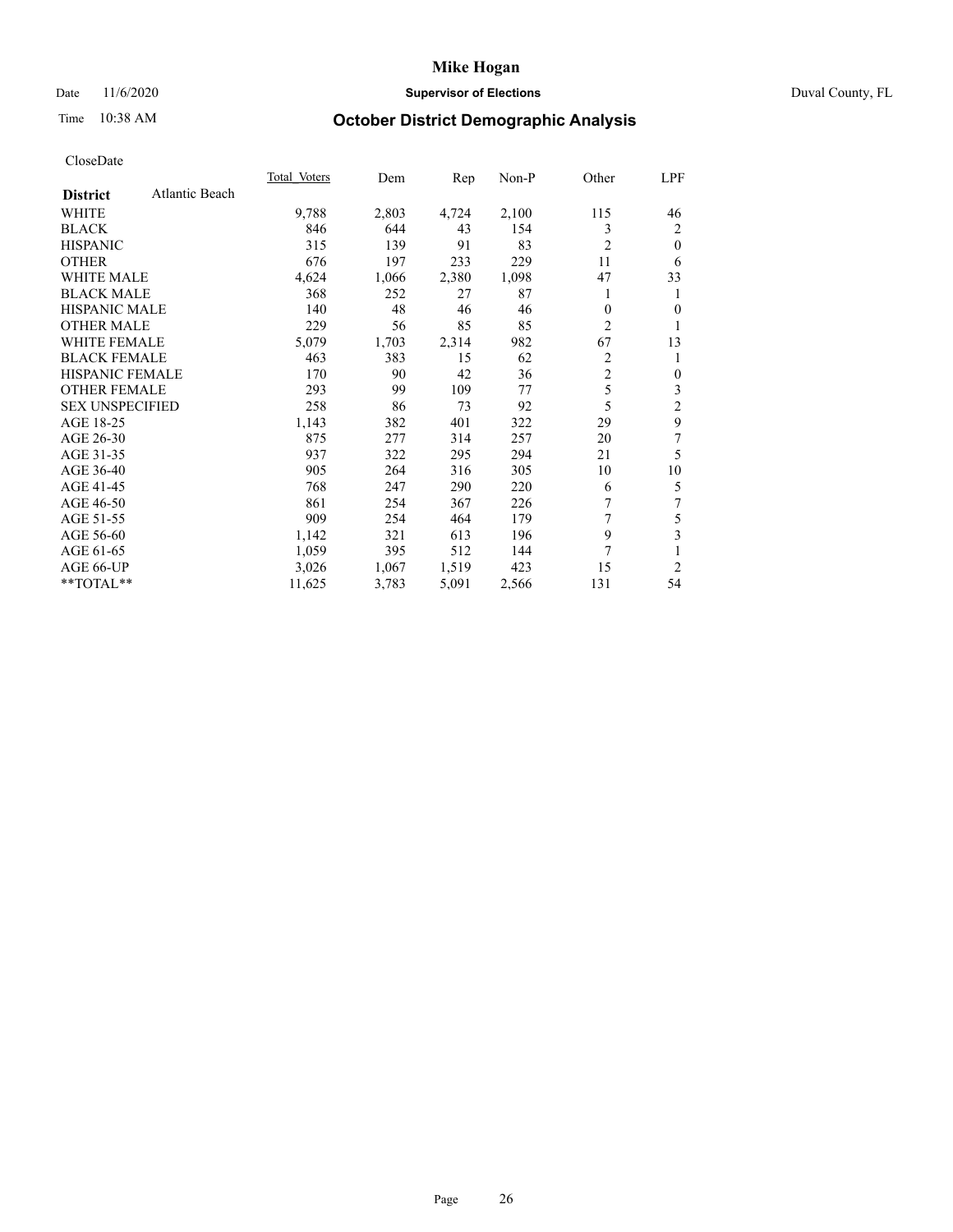## Date 11/6/2020 **Supervisor of Elections** Duval County, FL

# Time 10:38 AM **October District Demographic Analysis**

|                        |         | Total Voters | Dem | Rep | Non-P    | Other  | LPF            |
|------------------------|---------|--------------|-----|-----|----------|--------|----------------|
| <b>District</b>        | Baldwin |              |     |     |          |        |                |
| WHITE                  |         | 679          | 136 | 413 | 119      | 8      | 3              |
| <b>BLACK</b>           |         | 247          | 222 | 9   | 15       |        | $\Omega$       |
| <b>HISPANIC</b>        |         | 10           | 2   | 7   | 1        | 0      | 0              |
| <b>OTHER</b>           |         | 37           | 8   | 13  | 15       |        | 0              |
| WHITE MALE             |         | 304          | 60  | 185 | 52       | 6      |                |
| <b>BLACK MALE</b>      |         | 89           | 77  | 6   | 6        | $_{0}$ | 0              |
| <b>HISPANIC MALE</b>   |         | 5            | 1   | 3   |          | 0      | 0              |
| <b>OTHER MALE</b>      |         | 17           | 6   | 3   | 8        | 0      | 0              |
| <b>WHITE FEMALE</b>    |         | 367          | 75  | 224 | 64       | 2      | $\overline{c}$ |
| <b>BLACK FEMALE</b>    |         | 151          | 140 | 3   |          |        | $\Omega$       |
| <b>HISPANIC FEMALE</b> |         | 5            |     | 4   | $\Omega$ | 0      | 0              |
| <b>OTHER FEMALE</b>    |         | 11           |     | 7   | 2        |        | 0              |
| <b>SEX UNSPECIFIED</b> |         | 24           | 7   | 7   | 10       | 0      | 0              |
| AGE 18-25              |         | 94           | 31  | 36  | 26       | $_{0}$ |                |
| AGE 26-30              |         | 87           | 27  | 39  | 18       | 3      | 0              |
| AGE 31-35              |         | 78           | 21  | 40  | 16       | 0      |                |
| AGE 36-40              |         | 82           | 18  | 45  | 17       | 2      | 0              |
| AGE 41-45              |         | 55           | 21  | 23  | 11       | 0      | 0              |
| AGE 46-50              |         | 67           | 23  | 33  | 9        |        |                |
| AGE 51-55              |         | 77           | 29  | 39  | 7        | 2      | 0              |
| AGE 56-60              |         | 91           | 34  | 41  | 15       |        | 0              |
| AGE 61-65              |         | 91           | 34  | 46  | 11       | 0      | 0              |
| AGE 66-UP              |         | 251          | 130 | 100 | 20       |        | 0              |
| **TOTAL**              |         | 973          | 368 | 442 | 150      | 10     | 3              |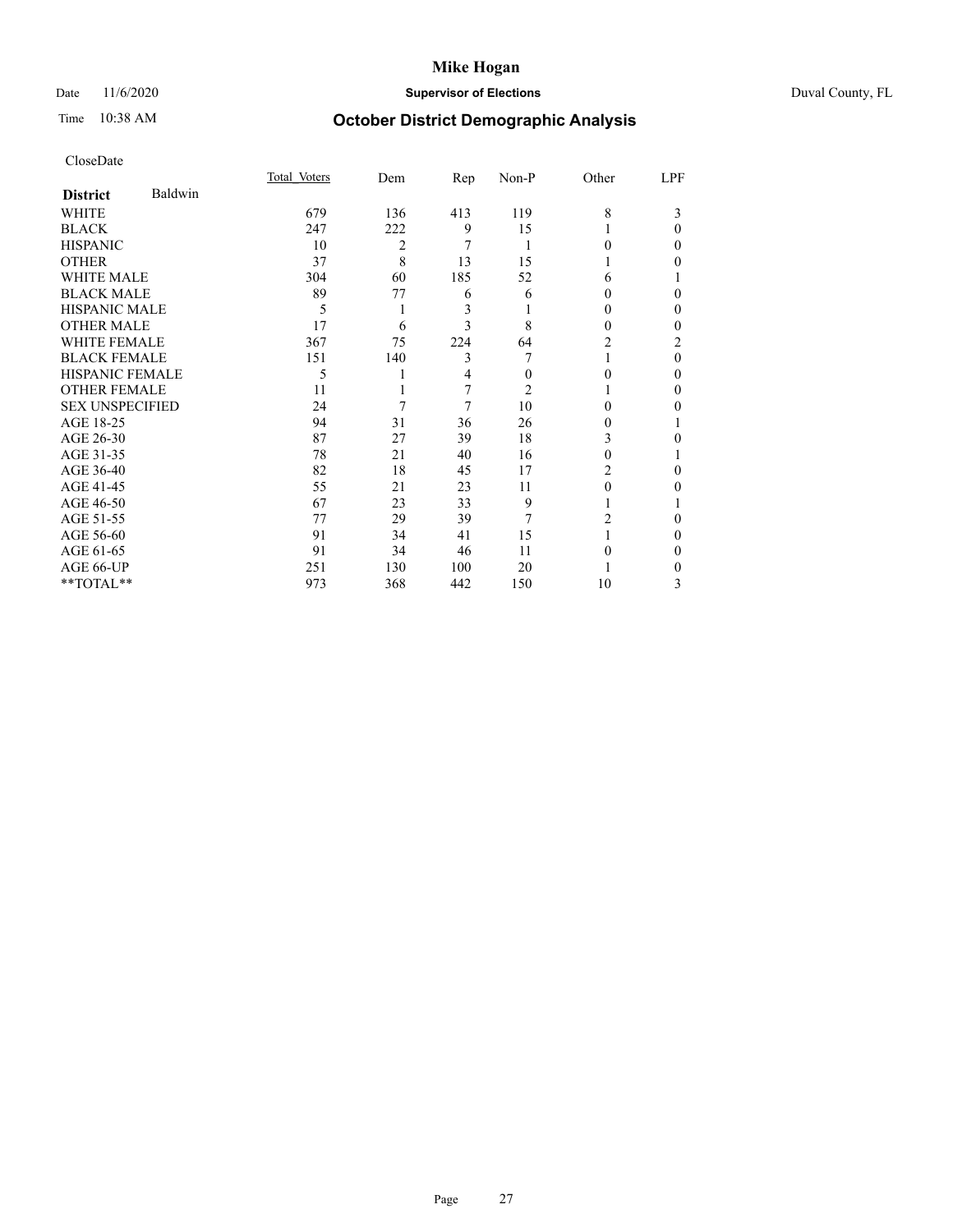## Date 11/6/2020 **Supervisor of Elections** Duval County, FL

# Time 10:38 AM **October District Demographic Analysis**

| Total Voters | Dem   | Rep    | Non-P | Other    | LPF            |
|--------------|-------|--------|-------|----------|----------------|
|              |       |        |       |          |                |
| 17,954       | 4,364 | 9,429  | 3,795 | 254      | 112            |
| 529          | 387   | 38     | 97    | 5        | 2              |
| 509          | 165   | 190    | 138   | 14       | $\overline{2}$ |
| 1,155        | 311   | 406    | 402   | 26       | 10             |
| 8,724        | 1,759 | 4,741  | 2,027 | 121      | 76             |
| 249          | 161   | 17     | 65    | 5        | 1              |
| 218          | 57    | 95     | 62    | 3        | 1              |
| 438          | 108   | 171    | 144   | 10       | 5              |
| 9,057        | 2,569 | 4,599  | 1,722 | 132      | 35             |
| 270          | 218   | 20     | 31    | $\theta$ | 1              |
| 285          | 107   | 93     | 73    | 11       | 1              |
| 478          | 153   | 181    | 131   | 10       | 3              |
| 427          | 95    | 146    | 176   | 7        | 3              |
| 1,886        | 496   | 784    | 533   | 55       | 18             |
| 2,124        | 507   | 944    | 612   | 41       | 20             |
| 2,045        | 497   | 869    | 621   | 32       | 26             |
| 1,749        | 448   | 757    | 496   | 32       | 16             |
| 1,480        | 365   | 666    | 411   | 28       | 10             |
| 1,479        | 335   | 777    | 337   | 18       | 12             |
| 1,571        | 323   | 929    | 296   | 15       | 8              |
| 1,863        | 433   | 1,083  | 309   | 31       | 7              |
| 1,744        | 510   | 965    | 253   | 13       | 3              |
| 4,206        | 1,313 | 2,289  | 564   | 34       | 6              |
| 20,147       | 5,227 | 10,063 | 4,432 | 299      | 126            |
|              |       |        |       |          |                |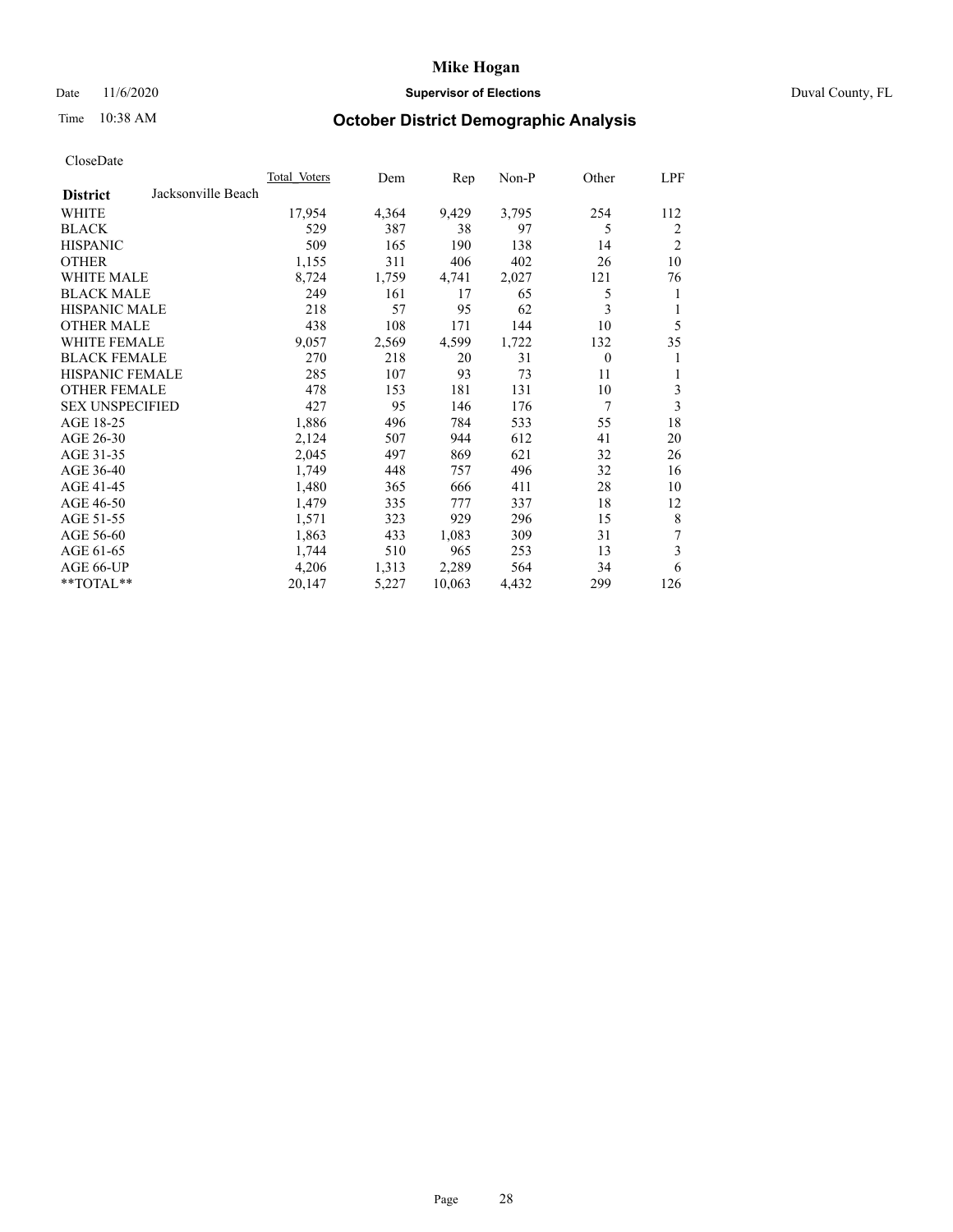## Date 11/6/2020 **Supervisor of Elections Supervisor of Elections** Duval County, FL

# Time 10:38 AM **October District Demographic Analysis**

|                        |               | Total Voters | Dem   | Rep   | $Non-P$ | Other          | LPF            |
|------------------------|---------------|--------------|-------|-------|---------|----------------|----------------|
| <b>District</b>        | Neptune Beach |              |       |       |         |                |                |
| WHITE                  |               | 5,628        | 1,481 | 2,886 | 1,161   | 71             | 29             |
| <b>BLACK</b>           |               | 60           | 33    | 6     | 17      | 4              | $\Omega$       |
| <b>HISPANIC</b>        |               | 130          | 45    | 48    | 32      | 3              | 2              |
| <b>OTHER</b>           |               | 299          | 78    | 94    | 116     | 6              | 5              |
| <b>WHITE MALE</b>      |               | 2,660        | 525   | 1,468 | 609     | 38             | 20             |
| <b>BLACK MALE</b>      |               | 33           | 16    | 2     | 11      | 4              | $\overline{0}$ |
| <b>HISPANIC MALE</b>   |               | 57           | 16    | 22    | 16      | 3              | 0              |
| <b>OTHER MALE</b>      |               | 108          | 25    | 37    | 40      | $\overline{4}$ | 2              |
| WHITE FEMALE           |               | 2,901        | 943   | 1,388 | 529     | 32             | 9              |
| <b>BLACK FEMALE</b>    |               | 27           | 17    | 4     | 6       | $\theta$       | 0              |
| <b>HISPANIC FEMALE</b> |               | 70           | 28    | 24    | 16      | $\Omega$       | 2              |
| <b>OTHER FEMALE</b>    |               | 123          | 41    | 39    | 39      | 1              | 3              |
| <b>SEX UNSPECIFIED</b> |               | 137          | 26    | 50    | 59      | 2              | 0              |
| AGE 18-25              |               | 609          | 153   | 241   | 188     | 19             | 8              |
| AGE 26-30              |               | 541          | 156   | 217   | 154     | 12             | $\overline{c}$ |
| AGE 31-35              |               | 562          | 145   | 231   | 173     | 10             | 3              |
| AGE 36-40              |               | 577          | 140   | 259   | 164     | 8              | 6              |
| AGE 41-45              |               | 488          | 127   | 209   | 138     | 8              | 6              |
| AGE 46-50              |               | 505          | 109   | 263   | 124     | 5              | 4              |
| AGE 51-55              |               | 474          | 114   | 265   | 86      | 6              | 3              |
| AGE 56-60              |               | 530          | 122   | 313   | 87      |                | 1              |
| AGE 61-65              |               | 580          | 145   | 340   | 92      | $\overline{c}$ |                |
| AGE 66-UP              |               | 1,251        | 426   | 696   | 120     | 7              | 2              |
| **TOTAL**              |               | 6,117        | 1,637 | 3,034 | 1,326   | 84             | 36             |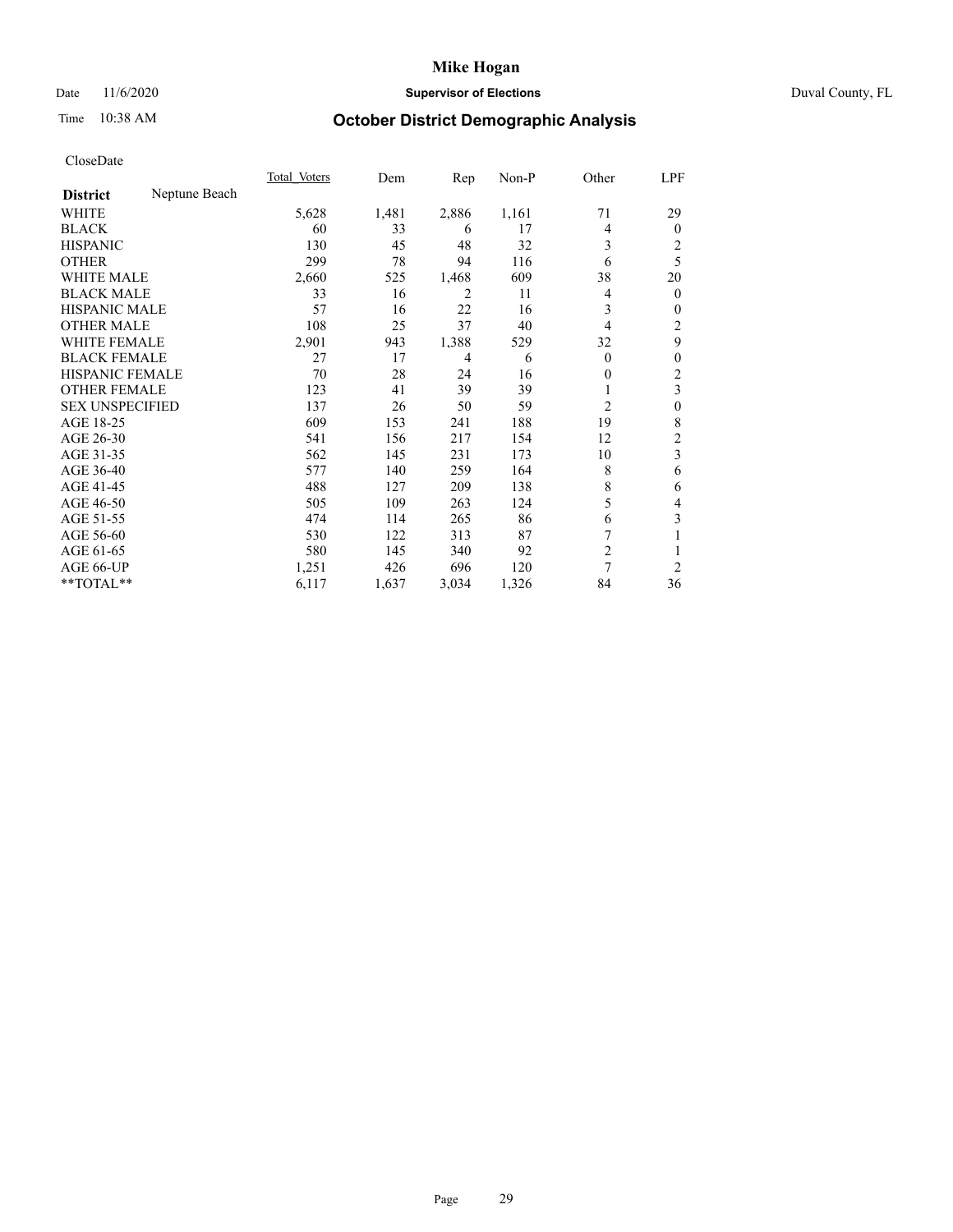## Date 11/6/2020 **Supervisor of Elections** Duval County, FL

# Time 10:38 AM **October District Demographic Analysis**

|                        |                   | Total Voters | Dem    | Rep    | Non-P  | Other | LPF |
|------------------------|-------------------|--------------|--------|--------|--------|-------|-----|
| <b>District</b>        | House District 11 |              |        |        |        |       |     |
| WHITE                  |                   | 57,833       | 13,284 | 31,458 | 12,063 | 725   | 303 |
| <b>BLACK</b>           |                   | 5,871        | 4,354  | 327    | 1,091  | 88    | 11  |
| <b>HISPANIC</b>        |                   | 2,710        | 939    | 864    | 856    | 37    | 14  |
| <b>OTHER</b>           |                   | 5,008        | 1,350  | 1,761  | 1,786  | 79    | 32  |
| WHITE MALE             |                   | 27,910       | 5,141  | 15,896 | 6,323  | 345   | 205 |
| <b>BLACK MALE</b>      |                   | 2,653        | 1,782  | 187    | 624    | 53    | 7   |
| <b>HISPANIC MALE</b>   |                   | 1,263        | 368    | 442    | 431    | 15    | 7   |
| <b>OTHER MALE</b>      |                   | 1,889        | 470    | 712    | 666    | 26    | 15  |
| <b>WHITE FEMALE</b>    |                   | 29,311       | 8,007  | 15,261 | 5,574  | 372   | 97  |
| <b>BLACK FEMALE</b>    |                   | 3,122        | 2,503  | 138    | 443    | 35    | 3   |
| <b>HISPANIC FEMALE</b> |                   | 1,390        | 548    | 406    | 409    | 21    | 6   |
| <b>OTHER FEMALE</b>    |                   | 2,174        | 669    | 803    | 656    | 35    | 11  |
| <b>SEX UNSPECIFIED</b> |                   | 1,707        | 439    | 565    | 667    | 27    | 9   |
| AGE 18-25              |                   | 7,266        | 2,107  | 2,744  | 2,173  | 184   | 58  |
| AGE 26-30              |                   | 6,565        | 1,812  | 2,607  | 1,963  | 124   | 59  |
| AGE 31-35              |                   | 6,618        | 1,822  | 2,626  | 2,002  | 107   | 61  |
| AGE 36-40              |                   | 6,370        | 1,733  | 2,592  | 1,889  | 95    | 61  |
| AGE 41-45              |                   | 5,511        | 1,507  | 2,406  | 1,497  | 72    | 29  |
| AGE 46-50              |                   | 5,790        | 1,549  | 2,841  | 1,298  | 71    | 31  |
| AGE 51-55              |                   | 5,749        | 1,459  | 3,135  | 1,077  | 59    | 19  |
| AGE 56-60              |                   | 6,643        | 1,643  | 3,807  | 1,101  | 76    | 16  |
| AGE 61-65              |                   | 6,201        | 1,801  | 3,412  | 923    | 54    | 11  |
| AGE 66-UP              |                   | 14,709       | 4,494  | 8,240  | 1,873  | 87    | 15  |
| $*$ TOTAL $*$          |                   | 71,422       | 19,927 | 34,410 | 15,796 | 929   | 360 |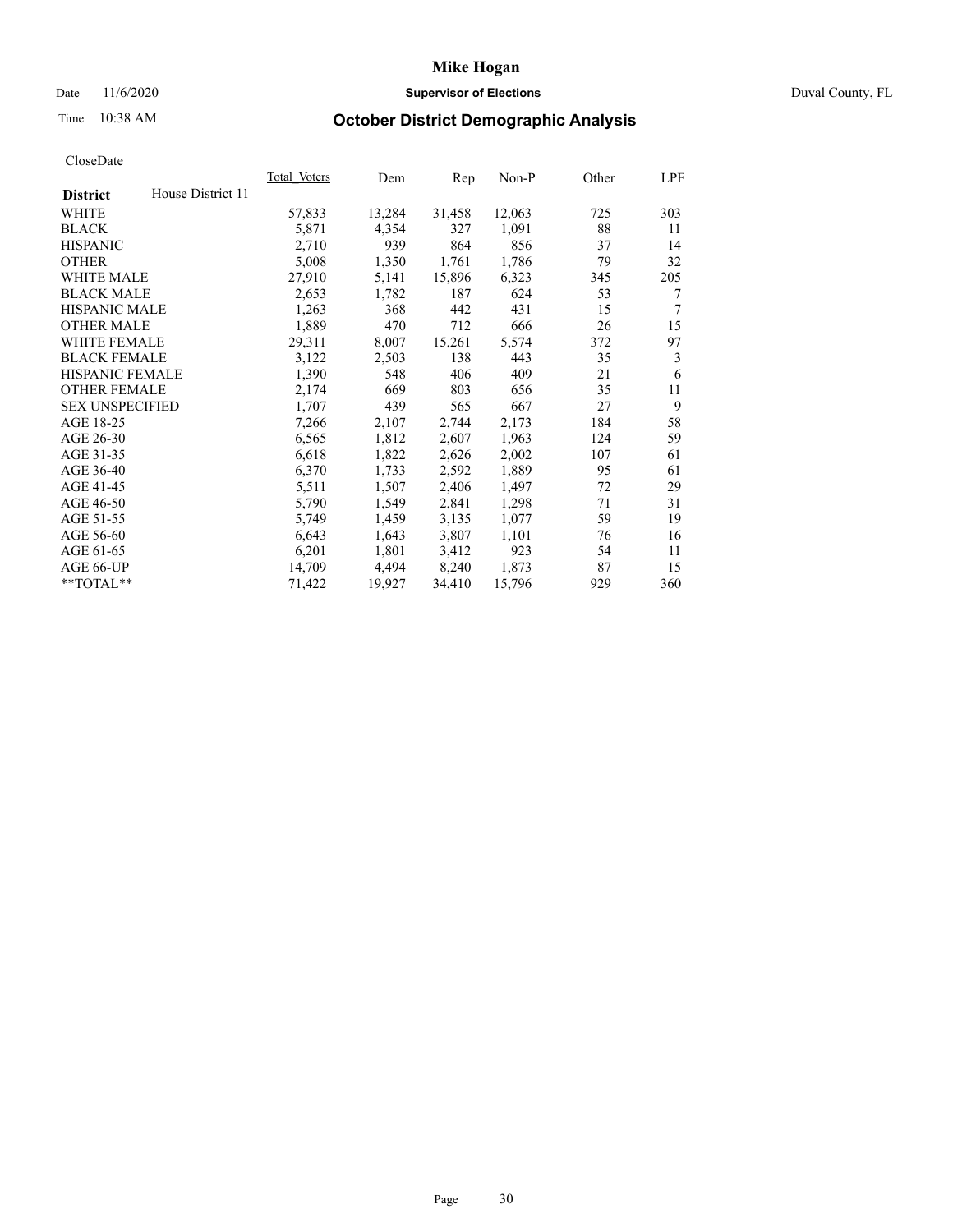## Date 11/6/2020 **Supervisor of Elections** Duval County, FL

# Time 10:38 AM **October District Demographic Analysis**

|                        |                   | Total Voters | Dem    | Rep    | Non-P  | Other | LPF |
|------------------------|-------------------|--------------|--------|--------|--------|-------|-----|
| <b>District</b>        | House District 12 |              |        |        |        |       |     |
| WHITE                  |                   | 76,710       | 17,171 | 41,285 | 16,714 | 1,089 | 451 |
| <b>BLACK</b>           |                   | 16,963       | 12,823 | 794    | 3,126  | 198   | 22  |
| <b>HISPANIC</b>        |                   | 8,846        | 3,333  | 2,296  | 3,069  | 121   | 27  |
| <b>OTHER</b>           |                   | 15,168       | 4,434  | 4,507  | 5,979  | 196   | 52  |
| WHITE MALE             |                   | 36,175       | 6,580  | 20,437 | 8,346  | 503   | 309 |
| <b>BLACK MALE</b>      |                   | 7,292        | 5,086  | 449    | 1,638  | 103   | 16  |
| <b>HISPANIC MALE</b>   |                   | 3,908        | 1,285  | 1,137  | 1,410  | 61    | 15  |
| <b>OTHER MALE</b>      |                   | 6,061        | 1,648  | 1,894  | 2,418  | 73    | 28  |
| <b>WHITE FEMALE</b>    |                   | 39,574       | 10,371 | 20,408 | 8,086  | 573   | 136 |
| <b>BLACK FEMALE</b>    |                   | 9,363        | 7,518  | 330    | 1,416  | 93    | 6   |
| <b>HISPANIC FEMALE</b> |                   | 4,721        | 1,968  | 1,112  | 1,573  | 58    | 10  |
| <b>OTHER FEMALE</b>    |                   | 6,891        | 2,253  | 2,114  | 2,410  | 96    | 18  |
| <b>SEX UNSPECIFIED</b> |                   | 3,700        | 1,052  | 1,001  | 1,589  | 44    | 14  |
| AGE 18-25              |                   | 14,651       | 5,161  | 4,413  | 4,587  | 398   | 92  |
| AGE 26-30              |                   | 12,421       | 4,176  | 4,022  | 3,886  | 238   | 99  |
| AGE 31-35              |                   | 11,562       | 3,738  | 3,886  | 3,655  | 192   | 91  |
| AGE 36-40              |                   | 10,700       | 3,361  | 3,793  | 3,294  | 171   | 81  |
| AGE 41-45              |                   | 9,087        | 2,941  | 3,316  | 2,663  | 110   | 57  |
| AGE 46-50              |                   | 9,389        | 2,922  | 4,050  | 2,244  | 121   | 52  |
| AGE 51-55              |                   | 9,634        | 2,885  | 4,601  | 2,036  | 82    | 30  |
| AGE 56-60              |                   | 10,396       | 3,019  | 5,236  | 2,029  | 96    | 16  |
| AGE 61-65              |                   | 9,134        | 2,904  | 4,559  | 1,575  | 78    | 18  |
| AGE 66-UP              |                   | 20.713       | 6,654  | 11,006 | 2,919  | 118   | 16  |
| $*$ TOTAL $*$          |                   | 117,687      | 37,761 | 48,882 | 28,888 | 1,604 | 552 |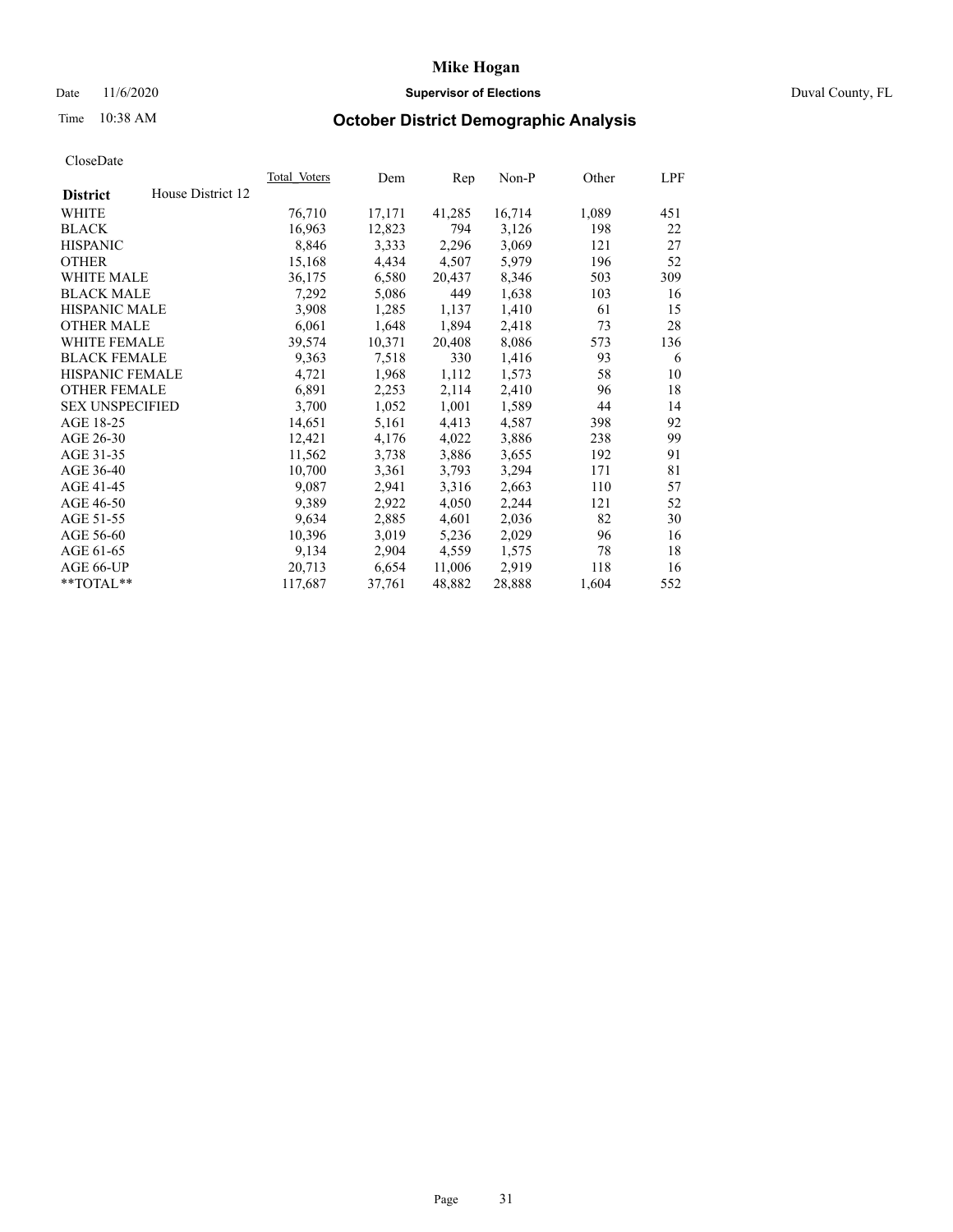## Date 11/6/2020 **Supervisor of Elections Supervisor of Elections** Duval County, FL

# Time 10:38 AM **October District Demographic Analysis**

|                        |                   | <b>Total Voters</b> | Dem    | Rep    | $Non-P$ | Other | LPF |
|------------------------|-------------------|---------------------|--------|--------|---------|-------|-----|
| <b>District</b>        | House District 13 |                     |        |        |         |       |     |
| WHITE                  |                   | 40,414              | 11,422 | 19,562 | 8,585   | 607   | 238 |
| <b>BLACK</b>           |                   | 53,310              | 44,213 | 1,727  | 6,988   | 326   | 56  |
| <b>HISPANIC</b>        |                   | 5,658               | 2,372  | 1,234  | 1,958   | 76    | 18  |
| <b>OTHER</b>           |                   | 9,238               | 3,670  | 1,720  | 3,706   | 106   | 36  |
| WHITE MALE             |                   | 19,016              | 4,603  | 9,710  | 4,277   | 266   | 160 |
| <b>BLACK MALE</b>      |                   | 21,486              | 16,929 | 880    | 3,467   | 177   | 33  |
| <b>HISPANIC MALE</b>   |                   | 2,466               | 959    | 609    | 860     | 29    | 9   |
| <b>OTHER MALE</b>      |                   | 3,250               | 1,180  | 712    | 1,297   | 41    | 20  |
| WHITE FEMALE           |                   | 20,800              | 6,654  | 9,592  | 4,142   | 335   | 77  |
| <b>BLACK FEMALE</b>    |                   | 30,720              | 26,465 | 811    | 3,279   | 143   | 22  |
| HISPANIC FEMALE        |                   | 3,041               | 1,354  | 593    | 1,038   | 47    | 9   |
| <b>OTHER FEMALE</b>    |                   | 3,913               | 1,825  | 768    | 1,265   | 43    | 12  |
| <b>SEX UNSPECIFIED</b> |                   | 3,925               | 1,707  | 568    | 1,610   | 34    | 6   |
| AGE 18-25              |                   | 13,099              | 6,876  | 1,892  | 4,045   | 227   | 59  |
| AGE 26-30              |                   | 11,009              | 5,931  | 1,810  | 3,071   | 140   | 57  |
| AGE 31-35              |                   | 11,192              | 6,197  | 1,932  | 2,833   | 163   | 67  |
| AGE 36-40              |                   | 9,478               | 5,226  | 1,755  | 2,339   | 110   | 48  |
| AGE 41-45              |                   | 8,037               | 4,472  | 1,640  | 1,800   | 95    | 30  |
| AGE 46-50              |                   | 8,315               | 4,582  | 1,978  | 1,636   | 90    | 29  |
| AGE 51-55              |                   | 8,438               | 4,797  | 2,228  | 1,327   | 70    | 16  |
| AGE 56-60              |                   | 9,752               | 5,669  | 2,649  | 1,327   | 86    | 21  |
| AGE 61-65              |                   | 9,282               | 5,638  | 2,480  | 1,096   | 60    | 8   |
| AGE 66-UP              |                   | 20,018              | 12,289 | 5,879  | 1,763   | 74    | 13  |
| **TOTAL**              |                   | 108,620             | 61,677 | 24,243 | 21,237  | 1,115 | 348 |
|                        |                   |                     |        |        |         |       |     |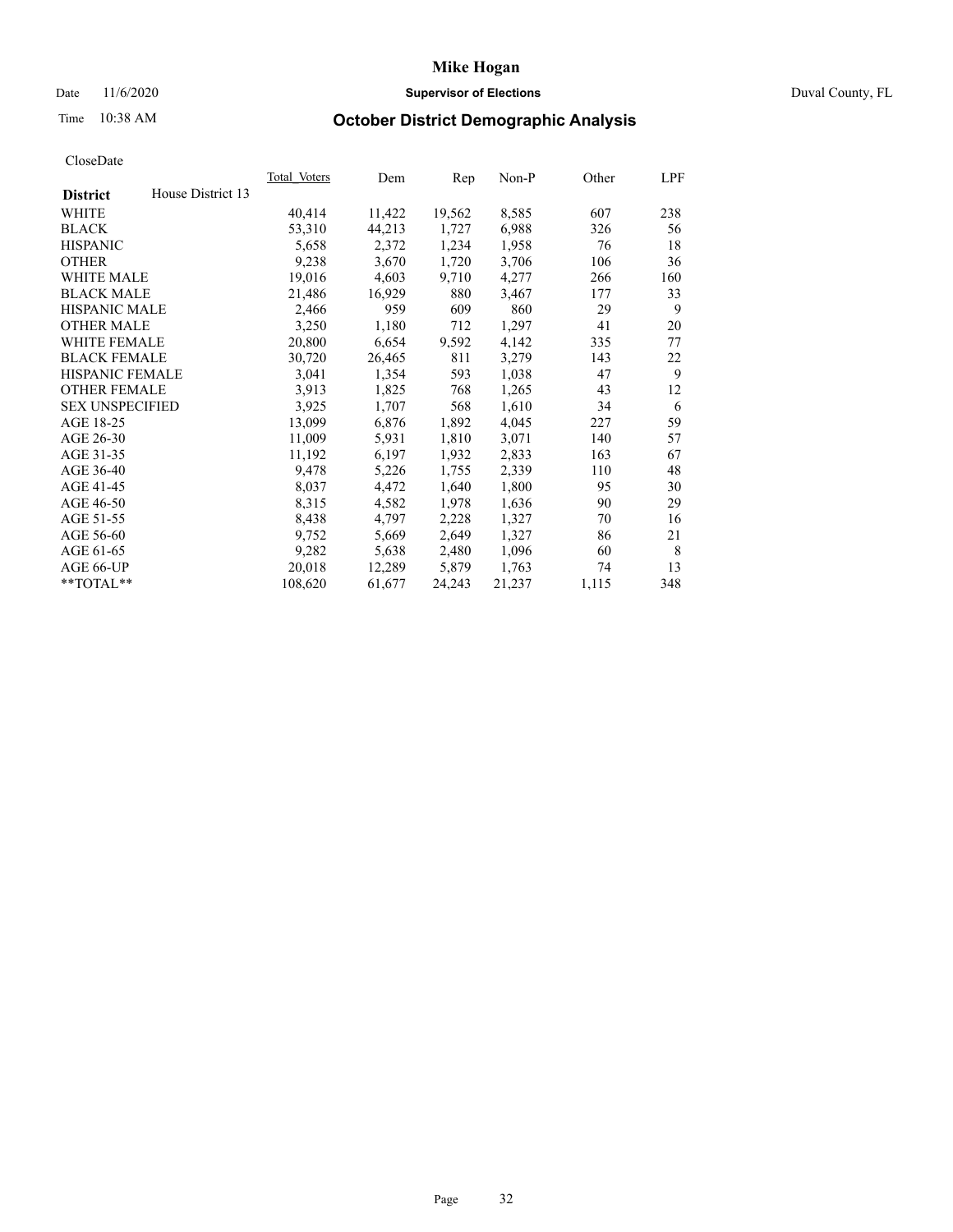## Date 11/6/2020 **Supervisor of Elections Supervisor of Elections** Duval County, FL

# Time 10:38 AM **October District Demographic Analysis**

| <b>Total Voters</b> | Dem    | Rep    | $Non-P$ | Other | LPF |
|---------------------|--------|--------|---------|-------|-----|
|                     |        |        |         |       |     |
| 43,388              | 10,514 | 23,093 | 8,851   | 662   | 268 |
| 63,573              | 53,614 | 1,835  | 7,689   | 398   | 37  |
| 4,475               | 1,905  | 918    | 1,573   | 65    | 14  |
| 8,263               | 3,275  | 1,668  | 3,176   | 107   | 37  |
| 20,207              | 4,212  | 11,212 | 4,299   | 311   | 173 |
| 25,411              | 20,334 | 976    | 3,855   | 219   | 27  |
| 2,030               | 762    | 497    | 734     | 29    | 8   |
| 2,969               | 1,098  | 672    | 1,139   | 39    | 21  |
| 22,645              | 6,174  | 11,623 | 4,407   | 347   | 94  |
| 37,079              | 32,437 | 832    | 3,624   | 176   | 10  |
| 2,335               | 1,093  | 403    | 798     | 35    | 6   |
| 3,476               | 1,567  | 749    | 1,105   | 46    | 9   |
| 3,547               | 1,631  | 550    | 1,328   | 30    | 8   |
| 14,690              | 7,766  | 2,259  | 4,339   | 272   | 54  |
| 11,743              | 6,248  | 2,139  | 3,108   | 169   | 79  |
| 11,588              | 6,354  | 2,194  | 2,804   | 160   | 76  |
| 10,699              | 6,179  | 2,069  | 2,301   | 109   | 41  |
| 9,535               | 5,616  | 1,905  | 1,867   | 116   | 31  |
| 10,058              | 5,939  | 2,312  | 1,675   | 103   | 29  |
| 9,915               | 5,815  | 2,599  | 1,396   | 92    | 13  |
| 10,558              | 6,182  | 2,988  | 1,304   | 72    | 12  |
| 9,511               | 5,690  | 2,756  | 1,005   | 53    | 7   |
| 21,402              | 13,519 | 6,293  | 1,490   | 86    | 14  |
| 119,699             | 69,308 | 27,514 | 21,289  | 1,232 | 356 |
|                     |        |        |         |       |     |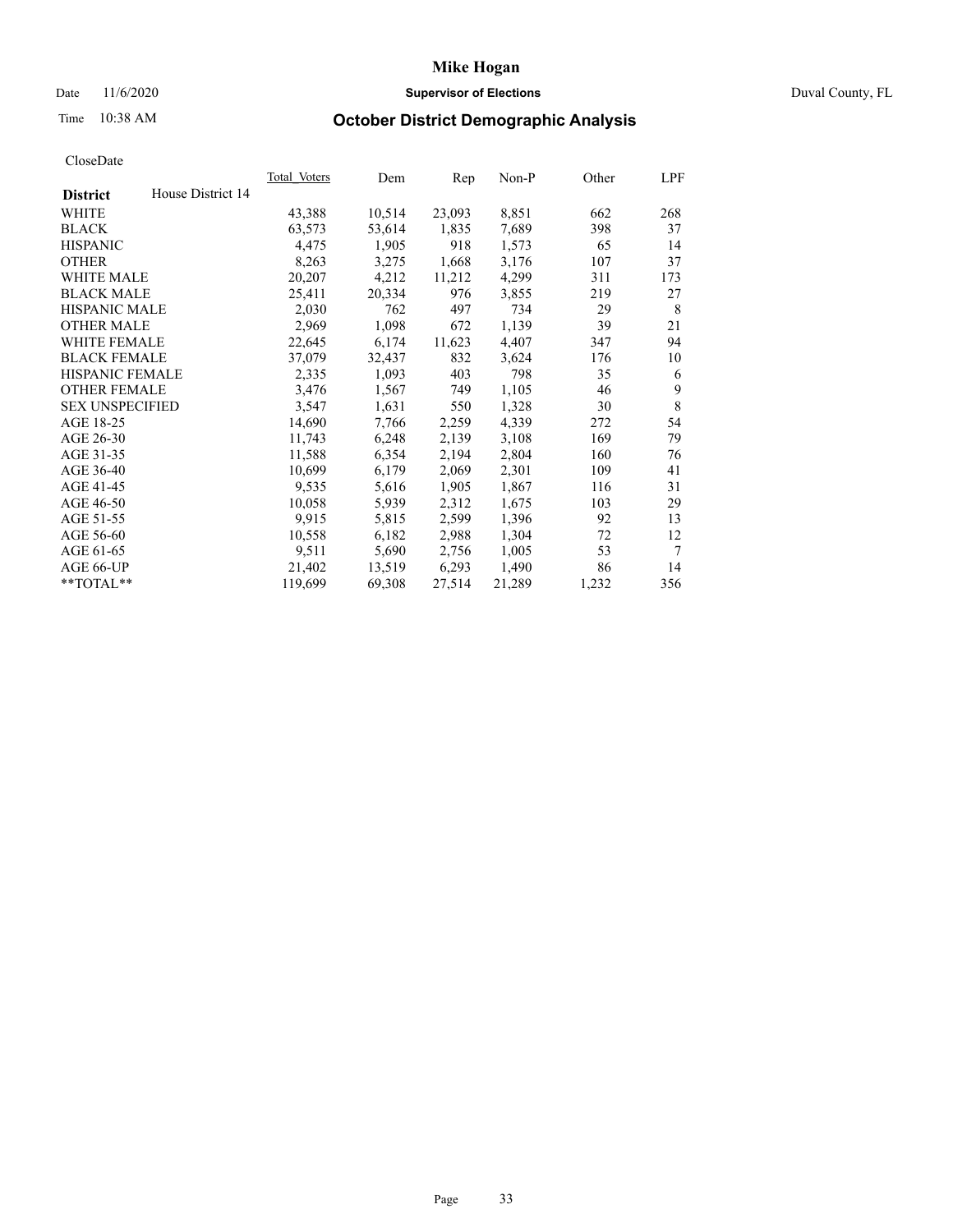## Date 11/6/2020 **Supervisor of Elections Supervisor of Elections** Duval County, FL

# Time 10:38 AM **October District Demographic Analysis**

| <b>Total Voters</b> | Dem    | Rep    | $Non-P$ | Other | LPF |
|---------------------|--------|--------|---------|-------|-----|
|                     |        |        |         |       |     |
| 67,272              | 15,660 | 37,872 | 12,445  | 906   | 389 |
| 32,021              | 25,186 | 1,261  | 5,195   | 346   | 33  |
| 7,349               | 2,923  | 1,656  | 2,647   | 97    | 26  |
| 10,150              | 3,222  | 2,990  | 3,717   | 186   | 35  |
| 31,535              | 6,164  | 18,519 | 6,164   | 425   | 263 |
| 13,055              | 9,553  | 689    | 2,605   | 189   | 19  |
| 3,372               | 1,231  | 875    | 1,209   | 44    | 13  |
| 3,734               | 1,065  | 1,242  | 1,352   | 59    | 16  |
| 34,946              | 9,339  | 18,928 | 6,083   | 472   | 124 |
| 18,404              | 15,216 | 548    | 2,473   | 153   | 14  |
| 3,824               | 1,626  | 752    | 1,385   | 50    | 11  |
| 4,728               | 1,681  | 1,413  | 1,530   | 93    | 11  |
| 3,192               | 1,116  | 813    | 1,201   | 50    | 12  |
| 13,215              | 5,299  | 3,475  | 4,045   | 320   | 76  |
| 11,655              | 4,654  | 3,278  | 3,398   | 243   | 82  |
| 11,625              | 4,788  | 3,369  | 3,194   | 184   | 90  |
| 10,353              | 4,388  | 3,086  | 2,642   | 163   | 74  |
| 9,327               | 3,946  | 2,985  | 2,200   | 146   | 50  |
| 9,528               | 3,974  | 3,605  | 1,799   | 121   | 29  |
| 9,901               | 4,070  | 3,967  | 1,745   | 91    | 28  |
| 10,657              | 4,171  | 4,830  | 1,557   | 79    | 20  |
| 9,611               | 3,826  | 4,505  | 1,202   | 61    | 17  |
| 20,920              | 7,875  | 10,679 | 2,222   | 127   | 17  |
| 116,792             | 46,991 | 43,779 | 24,004  | 1,535 | 483 |
|                     |        |        |         |       |     |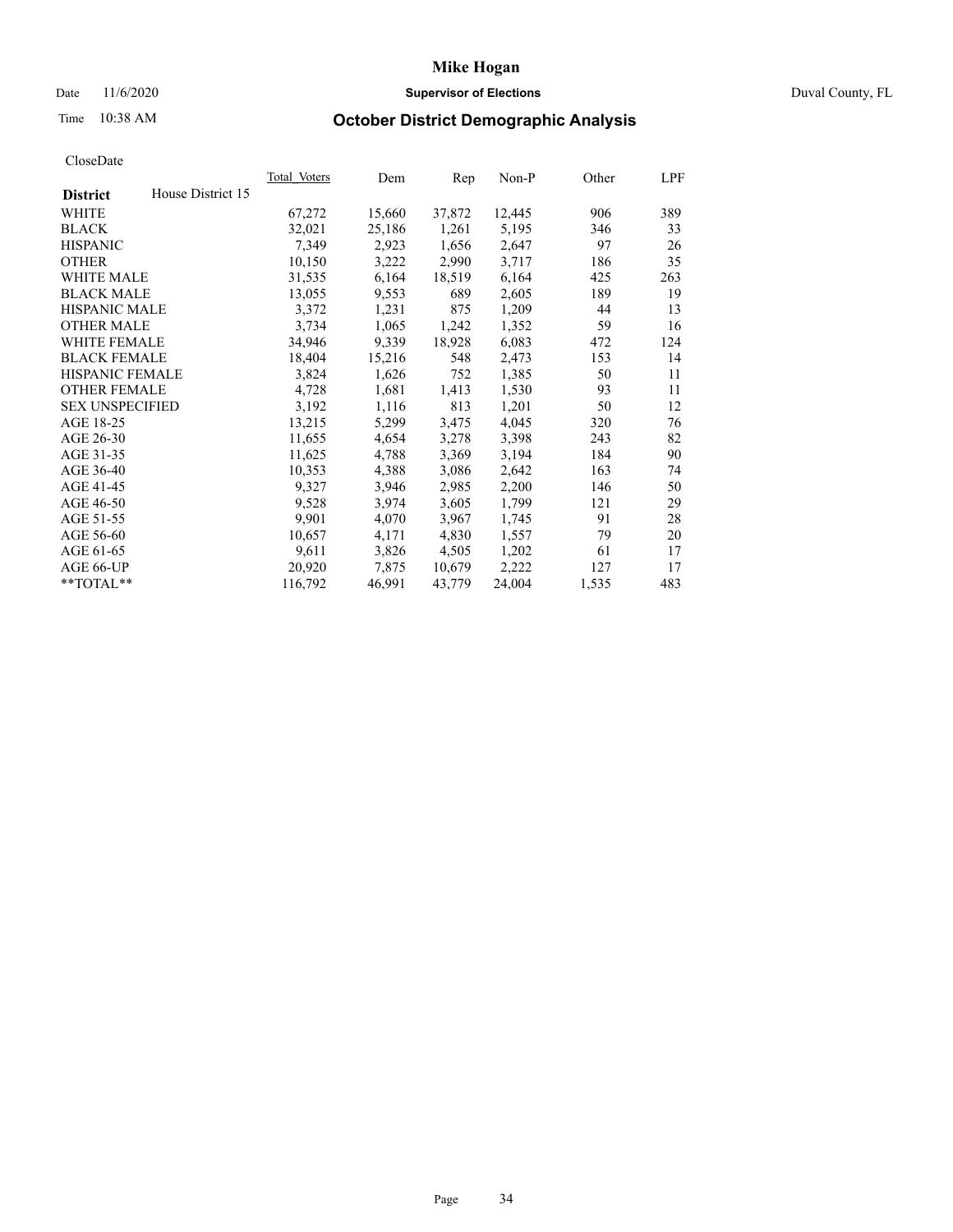## Date 11/6/2020 **Supervisor of Elections** Duval County, FL

# Time 10:38 AM **October District Demographic Analysis**

|                        |                   | Total Voters | Dem    | Rep    | Non-P  | Other | LPF |
|------------------------|-------------------|--------------|--------|--------|--------|-------|-----|
| <b>District</b>        | House District 16 |              |        |        |        |       |     |
| WHITE                  |                   | 96,403       | 22,948 | 52,907 | 18,758 | 1,277 | 513 |
| <b>BLACK</b>           |                   | 16,430       | 12,207 | 752    | 3,198  | 247   | 26  |
| <b>HISPANIC</b>        |                   | 9,062        | 3,307  | 2,514  | 3,101  | 110   | 30  |
| <b>OTHER</b>           |                   | 13,939       | 4,389  | 3,980  | 5,306  | 205   | 59  |
| WHITE MALE             |                   | 44,735       | 8,892  | 25,495 | 9,462  | 552   | 334 |
| <b>BLACK MALE</b>      |                   | 6,915        | 4,687  | 416    | 1,676  | 127   | 9   |
| <b>HISPANIC MALE</b>   |                   | 4,077        | 1,357  | 1,223  | 1,428  | 47    | 22  |
| <b>OTHER MALE</b>      |                   | 5,588        | 1,577  | 1,731  | 2,174  | 71    | 35  |
| <b>WHITE FEMALE</b>    |                   | 50,737       | 13,837 | 26,963 | 9,052  | 714   | 171 |
| <b>BLACK FEMALE</b>    |                   | 9,289        | 7,359  | 327    | 1,469  | 117   | 17  |
| <b>HISPANIC FEMALE</b> |                   | 4,813        | 1,885  | 1,253  | 1,607  | 60    | 8   |
| <b>OTHER FEMALE</b>    |                   | 6,417        | 2,344  | 1,798  | 2,149  | 107   | 19  |
| <b>SEX UNSPECIFIED</b> |                   | 3,263        | 913    | 947    | 1,346  | 44    | 13  |
| AGE 18-25              |                   | 15,450       | 5,132  | 5,352  | 4,436  | 432   | 98  |
| AGE 26-30              |                   | 13,425       | 4,518  | 4,571  | 3,931  | 288   | 117 |
| AGE 31-35              |                   | 12,741       | 4,308  | 4,428  | 3,690  | 192   | 123 |
| AGE 36-40              |                   | 11,356       | 3,618  | 4,152  | 3,337  | 161   | 88  |
| AGE 41-45              |                   | 10,043       | 3,192  | 3,867  | 2,792  | 135   | 57  |
| AGE 46-50              |                   | 10,639       | 3,154  | 4,704  | 2,601  | 130   | 50  |
| AGE 51-55              |                   | 10,789       | 3,054  | 5,324  | 2,267  | 115   | 29  |
| AGE 56-60              |                   | 11,720       | 3,364  | 6,151  | 2,086  | 102   | 17  |
| AGE 61-65              |                   | 10,916       | 3,385  | 5,764  | 1,654  | 91    | 22  |
| AGE 66-UP              |                   | 28,755       | 9,126  | 15,840 | 3,569  | 193   | 27  |
| $*$ TOTAL $*$          |                   | 135,834      | 42,851 | 60,153 | 30,363 | 1,839 | 628 |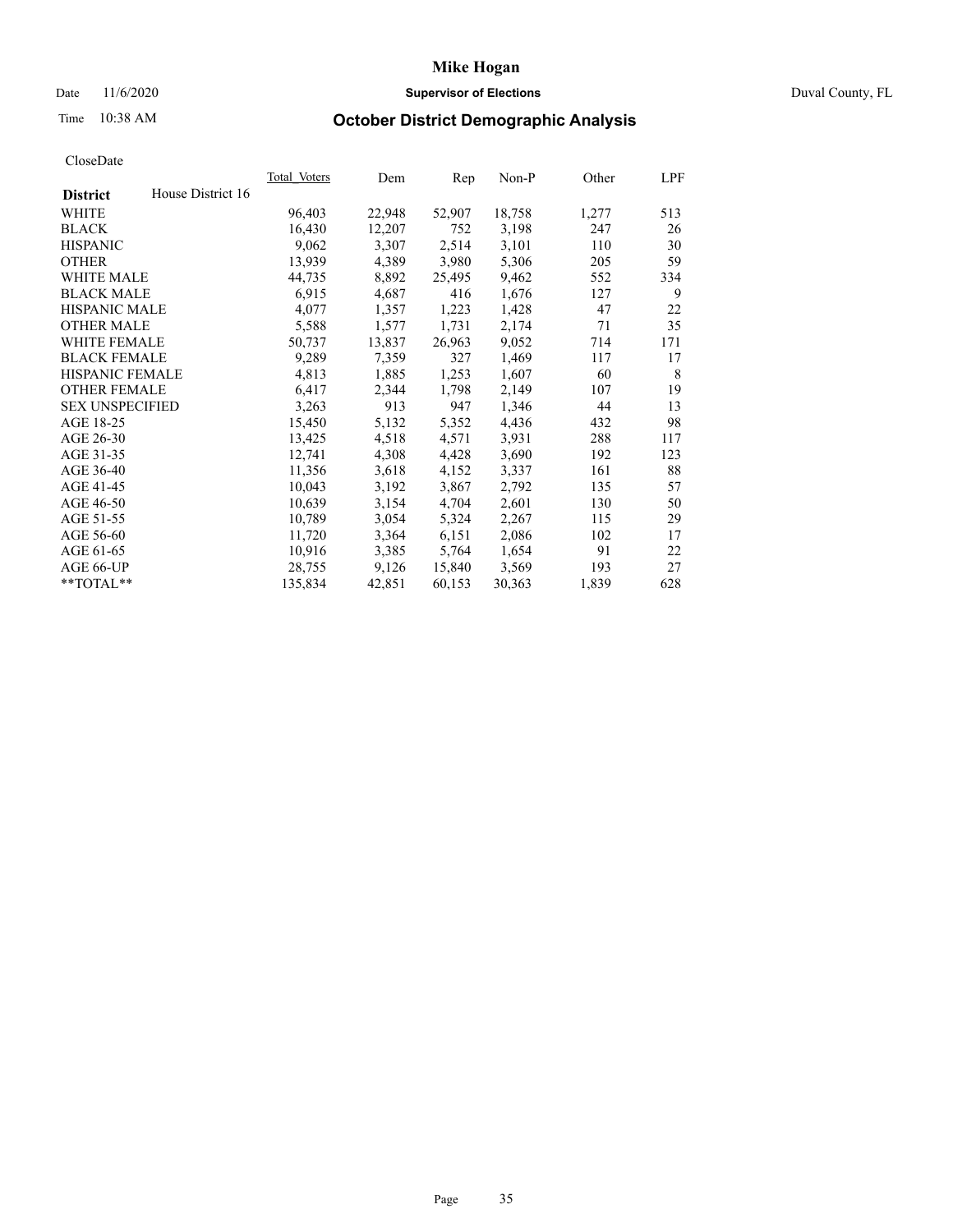## Date 11/6/2020 **Supervisor of Elections Supervisor of Elections** Duval County, FL

# Time 10:38 AM **October District Demographic Analysis**

|                                        | <b>Total Voters</b> | Dem    | Rep    | $Non-P$ | Other | LPF    |
|----------------------------------------|---------------------|--------|--------|---------|-------|--------|
| School Board Dist 1<br><b>District</b> |                     |        |        |         |       |        |
| WHITE                                  | 56,184              | 11,850 | 32,340 | 10,997  | 712   | 285    |
| <b>BLACK</b>                           | 24,767              | 19,230 | 1,060  | 4,185   | 260   | 32     |
| <b>HISPANIC</b>                        | 6,530               | 2,524  | 1,651  | 2,267   | 75    | 13     |
| <b>OTHER</b>                           | 9,046               | 2,796  | 2,647  | 3,454   | 111   | 38     |
| WHITE MALE                             | 26,646              | 4,677  | 15,880 | 5,584   | 324   | 181    |
| <b>BLACK MALE</b>                      | 10,309              | 7,436  | 573    | 2,141   | 137   | 22     |
| <b>HISPANIC MALE</b>                   | 2,922               | 1,018  | 831    | 1,031   | 35    | 7      |
| <b>OTHER MALE</b>                      | 3,415               | 953    | 1,116  | 1,284   | 37    | 25     |
| <b>WHITE FEMALE</b>                    | 28,852              | 7,027  | 16,097 | 5,245   | 381   | 102    |
| <b>BLACK FEMALE</b>                    | 13,969              | 11,457 | 466    | 1,916   | 120   | 10     |
| HISPANIC FEMALE                        | 3,455               | 1,447  | 786    | 1,177   | 39    | 6      |
| <b>OTHER FEMALE</b>                    | 4,063               | 1,445  | 1,192  | 1,356   | 60    | 10     |
| <b>SEX UNSPECIFIED</b>                 | 2,894               | 939    | 757    | 1,168   | 25    | 5      |
| AGE 18-25                              | 11,546              | 4,493  | 3,211  | 3,513   | 266   | 63     |
| AGE 26-30                              | 9,228               | 3,651  | 2,603  | 2,759   | 157   | 58     |
| AGE 31-35                              | 9,678               | 3,670  | 2,977  | 2,813   | 149   | 69     |
| AGE 36-40                              | 8,728               | 3,278  | 2,792  | 2,483   | 115   | 60     |
| AGE 41-45                              | 7,679               | 2,964  | 2,657  | 1,934   | 93    | 31     |
| AGE 46-50                              | 7,919               | 3,094  | 3,079  | 1,625   | 87    | 34     |
| AGE 51-55                              | 8,213               | 3,031  | 3,602  | 1,480   | 83    | 17     |
| AGE 56-60                              | 8,742               | 3,147  | 4,152  | 1,346   | 84    | 13     |
| AGE 61-65                              | 7,737               | 2,879  | 3,751  | 1,047   | 53    | $\tau$ |
| AGE 66-UP                              | 17,057              | 6,193  | 8,874  | 1,903   | 71    | 16     |
| **TOTAL**                              | 96,527              | 36,400 | 37,698 | 20,903  | 1,158 | 368    |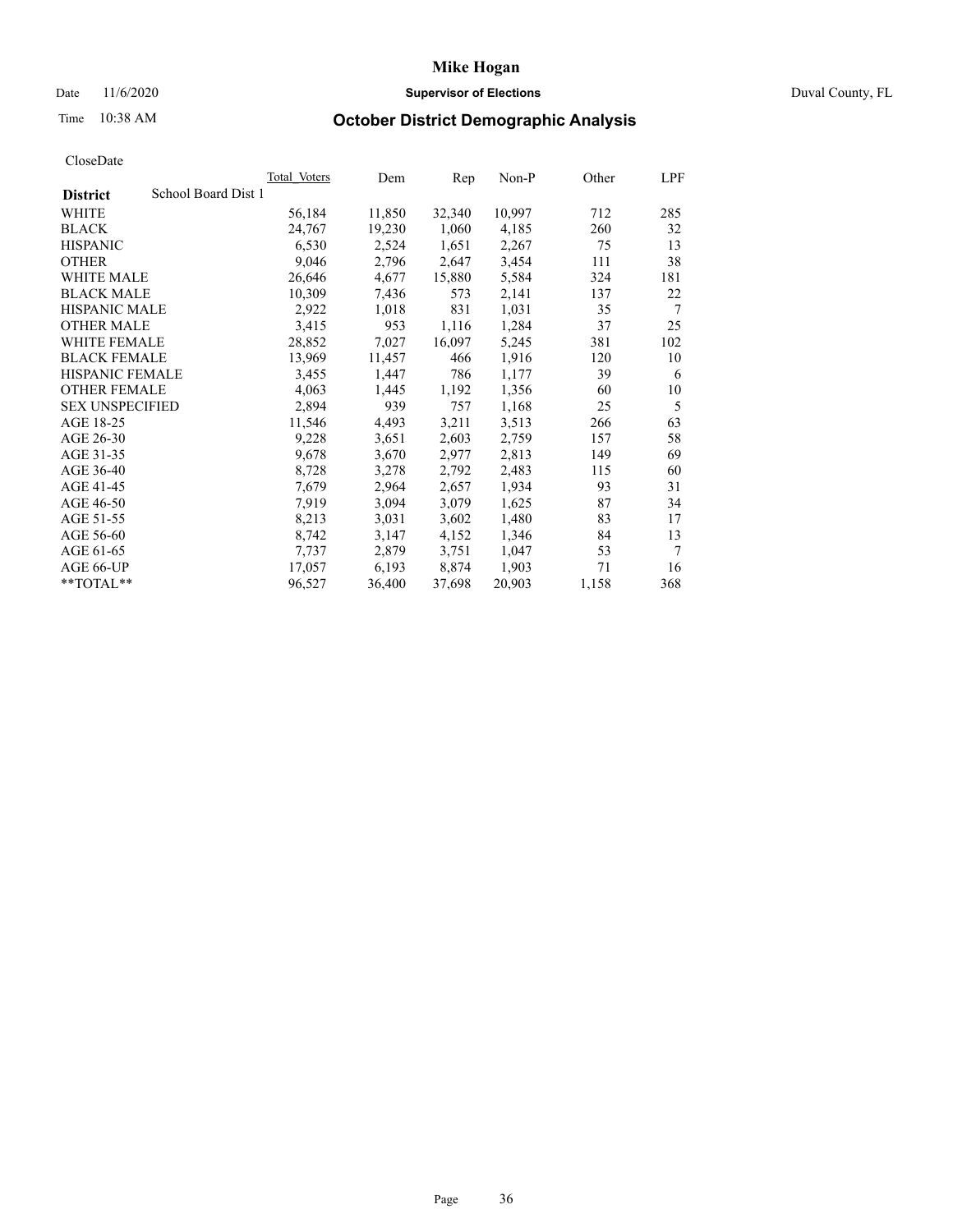## Date 11/6/2020 **Supervisor of Elections Supervisor of Elections** Duval County, FL

# Time 10:38 AM **October District Demographic Analysis**

|                                        | <b>Total Voters</b> | Dem    | Rep    | $Non-P$ | Other | LPF            |
|----------------------------------------|---------------------|--------|--------|---------|-------|----------------|
| School Board Dist 2<br><b>District</b> |                     |        |        |         |       |                |
| WHITE                                  | 79,057              | 18,309 | 42,059 | 17,205  | 1,045 | 439            |
| <b>BLACK</b>                           | 7,557               | 5,555  | 434    | 1,470   | 84    | 14             |
| <b>HISPANIC</b>                        | 4,954               | 1,735  | 1,514  | 1,606   | 80    | 19             |
| <b>OTHER</b>                           | 9,944               | 2,716  | 3,313  | 3,729   | 138   | 48             |
| WHITE MALE                             | 37,656              | 6,925  | 21,142 | 8,800   | 482   | 307            |
| <b>BLACK MALE</b>                      | 3,471               | 2,327  | 257    | 826     | 52    | 9              |
| <b>HISPANIC MALE</b>                   | 2,205               | 650    | 735    | 770     | 40    | 10             |
| <b>OTHER MALE</b>                      | 3,874               | 985    | 1,344  | 1,471   | 51    | 23             |
| WHITE FEMALE                           | 40,539              | 11,186 | 20,512 | 8,162   | 551   | 128            |
| <b>BLACK FEMALE</b>                    | 3,965               | 3,143  | 171    | 615     | 32    | $\overline{4}$ |
| HISPANIC FEMALE                        | 2,640               | 1,050  | 751    | 793     | 39    | $\tau$         |
| <b>OTHER FEMALE</b>                    | 4,526               | 1,372  | 1,582  | 1,491   | 63    | 18             |
| <b>SEX UNSPECIFIED</b>                 | 2,632               | 677    | 826    | 1,078   | 37    | 14             |
| AGE 18-25                              | 10,872              | 3,248  | 3,905  | 3,341   | 295   | 83             |
| AGE 26-30                              | 9,646               | 2,696  | 3,751  | 2,933   | 175   | 91             |
| AGE 31-35                              | 9,494               | 2,672  | 3,603  | 2,992   | 141   | 86             |
| AGE 36-40                              | 9,219               | 2,484  | 3,711  | 2,809   | 136   | 79             |
| AGE 41-45                              | 7,897               | 2,180  | 3,290  | 2,281   | 98    | 48             |
| AGE 46-50                              | 8,169               | 2,117  | 3,935  | 1,970   | 103   | 44             |
| AGE 51-55                              | 8,113               | 2,011  | 4,332  | 1,659   | 78    | 33             |
| AGE 56-60                              | 9,238               | 2,285  | 5,112  | 1,717   | 102   | 22             |
| AGE 61-65                              | 8,469               | 2,473  | 4,491  | 1,406   | 81    | 18             |
| AGE 66-UP                              | 20,395              | 6,149  | 11,190 | 2,902   | 138   | 16             |
| **TOTAL**                              | 101,512             | 28,315 | 47,320 | 24,010  | 1,347 | 520            |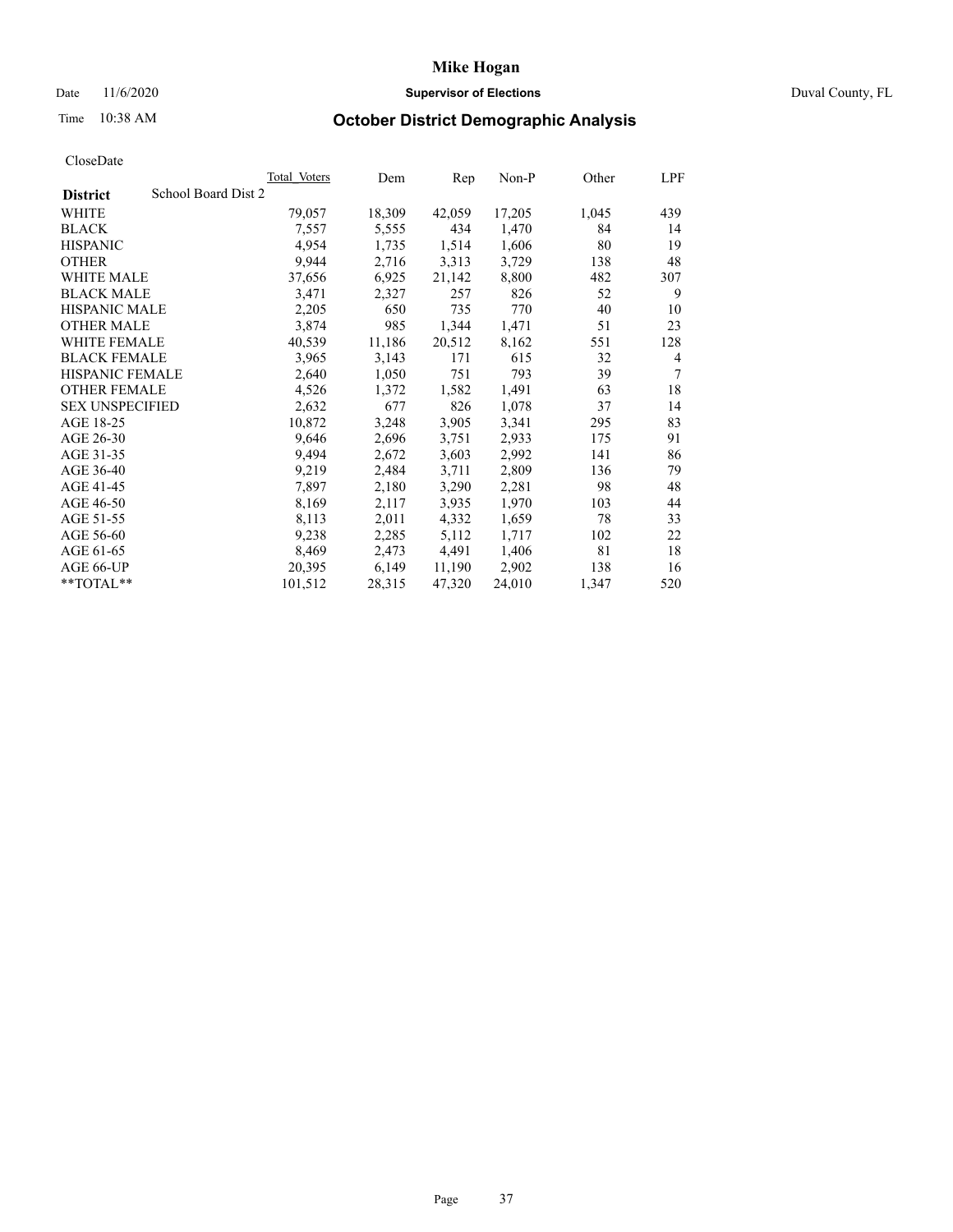## Date 11/6/2020 **Supervisor of Elections Supervisor of Elections** Duval County, FL

# Time 10:38 AM **October District Demographic Analysis**

|                        | <b>Total Voters</b> | Dem    | Rep    | $Non-P$ | Other | LPF |
|------------------------|---------------------|--------|--------|---------|-------|-----|
| <b>District</b>        | School Board Dist 3 |        |        |         |       |     |
| WHITE                  | 56,487              | 15,198 | 28,658 | 11,529  | 759   | 343 |
| <b>BLACK</b>           | 15,183              | 11,674 | 634    | 2,696   | 161   | 18  |
| <b>HISPANIC</b>        | 6,961               | 2,762  | 1,632  | 2,456   | 91    | 20  |
| <b>OTHER</b>           | 9,568               | 3,029  | 2,579  | 3,807   | 117   | 36  |
| WHITE MALE             | 26,261              | 5,989  | 13,906 | 5,782   | 355   | 229 |
| <b>BLACK MALE</b>      | 6,228               | 4,423  | 334    | 1,375   | 84    | 12  |
| <b>HISPANIC MALE</b>   | 3,092               | 1,128  | 829    | 1,092   | 34    | 9   |
| <b>OTHER MALE</b>      | 3,728               | 1,069  | 1,107  | 1,489   | 45    | 18  |
| WHITE FEMALE           | 29,512              | 9,017  | 14,452 | 5,535   | 399   | 109 |
| <b>BLACK FEMALE</b>    | 8,692               | 7,057  | 292    | 1,263   | 74    | 6   |
| HISPANIC FEMALE        | 3,686               | 1,563  | 761    | 1,296   | 55    | 11  |
| <b>OTHER FEMALE</b>    | 4,182               | 1,524  | 1,146  | 1,445   | 55    | 12  |
| <b>SEX UNSPECIFIED</b> | 2,817               | 893    | 676    | 1,210   | 27    | 11  |
| AGE 18-25              | 9,925               | 3,827  | 2,670  | 3,115   | 255   | 58  |
| AGE 26-30              | 9,444               | 3,488  | 2,685  | 3,010   | 180   | 81  |
| AGE 31-35              | 8,854               | 3,382  | 2,639  | 2,612   | 148   | 73  |
| AGE 36-40              | 7,592               | 2,820  | 2,355  | 2,242   | 114   | 61  |
| AGE 41-45              | 6,314               | 2,321  | 2,060  | 1,803   | 87    | 43  |
| AGE 46-50              | 6,703               | 2,400  | 2,558  | 1,634   | 75    | 36  |
| AGE 51-55              | 6,762               | 2,352  | 2,947  | 1,392   | 51    | 20  |
| AGE 56-60              | 7,810               | 2,742  | 3,531  | 1,438   | 81    | 18  |
| AGE 61-65              | 7,328               | 2,679  | 3,430  | 1,150   | 57    | 12  |
| AGE 66-UP              | 17,467              | 6,652  | 8,628  | 2,092   | 80    | 15  |
| **TOTAL**              | 88,199              | 32,663 | 33,503 | 20,488  | 1,128 | 417 |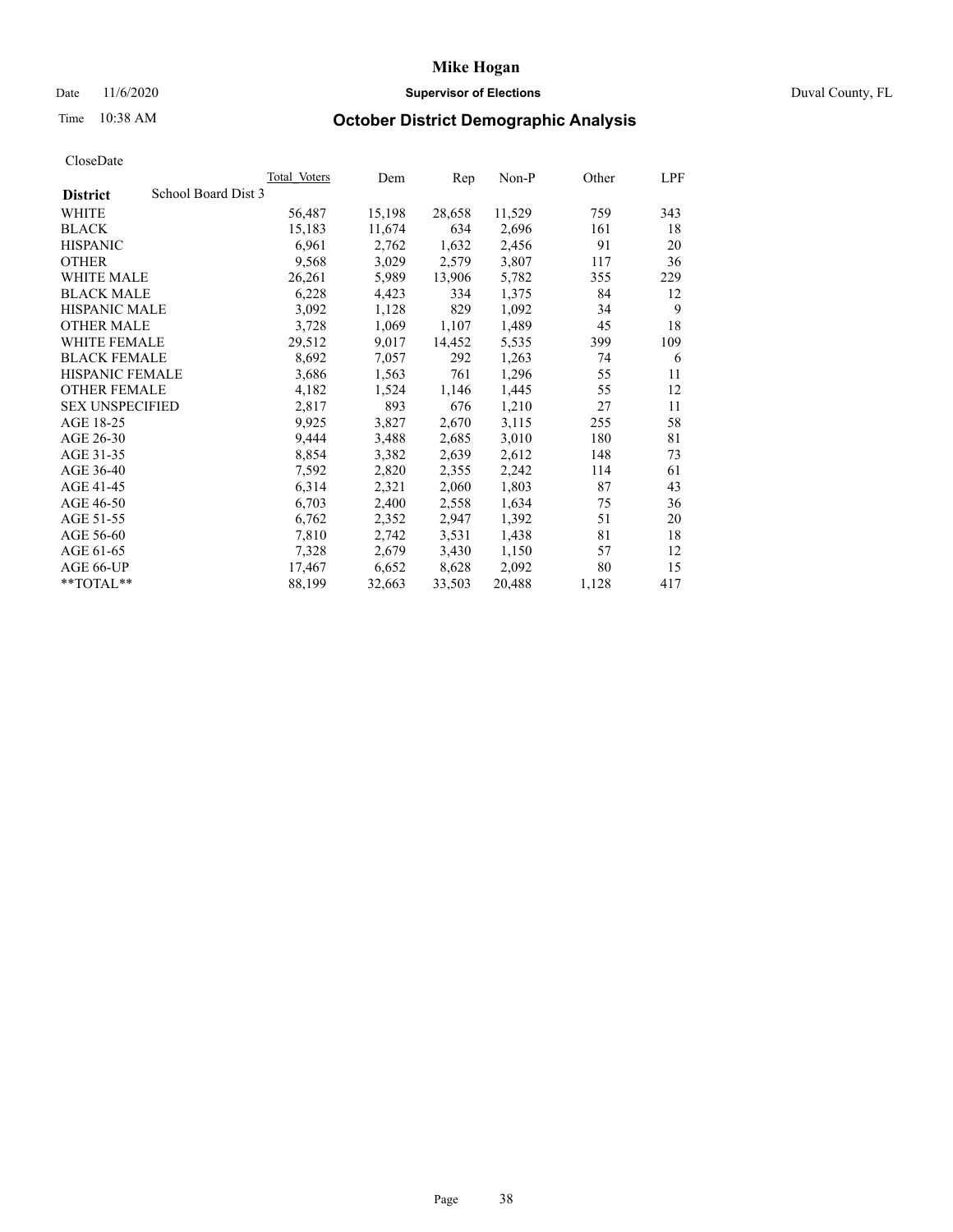## Date 11/6/2020 **Supervisor of Elections** Duval County, FL

# Time 10:38 AM **October District Demographic Analysis**

|                                        | <b>Total Voters</b> | Dem    | Rep    | $Non-P$ | Other | LPF |
|----------------------------------------|---------------------|--------|--------|---------|-------|-----|
| School Board Dist 4<br><b>District</b> |                     |        |        |         |       |     |
| WHITE                                  | 24,933              | 5,980  | 13,273 | 5,149   | 385   | 146 |
| <b>BLACK</b>                           | 56,120              | 47,773 | 1,560  | 6,433   | 314   | 40  |
| <b>HISPANIC</b>                        | 2,464               | 1,058  | 495    | 862     | 36    | 13  |
| <b>OTHER</b>                           | 5,988               | 2,682  | 847    | 2,350   | 81    | 28  |
| WHITE MALE                             | 11,984              | 2,471  | 6,657  | 2,576   | 183   | 97  |
| <b>BLACK MALE</b>                      | 22,698              | 18,393 | 845    | 3,256   | 180   | 24  |
| <b>HISPANIC MALE</b>                   | 1,140               | 438    | 272    | 407     | 15    | 8   |
| <b>OTHER MALE</b>                      | 2,064               | 879    | 343    | 802     | 29    | 11  |
| WHITE FEMALE                           | 12,604              | 3,430  | 6,451  | 2,473   | 201   | 49  |
| <b>BLACK FEMALE</b>                    | 32,424              | 28,608 | 694    | 2,977   | 130   | 15  |
| HISPANIC FEMALE                        | 1,271               | 597    | 213    | 435     | 21    | 5   |
| <b>OTHER FEMALE</b>                    | 2,447               | 1,290  | 368    | 742     | 34    | 13  |
| <b>SEX UNSPECIFIED</b>                 | 2,872               | 1,387  | 332    | 1,125   | 23    | 5   |
| AGE 18-25                              | 11,104              | 6,382  | 1,346  | 3,171   | 156   | 49  |
| AGE 26-30                              | 8,421               | 4,925  | 1,256  | 2,104   | 91    | 45  |
| AGE 31-35                              | 8,385               | 5,108  | 1,249  | 1,888   | 98    | 42  |
| AGE 36-40                              | 7,990               | 5,037  | 1,267  | 1,586   | 75    | 25  |
| AGE 41-45                              | 7,060               | 4,535  | 1,133  | 1,288   | 85    | 19  |
| AGE 46-50                              | 7,526               | 4,775  | 1,491  | 1,172   | 75    | 13  |
| AGE 51-55                              | 7,572               | 4,927  | 1,621  | 946     | 67    | 11  |
| AGE 56-60                              | 8,068               | 5,275  | 1,794  | 922     | 68    | 9   |
| AGE 61-65                              | 7,673               | 5,339  | 1,573  | 715     | 39    | 7   |
| AGE 66-UP                              | 15,706              | 11,190 | 3,445  | 1,002   | 62    | 7   |
| **TOTAL**                              | 89,505              | 57,493 | 16,175 | 14,794  | 816   | 227 |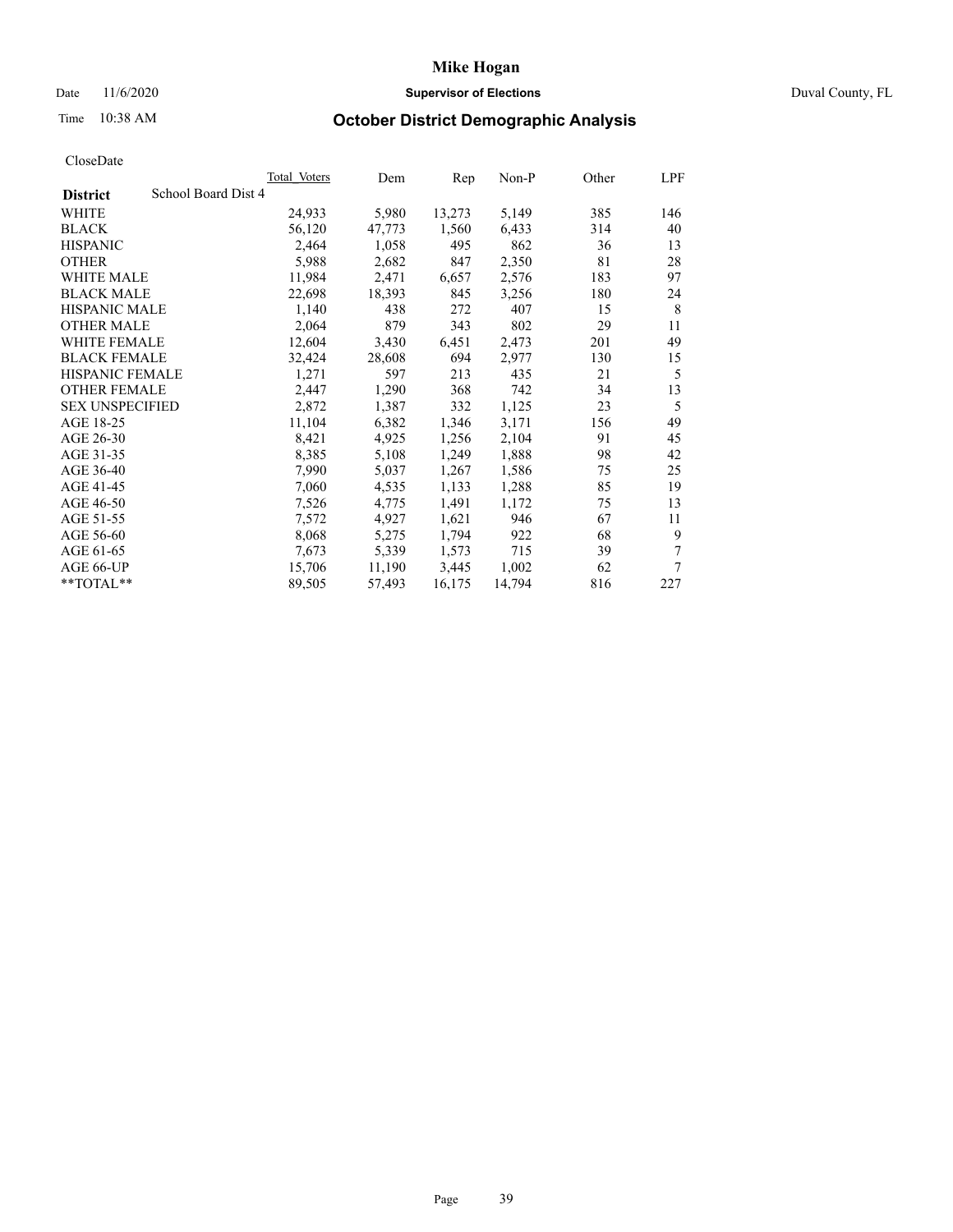## Date 11/6/2020 **Supervisor of Elections Supervisor of Elections** Duval County, FL

# Time 10:38 AM **October District Demographic Analysis**

|                                        | <b>Total Voters</b> | Dem    | Rep    | $Non-P$ | Other | LPF            |
|----------------------------------------|---------------------|--------|--------|---------|-------|----------------|
| School Board Dist 5<br><b>District</b> |                     |        |        |         |       |                |
| WHITE                                  | 24,607              | 6,518  | 12,080 | 5,424   | 413   | 172            |
| <b>BLACK</b>                           | 49,828              | 41,630 | 1,467  | 6,355   | 341   | 35             |
| <b>HISPANIC</b>                        | 3,975               | 1,703  | 692    | 1,510   | 58    | 12             |
| <b>OTHER</b>                           | 6,896               | 2,700  | 1,411  | 2,679   | 84    | 22             |
| WHITE MALE                             | 11,359              | 2,574  | 5,915  | 2,550   | 199   | 121            |
| <b>BLACK MALE</b>                      | 19,564              | 15,529 | 729    | 3,105   | 179   | 22             |
| <b>HISPANIC MALE</b>                   | 1,749               | 659    | 368    | 685     | 29    | 8              |
| <b>OTHER MALE</b>                      | 2,485               | 895    | 584    | 968     | 27    | 11             |
| WHITE FEMALE                           | 12,918              | 3,851  | 6,036  | 2,772   | 209   | 50             |
| <b>BLACK FEMALE</b>                    | 29,331              | 25,367 | 712    | 3,083   | 156   | 13             |
| HISPANIC FEMALE                        | 2,115               | 993    | 312    | 780     | 26    | $\overline{4}$ |
| <b>OTHER FEMALE</b>                    | 3,040               | 1,342  | 673    | 981     | 38    | 6              |
| <b>SEX UNSPECIFIED</b>                 | 2,745               | 1,341  | 321    | 1,044   | 33    | 6              |
| AGE 18-25                              | 10,594              | 5,819  | 1,213  | 3,329   | 195   | 38             |
| AGE 26-30                              | 8,854               | 5,082  | 1,179  | 2,413   | 128   | 52             |
| AGE 31-35                              | 8,455               | 5,082  | 1,095  | 2,102   | 127   | 49             |
| AGE 36-40                              | 7,406               | 4,540  | 1,065  | 1,683   | 93    | 25             |
| AGE 41-45                              | 6,525               | 4,034  | 1,075  | 1,318   | 80    | 18             |
| AGE 46-50                              | 6,746               | 4,215  | 1,249  | 1,190   | 74    | 18             |
| AGE 51-55                              | 6,651               | 4,180  | 1,392  | 1,017   | 50    | 12             |
| AGE 56-60                              | 7,515               | 4,743  | 1,746  | 965     | 49    | 12             |
| AGE 61-65                              | 6,860               | 4,349  | 1,691  | 776     | 39    | 5              |
| AGE 66-UP                              | 15,700              | 10,507 | 3,945  | 1,175   | 61    | 12             |
| **TOTAL**                              | 85,306              | 52,551 | 15,650 | 15,968  | 896   | 241            |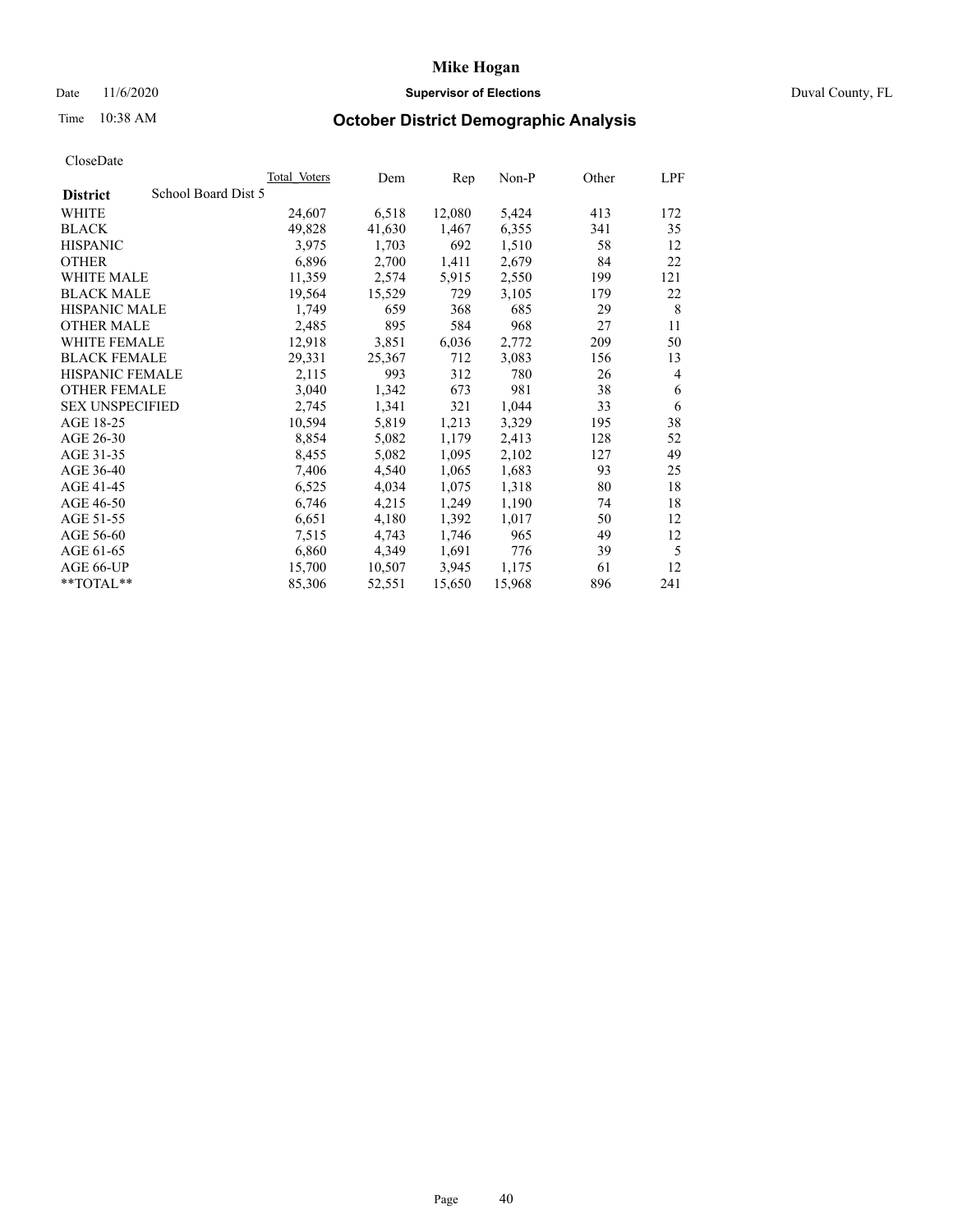## Date 11/6/2020 **Supervisor of Elections Supervisor of Elections** Duval County, FL

# Time 10:38 AM **October District Demographic Analysis**

|                        |                 |                     |        |                                                                                                                                                                                                                           | Other | LPF            |
|------------------------|-----------------|---------------------|--------|---------------------------------------------------------------------------------------------------------------------------------------------------------------------------------------------------------------------------|-------|----------------|
| School Board Dist 6    |                 |                     |        |                                                                                                                                                                                                                           |       |                |
|                        | 61,098          |                     | 33,816 | 11,099                                                                                                                                                                                                                    |       | 350            |
|                        | 21,968          |                     | 923    | 3,594                                                                                                                                                                                                                     | 226   | 22             |
|                        | 5,602           |                     | 1,342  | 1,914                                                                                                                                                                                                                     | 74    | 20             |
|                        | 7,942           |                     | 2,356  | 2,896                                                                                                                                                                                                                     | 161   | 28             |
|                        | 28,591          |                     | 16,499 | 5,514                                                                                                                                                                                                                     | 379   | 229            |
|                        | 9,138           |                     | 518    | 1,815                                                                                                                                                                                                                     | 126   | 14             |
| <b>HISPANIC MALE</b>   | 2,599           |                     | 709    | 884                                                                                                                                                                                                                       | 29    | 9              |
|                        | 2,947           |                     | 983    | 1,049                                                                                                                                                                                                                     | 54    | 15             |
| WHITE FEMALE           | 31,803          |                     | 16,929 | 5,422                                                                                                                                                                                                                     | 430   | 119            |
| <b>BLACK FEMALE</b>    | 12,438          |                     | 385    | 1,687                                                                                                                                                                                                                     | 100   | 8              |
|                        | 2,889           |                     | 608    | 993                                                                                                                                                                                                                       | 44    | 9              |
| <b>OTHER FEMALE</b>    | 3,611           |                     | 1,088  | 1,172                                                                                                                                                                                                                     | 78    | 6              |
| <b>SEX UNSPECIFIED</b> | 2,592           |                     | 718    | 965                                                                                                                                                                                                                       | 37    | 11             |
|                        | 10,472          |                     | 3,006  | 3,154                                                                                                                                                                                                                     | 267   | 58             |
|                        | 9,564           |                     | 2,924  | 2,724                                                                                                                                                                                                                     | 209   | 67             |
|                        | 9,856           |                     | 3,104  | 2,644                                                                                                                                                                                                                     | 160   | 83             |
|                        | 8,628           |                     | 2,751  | 2,196                                                                                                                                                                                                                     | 129   | 69             |
|                        | 7,661           |                     | 2,630  | 1,821                                                                                                                                                                                                                     | 119   | 47             |
|                        | 7,791           |                     | 3,177  | 1,459                                                                                                                                                                                                                     | 104   | 30             |
|                        | 8,154           |                     | 3,468  | 1,429                                                                                                                                                                                                                     | 77    | 21             |
|                        | 8,826           |                     | 4,200  | 1,260                                                                                                                                                                                                                     | 53    | 17             |
|                        | 7,956           |                     | 3,894  | 987                                                                                                                                                                                                                       | 53    | 15             |
|                        | 17,702          |                     | 9,283  | 1,829                                                                                                                                                                                                                     | 106   | 13             |
|                        | 96,610          |                     | 38,437 | 19,503                                                                                                                                                                                                                    | 1,277 | 420            |
|                        | HISPANIC FEMALE | <b>Total Voters</b> |        | Dem<br>15,017<br>17,203<br>2,252<br>2,501<br>5,970<br>6,665<br>968<br>846<br>8,903<br>10,258<br>1,235<br>1,267<br>861<br>3,987<br>3,640<br>3,865<br>3,483<br>3,044<br>3,021<br>3,159<br>3,296<br>3,007<br>6,471<br>36,973 | Rep   | $Non-P$<br>816 |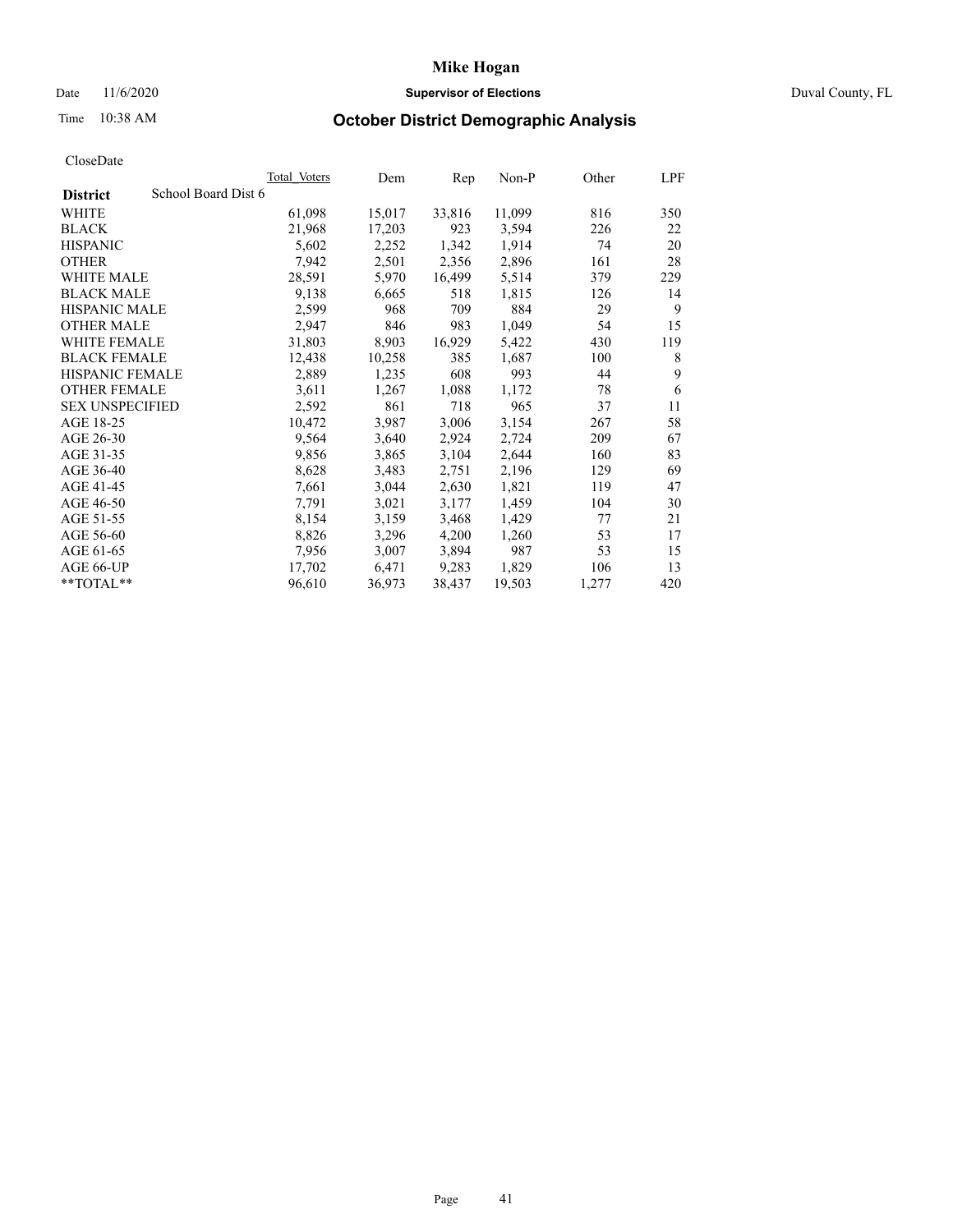## Date 11/6/2020 **Supervisor of Elections** Duval County, FL

# Time 10:38 AM **October District Demographic Analysis**

|                                        | Total Voters | Dem    | Rep    | Non-P  | Other | LPF |
|----------------------------------------|--------------|--------|--------|--------|-------|-----|
| School Board Dist 7<br><b>District</b> |              |        |        |        |       |     |
| WHITE                                  | 79,654       | 18,127 | 43,951 | 16,013 | 1,136 | 427 |
| <b>BLACK</b>                           | 12,745       | 9,332  | 618    | 2,554  | 217   | 24  |
| <b>HISPANIC</b>                        | 7,614        | 2,745  | 2,156  | 2,589  | 92    | 32  |
| <b>OTHER</b>                           | 12,382       | 3,916  | 3,473  | 4,755  | 187   | 51  |
| WHITE MALE                             | 37,081       | 6,986  | 21,270 | 8,065  | 480   | 280 |
| <b>BLACK MALE</b>                      | 5,404        | 3,598  | 341    | 1,347  | 110   | 8   |
| <b>HISPANIC MALE</b>                   | 3,409        | 1,101  | 1,039  | 1,203  | 43    | 23  |
| <b>OTHER MALE</b>                      | 4,978        | 1,411  | 1,486  | 1,983  | 66    | 32  |
| <b>WHITE FEMALE</b>                    | 41,785       | 10,968 | 22,298 | 7,735  | 642   | 142 |
| <b>BLACK FEMALE</b>                    | 7,158        | 5,608  | 266    | 1,163  | 105   | 16  |
| <b>HISPANIC FEMALE</b>                 | 4,068        | 1,589  | 1,088  | 1,336  | 47    | 8   |
| <b>OTHER FEMALE</b>                    | 5,730        | 2,099  | 1,596  | 1,928  | 92    | 15  |
| <b>SEX UNSPECIFIED</b>                 | 2,782        | 760    | 814    | 1,151  | 47    | 10  |
| AGE 18-25                              | 13,858       | 4,585  | 4,784  | 4,002  | 399   | 88  |
| AGE 26-30                              | 11,661       | 3,857  | 4,029  | 3,414  | 262   | 99  |
| AGE 31-35                              | 10,604       | 3,428  | 3,768  | 3,127  | 175   | 106 |
| AGE 36-40                              | 9,393        | 2,863  | 3,506  | 2,803  | 147   | 74  |
| AGE 41-45                              | 8,404        | 2,596  | 3,274  | 2,374  | 112   | 48  |
| AGE 46-50                              | 8,865        | 2,498  | 4,001  | 2,203  | 118   | 45  |
| AGE 51-55                              | 8,961        | 2,420  | 4,492  | 1,925  | 103   | 21  |
| AGE 56-60                              | 9,527        | 2,560  | 5,126  | 1,756  | 74    | 11  |
| AGE 61-65                              | 8,632        | 2,518  | 4,646  | 1,374  | 75    | 19  |
| AGE 66-UP                              | 22,490       | 6,795  | 12,572 | 2,933  | 167   | 23  |
| $*$ TOTAL $*$                          | 112,395      | 34,120 | 50,198 | 25,911 | 1,632 | 534 |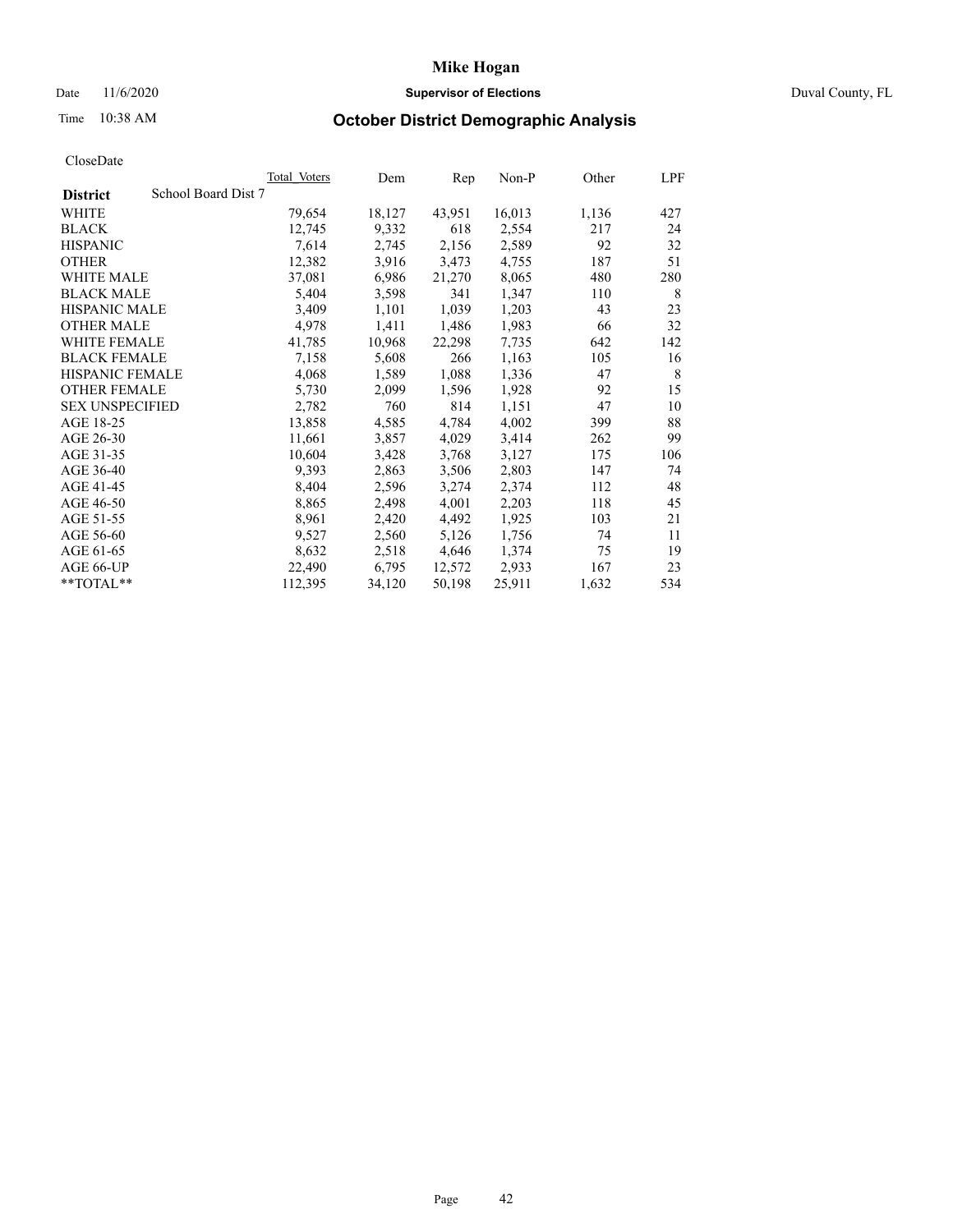## Date 11/6/2020 **Supervisor of Elections Supervisor of Elections** Duval County, FL

## Time 10:38 AM **October District Demographic Analysis**

|                                          | <b>Total Voters</b> | Dem     | Rep     | $Non-P$ | Other | LPF   |
|------------------------------------------|---------------------|---------|---------|---------|-------|-------|
| Florida Senate Dist 4<br><b>District</b> |                     |         |         |         |       |       |
| WHITE                                    | 236,198             | 52,332  | 131,751 | 47,695  | 3,139 | 1,281 |
| <b>BLACK</b>                             | 43,103              | 32,620  | 2,035   | 7,857   | 540   | 51    |
| <b>HISPANIC</b>                          | 19,792              | 7,168   | 5,624   | 6,669   | 261   | 70    |
| <b>OTHER</b>                             | 33,085              | 9,711   | 10,209  | 12,551  | 471   | 143   |
| WHITE MALE                               | 111,747             | 20,218  | 64,993  | 24,254  | 1,434 | 848   |
| <b>BLACK MALE</b>                        | 18,693              | 13,010  | 1,166   | 4,199   | 288   | 30    |
| <b>HISPANIC MALE</b>                     | 8,954               | 2,861   | 2,798   | 3,129   | 123   | 43    |
| <b>OTHER MALE</b>                        | 13,011              | 3,512   | 4,252   | 5,004   | 165   | 78    |
| <b>WHITE FEMALE</b>                      | 121,925             | 31,593  | 65,465  | 22,770  | 1,677 | 420   |
| <b>BLACK FEMALE</b>                      | 23,770              | 19,161  | 844     | 3,498   | 247   | 20    |
| HISPANIC FEMALE                          | 10,430              | 4,161   | 2,728   | 3,385   | 133   | 23    |
| <b>OTHER FEMALE</b>                      | 15,069              | 5,024   | 4,740   | 5,032   | 225   | 48    |
| <b>SEX UNSPECIFIED</b>                   | 8,575               | 2,291   | 2,633   | 3,497   | 119   | 35    |
| AGE 18-25                                | 38,179              | 12,379  | 13,196  | 11,334  | 1,019 | 251   |
| AGE 26-30                                | 31,807              | 9,914   | 11,518  | 9,478   | 623   | 274   |
| AGE 31-35                                | 31,292              | 9,731   | 11,501  | 9,290   | 490   | 280   |
| AGE 36-40                                | 29,149              | 8,872   | 11,056  | 8,579   | 420   | 222   |
| AGE 41-45                                | 25,715              | 8,057   | 10,166  | 7,013   | 329   | 150   |
| AGE 46-50                                | 27,174              | 8,180   | 12,345  | 6,187   | 330   | 132   |
| AGE 51-55                                | 27,532              | 7,886   | 13,871  | 5,420   | 277   | 78    |
| AGE 56-60                                | 29,809              | 8,322   | 15,963  | 5,191   | 282   | 51    |
| AGE 61-65                                | 26,819              | 8,210   | 14,239  | 4,096   | 226   | 48    |
| AGE 66-UP                                | 64,702              | 20,280  | 35,764  | 8,184   | 415   | 59    |
| **TOTAL**                                | 332,178             | 101,831 | 149,619 | 74,772  | 4,411 | 1,545 |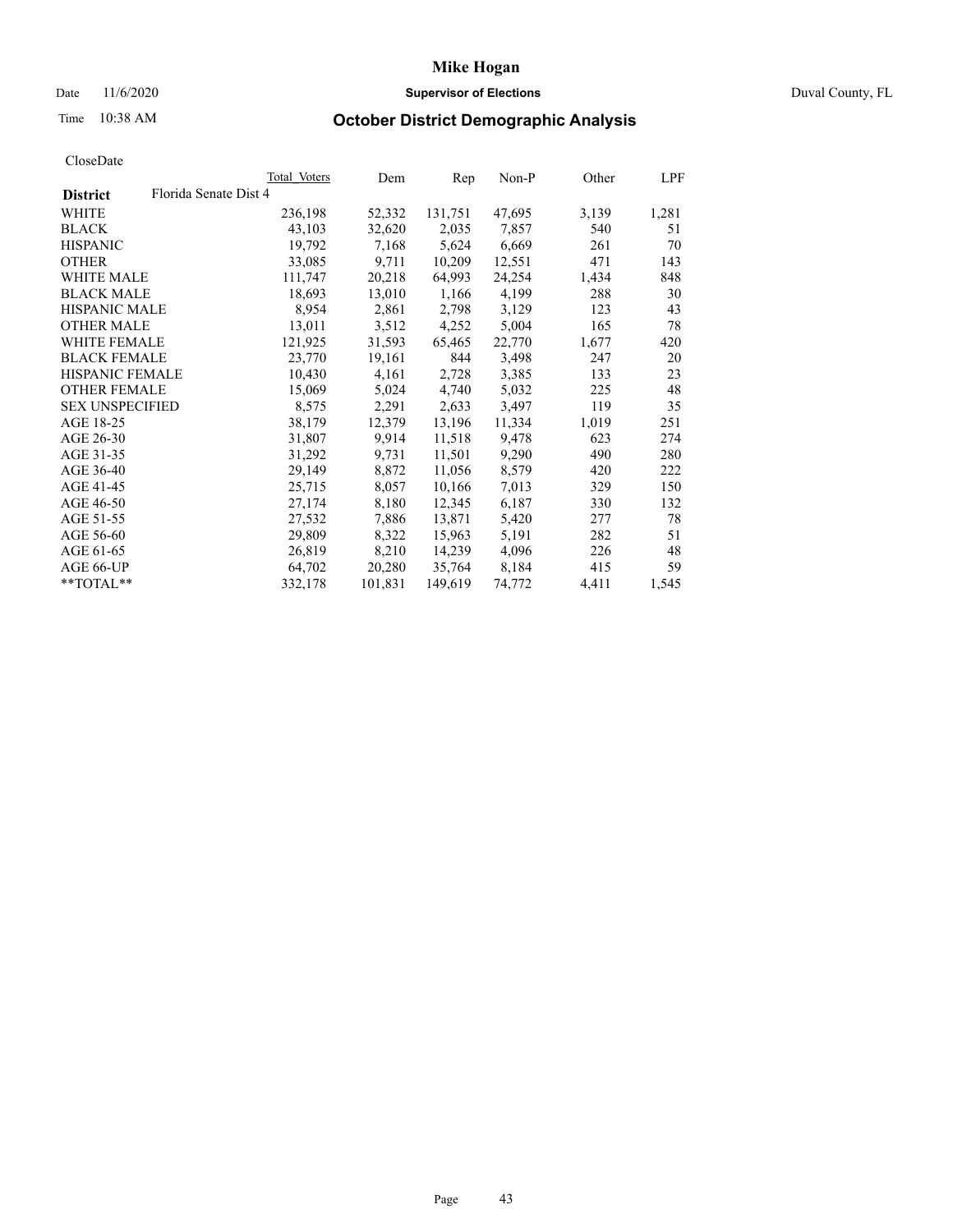## Date 11/6/2020 **Supervisor of Elections Supervisor of Elections** Duval County, FL

# Time 10:38 AM **October District Demographic Analysis**

|                        |                       | Total Voters | Dem     | Rep    | $Non-P$ | Other | <u>LPF</u> |
|------------------------|-----------------------|--------------|---------|--------|---------|-------|------------|
| <b>District</b>        | Florida Senate Dist 6 |              |         |        |         |       |            |
| WHITE                  |                       | 145,822      | 38,667  | 74,426 | 29,721  | 2,127 | 881        |
| <b>BLACK</b>           |                       | 145,065      | 119,777 | 4,661  | 19,430  | 1,063 | 134        |
| <b>HISPANIC</b>        |                       | 18,308       | 7,611   | 3,858  | 6,535   | 245   | 59         |
| <b>OTHER</b>           |                       | 28,681       | 10,629  | 6,417  | 11,119  | 408   | 108        |
| WHITE MALE             |                       | 67,831       | 15,374  | 36,276 | 14,617  | 968   | 596        |
| <b>BLACK MALE</b>      |                       | 58,119       | 45,361  | 2,431  | 9,666   | 580   | 81         |
| <b>HISPANIC MALE</b>   |                       | 8,162        | 3,101   | 1,985  | 2,943   | 102   | 31         |
| <b>OTHER MALE</b>      |                       | 10,480       | 3,526   | 2,711  | 4,042   | 144   | 57         |
| <b>WHITE FEMALE</b>    |                       | 76,088       | 22,789  | 37,310 | 14,574  | 1,136 | 279        |
| <b>BLACK FEMALE</b>    |                       | 84,207       | 72,337  | 2,142  | 9,206   | 470   | 52         |
| HISPANIC FEMALE        |                       | 9,694        | 4,313   | 1,791  | 3,425   | 138   | 27         |
| <b>OTHER FEMALE</b>    |                       | 12,530       | 5,315   | 2,905  | 4,083   | 195   | 32         |
| <b>SEX UNSPECIFIED</b> |                       | 10,759       | 4,567   | 1,811  | 4,244   | 110   | 27         |
| AGE 18-25              |                       | 40,192       | 19,962  | 6,939  | 12,291  | 814   | 186        |
| AGE 26-30              |                       | 35,011       | 17,425  | 6,909  | 9,879   | 579   | 219        |
| AGE 31-35              |                       | 34,034       | 17,476  | 6,934  | 8,888   | 508   | 228        |
| AGE 36-40              |                       | 29,807       | 15,633  | 6,391  | 7,223   | 389   | 171        |
| AGE 41-45              |                       | 25,825       | 13,617  | 5,953  | 5,806   | 345   | 104        |
| AGE 46-50              |                       | 26,545       | 13,940  | 7,145  | 5,066   | 306   | 88         |
| AGE 51-55              |                       | 26,894       | 14,194  | 7,983  | 4,428   | 232   | 57         |
| AGE 56-60              |                       | 29,917       | 15,726  | 9,698  | 4,213   | 229   | 51         |
| AGE 61-65              |                       | 27,836       | 15,034  | 9,237  | 3,359   | 171   | 35         |
| AGE 66-UP              |                       | 61,815       | 33,677  | 22,173 | 5,652   | 270   | 43         |
| $*$ $TOTAL**$          |                       | 337,876      | 176,684 | 89,362 | 66,805  | 3,843 | 1,182      |
|                        |                       |              |         |        |         |       |            |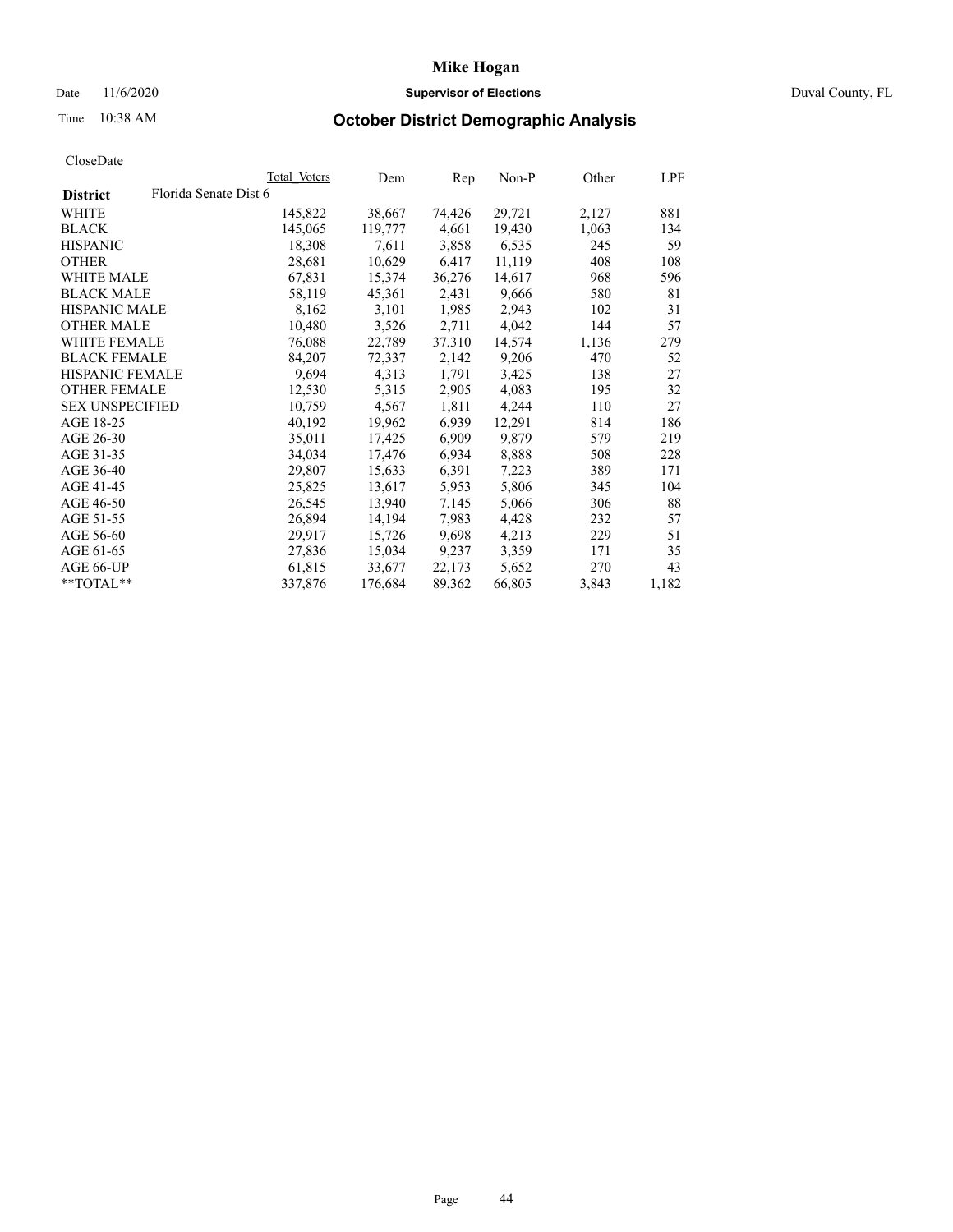## Date 11/6/2020 **Supervisor of Elections** Duval County, FL

# Time 10:38 AM **October District Demographic Analysis**

|                        |                       | Total Voters | Dem | <u>Rep</u> | Non-P | Other | LPF |
|------------------------|-----------------------|--------------|-----|------------|-------|-------|-----|
| <b>District</b>        | Florida Senate Dist 9 |              |     |            |       |       |     |
| WHITE                  |                       | 0            | 0   | 0          | 0     | 0     | 0   |
| <b>BLACK</b>           |                       |              |     |            |       |       |     |
| <b>HISPANIC</b>        |                       |              |     | 0          |       |       |     |
| <b>OTHER</b>           |                       |              |     |            |       |       |     |
| <b>WHITE MALE</b>      |                       |              |     |            |       |       |     |
| <b>BLACK MALE</b>      |                       |              |     |            |       |       |     |
| <b>HISPANIC MALE</b>   |                       |              |     |            |       |       |     |
| <b>OTHER MALE</b>      |                       |              |     |            |       |       |     |
| WHITE FEMALE           |                       |              |     |            |       |       |     |
| <b>BLACK FEMALE</b>    |                       |              |     |            |       |       |     |
| <b>HISPANIC FEMALE</b> |                       |              |     |            |       |       |     |
| <b>OTHER FEMALE</b>    |                       |              |     |            |       |       |     |
| <b>SEX UNSPECIFIED</b> |                       |              |     |            |       |       |     |
| AGE 18-25              |                       |              |     |            |       |       |     |
| AGE 26-30              |                       |              |     |            |       |       |     |
| AGE 31-35              |                       |              |     |            |       |       |     |
| AGE 36-40              |                       |              |     |            |       |       |     |
| AGE 41-45              |                       |              |     |            |       |       |     |
| AGE 46-50              |                       |              |     |            |       |       |     |
| AGE 51-55              |                       |              |     |            |       |       |     |
| AGE 56-60              |                       |              |     |            |       |       |     |
| AGE 61-65              |                       |              |     |            |       |       |     |
| AGE 66-UP              |                       |              |     |            |       |       |     |
| **TOTAL**              |                       |              |     |            |       |       | 0   |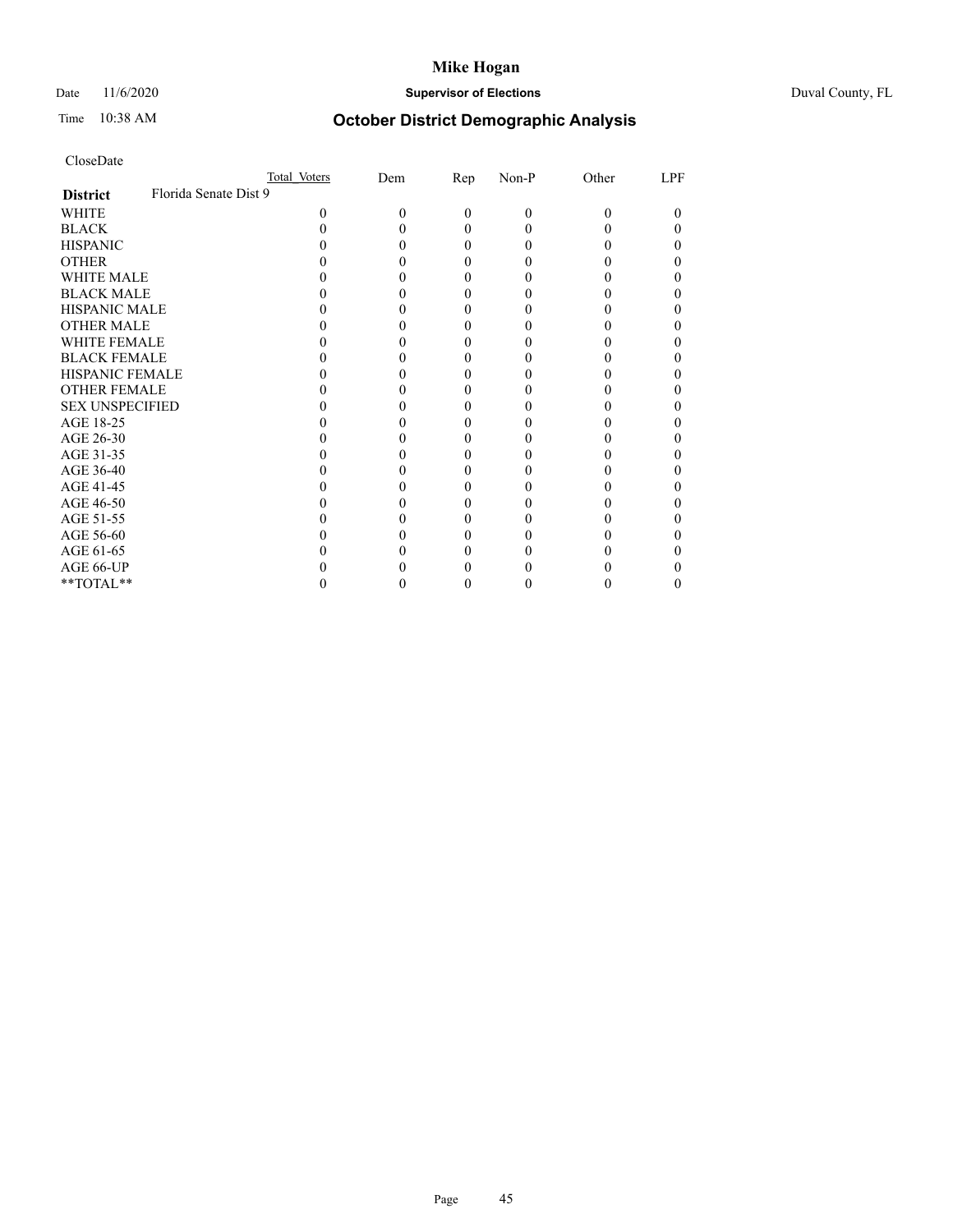## Date 11/6/2020 **Supervisor of Elections** Duval County, FL

# Time 10:38 AM **October District Demographic Analysis**

|                        | Total Voters                  | Dem   | Rep   | Non-P | Other          | LPF              |
|------------------------|-------------------------------|-------|-------|-------|----------------|------------------|
| <b>District</b>        | Jacksonville Beach District 1 |       |       |       |                |                  |
| WHITE                  | 5,366                         | 1,361 | 2,657 | 1,232 | 84             | 32               |
| <b>BLACK</b>           | 358                           | 274   | 17    | 64    | $\overline{2}$ | 1                |
| <b>HISPANIC</b>        | 199                           | 63    | 74    | 57    | 5              | $\theta$         |
| <b>OTHER</b>           | 382                           | 99    | 127   | 144   | 10             | $\overline{2}$   |
| WHITE MALE             | 2,615                         | 556   | 1,334 | 661   | 43             | 21               |
| <b>BLACK MALE</b>      | 150                           | 101   | 6     | 40    | 2              | 1                |
| <b>HISPANIC MALE</b>   | 97                            | 22    | 45    | 29    | 1              | $\mathbf{0}$     |
| <b>OTHER MALE</b>      | 135                           | 33    | 51    | 48    | 2              | 1                |
| WHITE FEMALE           | 2,708                         | 798   | 1,298 | 561   | 41             | 10               |
| <b>BLACK FEMALE</b>    | 202                           | 167   | 11    | 24    | $\Omega$       | $\mathbf{0}$     |
| <b>HISPANIC FEMALE</b> | 99                            | 40    | 28    | 27    | 4              | $\theta$         |
| <b>OTHER FEMALE</b>    | 164                           | 52    | 55    | 51    | 6              | $\mathbf{0}$     |
| <b>SEX UNSPECIFIED</b> | 134                           | 28    | 47    | 55    | $\overline{2}$ | $\boldsymbol{2}$ |
| AGE 18-25              | 619                           | 197   | 222   | 180   | 15             | 5                |
| AGE 26-30              | 830                           | 207   | 353   | 250   | 14             | 6                |
| AGE 31-35              | 665                           | 191   | 245   | 211   | 11             | 7                |
| AGE 36-40              | 567                           | 149   | 224   | 178   | 10             | 6                |
| AGE 41-45              | 442                           | 109   | 188   | 130   | 13             | $\overline{2}$   |
| AGE 46-50              | 427                           | 109   | 215   | 96    | 5              | $\overline{2}$   |
| AGE 51-55              | 444                           | 111   | 232   | 93    | 6              | $\overline{c}$   |
| AGE 56-60              | 521                           | 130   | 275   | 104   | 10             | $\overline{c}$   |
| AGE 61-65              | 481                           | 168   | 237   | 71    | 5              | $\mathbf{0}$     |
| AGE 66-UP              | 1,309                         | 426   | 684   | 184   | 12             | 3                |
| **TOTAL**              | 6,305                         | 1,797 | 2,875 | 1,497 | 101            | 35               |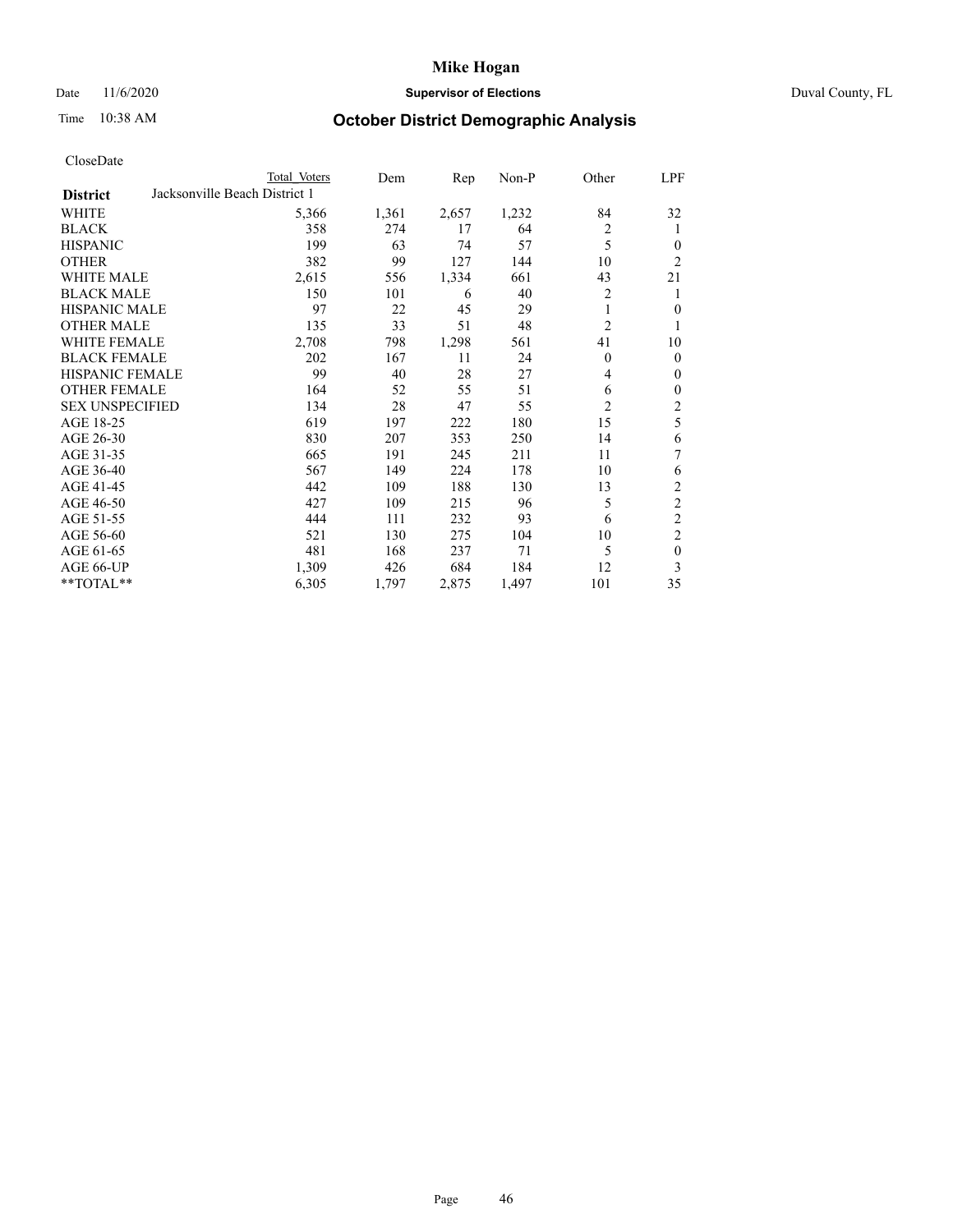## Date 11/6/2020 **Supervisor of Elections** Duval County, FL

# Time 10:38 AM **October District Demographic Analysis**

|                        | Total Voters                  |       | Dem   | Rep   | Non-P          | Other          | LPF          |
|------------------------|-------------------------------|-------|-------|-------|----------------|----------------|--------------|
| <b>District</b>        | Jacksonville Beach District 2 |       |       |       |                |                |              |
| WHITE                  |                               | 6,583 | 1,576 | 3,554 | 1,316          | 94             | 43           |
| <b>BLACK</b>           |                               | 109   | 76    | 11    | 20             |                | 1            |
| <b>HISPANIC</b>        |                               | 155   | 59    | 52    | 41             | 3              | 0            |
| <b>OTHER</b>           |                               | 409   | 122   | 146   | 129            | $\overline{7}$ | 5            |
| WHITE MALE             |                               | 3,136 | 606   | 1,784 | 682            | 39             | 25           |
| <b>BLACK MALE</b>      |                               | 63    | 41    | 6     | 15             |                | $\mathbf{0}$ |
| <b>HISPANIC MALE</b>   |                               | 54    | 19    | 19    | 16             | 0              | 0            |
| <b>OTHER MALE</b>      |                               | 159   | 44    | 66    | 44             | 2              | 3            |
| WHITE FEMALE           |                               | 3,379 | 952   | 1,741 | 614            | 54             | 18           |
| <b>BLACK FEMALE</b>    |                               | 44    | 34    | 5     | $\overline{4}$ | 0              | 1            |
| <b>HISPANIC FEMALE</b> |                               | 98    | 40    | 32    | 23             | 3              | 0            |
| <b>OTHER FEMALE</b>    |                               | 178   | 61    | 67    | 45             | 3              | 2            |
| <b>SEX UNSPECIFIED</b> |                               | 145   | 36    | 43    | 63             | 3              | $\mathbf{0}$ |
| AGE 18-25              |                               | 638   | 150   | 282   | 181            | 19             | 6            |
| AGE 26-30              |                               | 616   | 145   | 287   | 165            | 9              | 10           |
| AGE 31-35              |                               | 664   | 138   | 304   | 201            | 12             | 9            |
| AGE 36-40              |                               | 577   | 158   | 247   | 158            | 10             | 4            |
| AGE 41-45              |                               | 519   | 134   | 234   | 139            | 7              | 5            |
| AGE 46-50              |                               | 572   | 111   | 313   | 131            | 11             | 6            |
| AGE 51-55              |                               | 612   | 109   | 385   | 108            | 5              | 5            |
| AGE 56-60              |                               | 703   | 167   | 414   | 105            | 14             | 3            |
| AGE 61-65              |                               | 700   | 197   | 412   | 86             | 5              | $\theta$     |
| AGE 66-UP              |                               | 1,655 | 524   | 885   | 232            | 13             |              |
| **TOTAL**              |                               | 7,256 | 1,833 | 3,763 | 1,506          | 105            | 49           |